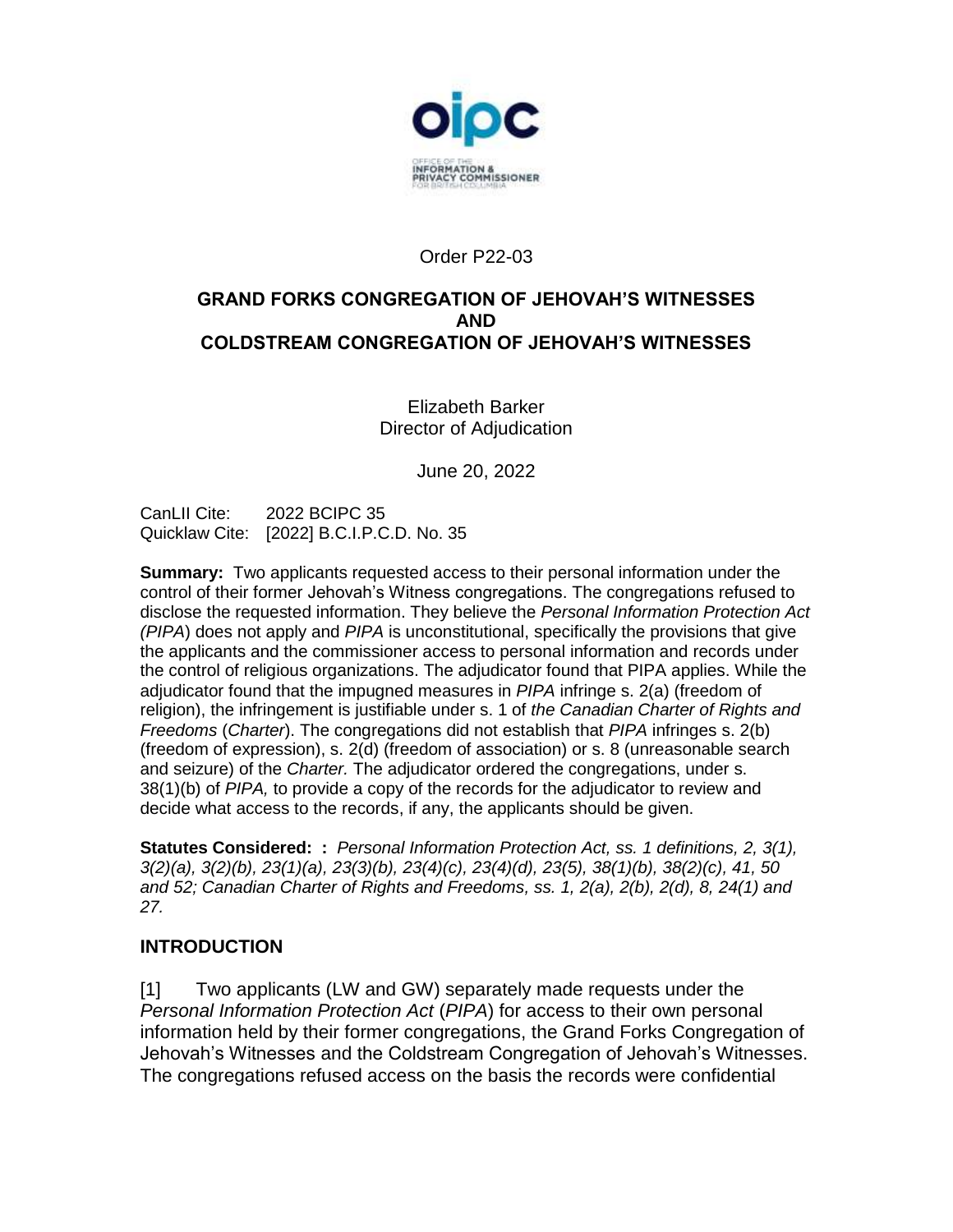religious communications, privileged at common law, and the application of *PIPA* violates the *Canadian Charter of Rights and Freedoms*<sup>1</sup> (*Charter*).

*\_\_\_\_\_\_\_\_\_\_\_\_\_\_\_\_\_\_\_\_\_\_\_\_\_\_\_\_\_\_\_\_\_\_\_\_\_\_\_\_\_\_\_\_\_\_\_\_\_\_\_\_\_\_\_\_\_\_\_\_\_\_\_\_\_\_\_\_\_\_*

[2] The applicants were dissatisfied with the responses and separately requested the Office of the Information and Privacy Commissioner (OIPC) conduct a review. Neither matter was fully resolved at mediation and they proceeded to inquiry.

[3] Given the *Charter* issues raised, the OIPC determined that it was appropriate to notify the Attorney General of British Columbia (AGBC) and the Attorney General of Canada. The AGBC is participating in the OIPC proceedings but the federal Attorney General chose not to participate.

#### *Preliminary Matter*

[4] In their reply submission, the congregations request that the OIPC strike from the inquiry record eight affidavits submitted by LW and GW. The congregations submit that the affiants are not parties to the inquiry and their affidavits are barren of any objective facts or evidence relevant to this inquiry.<sup>2</sup>

[5] This is not the first time the congregations have requested this, at least with respect to LW's affidavits. After the congregations received LW's inquiry submissions, and before their reply was due, they asked that LW's affidavits be struck from the record. No delegate had yet been assigned to adjudicate the inquiry, so I decided that request in my role as Director of Adjudication. I denied the request to strike the affidavits from the record for the following reasons:

- The strict and formal rules of evidence that apply in courts do not apply to the OIPC's inquiries.
- Parties to OIPC inquires are allowed to present their case in the way they believe best communicates what they want to say.
- LW is not represented by legal counsel.
- The adjudicator is free to consider what the parties present and then decide all matters of fact and law. Whether a party's submissions and evidence are relevant and what weight to give them is a matter to be decided by the adjudicator.
- The congregations still had the opportunity to respond to LW's evidence.

<sup>1</sup> *Canadian Charter of Rights and Freedoms*, Part I of the *Constitution Act, 1982*, being *Schedule B to the Canada Act 1982 (U.K.)*, 1982, c 11.

<sup>2</sup> Respondents' reply at paras. 4-21.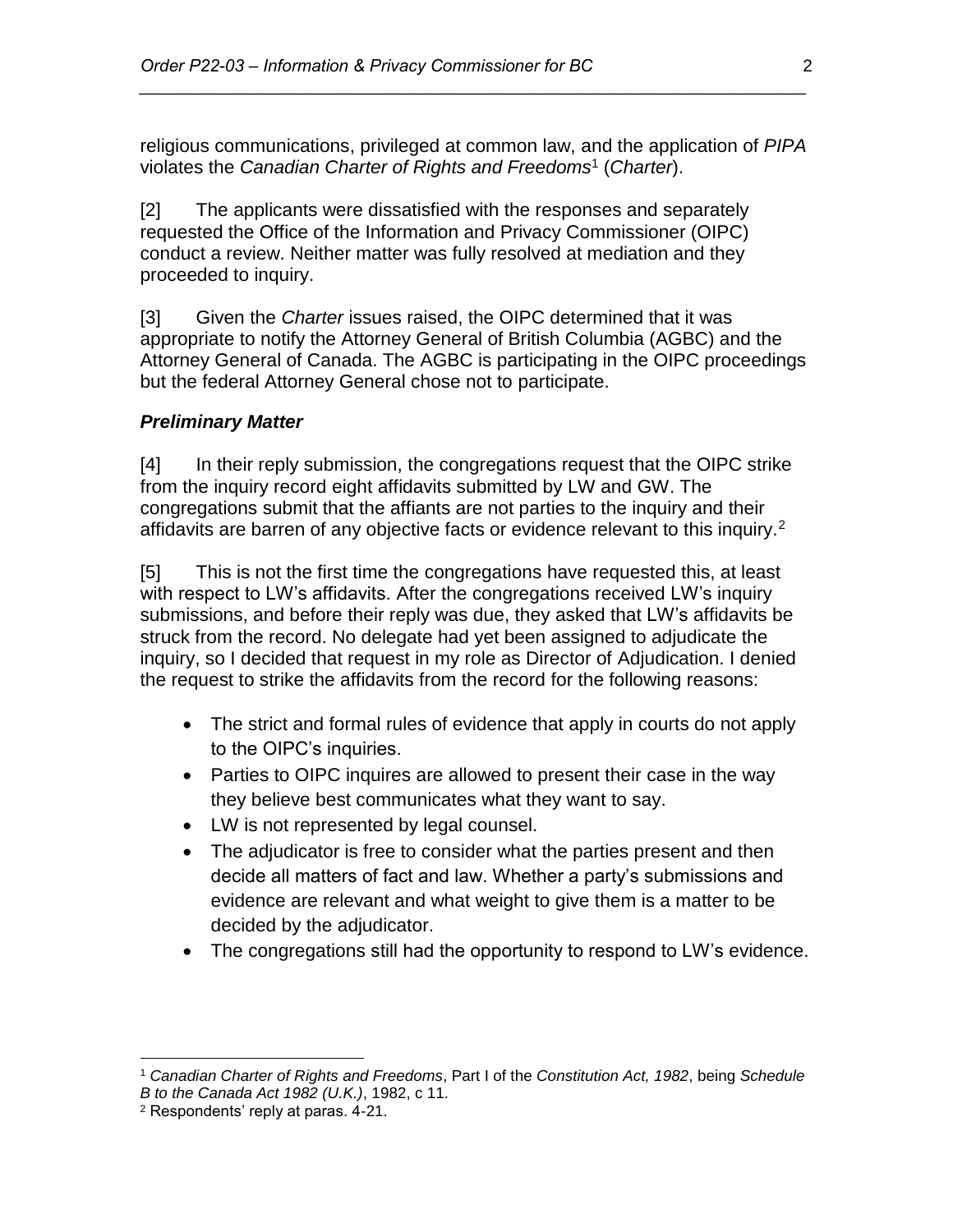[6] Subsequently, I was assigned to adjudicate this inquiry under s. 50 of PIPA, and I have reviewed the eight affidavits that the congregations challenge.<sup>3</sup> The affiants relate their own experiences as Jehovah's Witnesses and their personal opinions and concerns about the doctrines and practices followed by Jehovah's Witnesses. None of the affiants speak about the applicants' *PIPA* access requests or the records and issues in dispute in this inquiry. I find that the evidence in the eight affidavits is clearly not relevant or material to the issues to be decided in this inquiry. For that reason, I give them no weight and will not consider them in making my findings.

*\_\_\_\_\_\_\_\_\_\_\_\_\_\_\_\_\_\_\_\_\_\_\_\_\_\_\_\_\_\_\_\_\_\_\_\_\_\_\_\_\_\_\_\_\_\_\_\_\_\_\_\_\_\_\_\_\_\_\_\_\_\_\_\_\_\_\_\_\_\_*

### **ISSUES**

- [7] The issues to be decided in this inquiry are as follows<sup>4</sup>:
	- 1. Does *PIPA* apply to the congregations?
	- 2. Are the congregations required to refuse to disclose information under ss. 23(4)(c) and/or 23(4)(d) of *PIPA*?
	- 3. Does *PIPA* unjustifiably infringe the *Canadian Charter of Rights and Freedoms*?

### **DISCUSSION**

#### *Background*

[8] Jehovah's Witnesses are a religious denomination who practice the Christian faith, meeting in small congregations for community worship.<sup>5</sup> Jehovah's Witnesses do not have paid clergy. Instead, each congregation has a group of voluntary religious ministers, called elders, who are appointed by other elders and are responsible for taking the ecclesiastical and spiritual lead.

[9] The Watch Tower Bible and Tract Society of Canada (Watch Tower Canada) also plays a role in these inquiry proceedings. It is a charitable religious corporation incorporated under the federal *Canada Not-for-profit Corporations Act*, and it represents Jehovah's Witnesses in Canada. Its objectives include: "To commence or defend legal proceedings to preserve freedom of religion, expression, assembly, and press; to uphold the basic rule of law and the liberties provided in the Constitution of Canada".<sup>6</sup>

<sup>3</sup> GW provides an affidavit from PEA. LW provides affidavits from HI, MI, JB, EMW, NJEF, PJVG and a seventh affiant whose name was provided *in camera*. The EMW and NJEF's affidavits each include a video exhibit.

<sup>4</sup> This is a slight paraphrasing of the language used in the notice of inquiry dated May 26, 2021.

 $5$  The information in the first two paragraphs of this background come from the affidavit of an

elder (KK) who works in the administrative offices of Watch Tower Canada's Service Department in Ontario.

<sup>6</sup> *Ibid* at para. 5.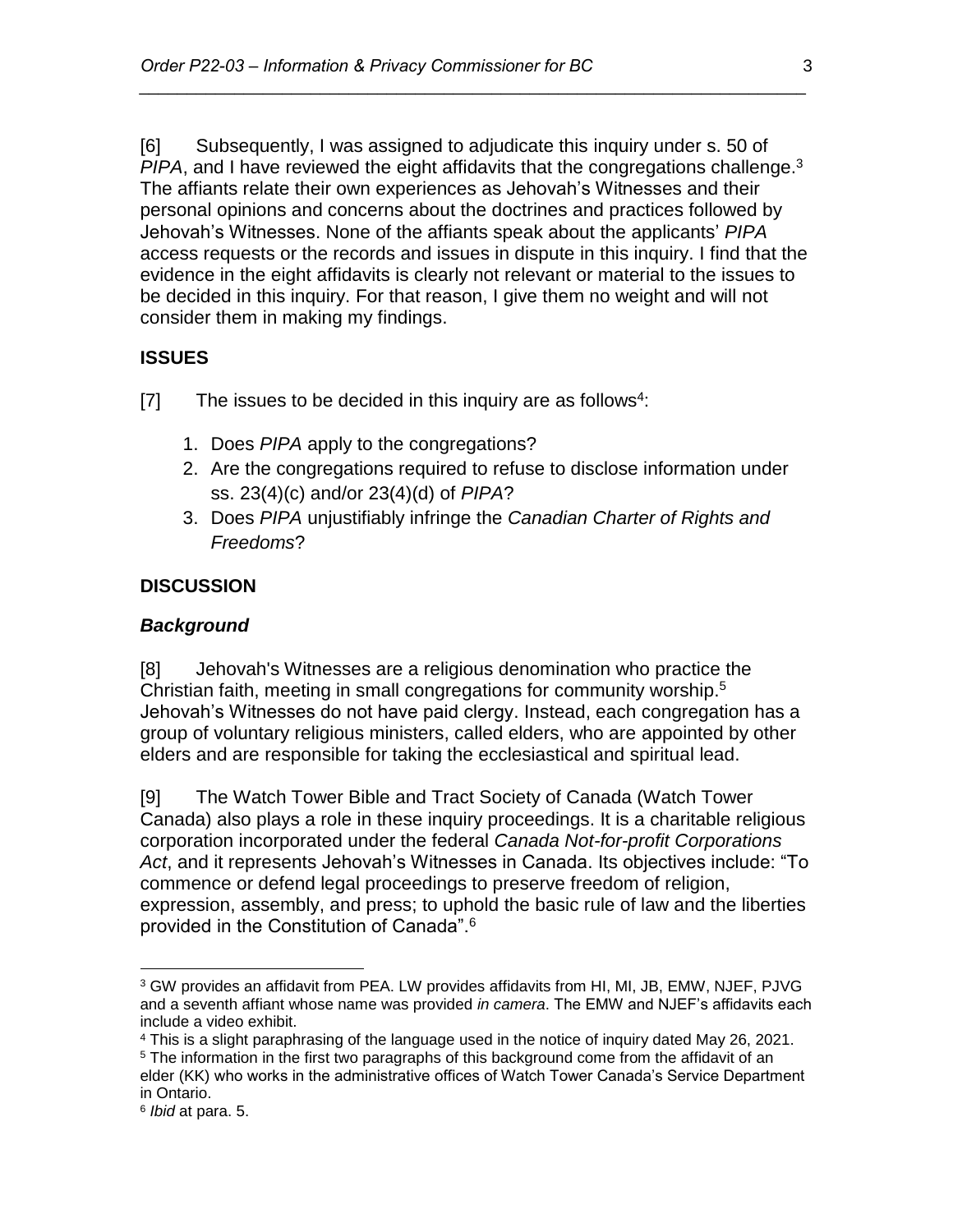[10] The access applicants, LW and GW, are former Jehovah's Witnesses.

*\_\_\_\_\_\_\_\_\_\_\_\_\_\_\_\_\_\_\_\_\_\_\_\_\_\_\_\_\_\_\_\_\_\_\_\_\_\_\_\_\_\_\_\_\_\_\_\_\_\_\_\_\_\_\_\_\_\_\_\_\_\_\_\_\_\_\_\_\_\_*

[11] Several years after LW left the Jehovah's Witnesses, he requested the Grand Forks Congregation provide him a copy of all records that contain information about him. The congregation told him that it was denying him access to the records containing his personal information because the records are "privileged and confidential religious communications."<sup>7</sup> LW requested the commissioner review the congregation's decision. During OIPC mediation, the congregation provided him with copies of some records, $<sup>8</sup>$  it continued to refuse</sup> him access to other records.

[12] Approximately ten years after GW was no longer a Jehovah's Witness, he requested the Coldstream Congregation provide him a copy of all records that contain information about him. The congregation initially told him that it did not have any of his personal information. It subsequently revised its response to say that his personal information was in a record that "constitutes a confidential religious communication, privileged under the common law and *Charter*, and is not captured by the application of the *Personal Information Protection Act*."<sup>9</sup> GW requested the commissioner review the congregation's decision.

[13] After the OIPC issued its notices of inquiry respecting the two requests for review, Watch Tower Canada and an elder from each congregation (PS and JV) filed a Notice of Civil Claim against the Province of British Columbia in the Supreme Court of British Columbia (Civil Proceeding). They applied for a stay of the OIPC proceedings on the basis that *PIPA* is unconstitutional and violates the elders' s. 2(a) *Charter* right to religious freedom. In response, the AGBC applied for a stay of the Civil Proceeding pending the outcome of the OIPC proceedings. The AGBC argued the OIPC has the expertise required to address the *Charter* issues. The OIPC was not named as a party in the Civil Proceeding but was given standing to participate. The OIPC supported the AGBC's application and asked that the OIPC proceedings be permitted to continue in accordance with its statutory mandate.

[14] Justice Winteringham stayed the Civil Proceeding. She found that s. 50 of *PIPA* empowers the OIPC to conduct an inquiry and decide all questions of fact and law arising in the course of the inquiry, so it is a court of competent jurisdiction that is able to decide the *Charter* issues. 10

[15] After the Civil Proceeding was stayed, Watch Tower Canada and the elders, PS and JV, asked to participate in the OIPC inquiries. The OIPC decided

<sup>7</sup> Grand Forks Congregation's April 2, 2020 decision letter.

<sup>8</sup> LW was given his *Congregation Publisher Records* (S-21 records).

<sup>9</sup> Coldstream Congregation's January 27, 2021 decision letter. PS's affidavit at exhibits B – D.

<sup>10</sup> *Watch Tower Bible and Tract Society of Canada v British Columbia (Attorney General)*, 2021 BCSC 1829 [*Watch Tower*] at para.73.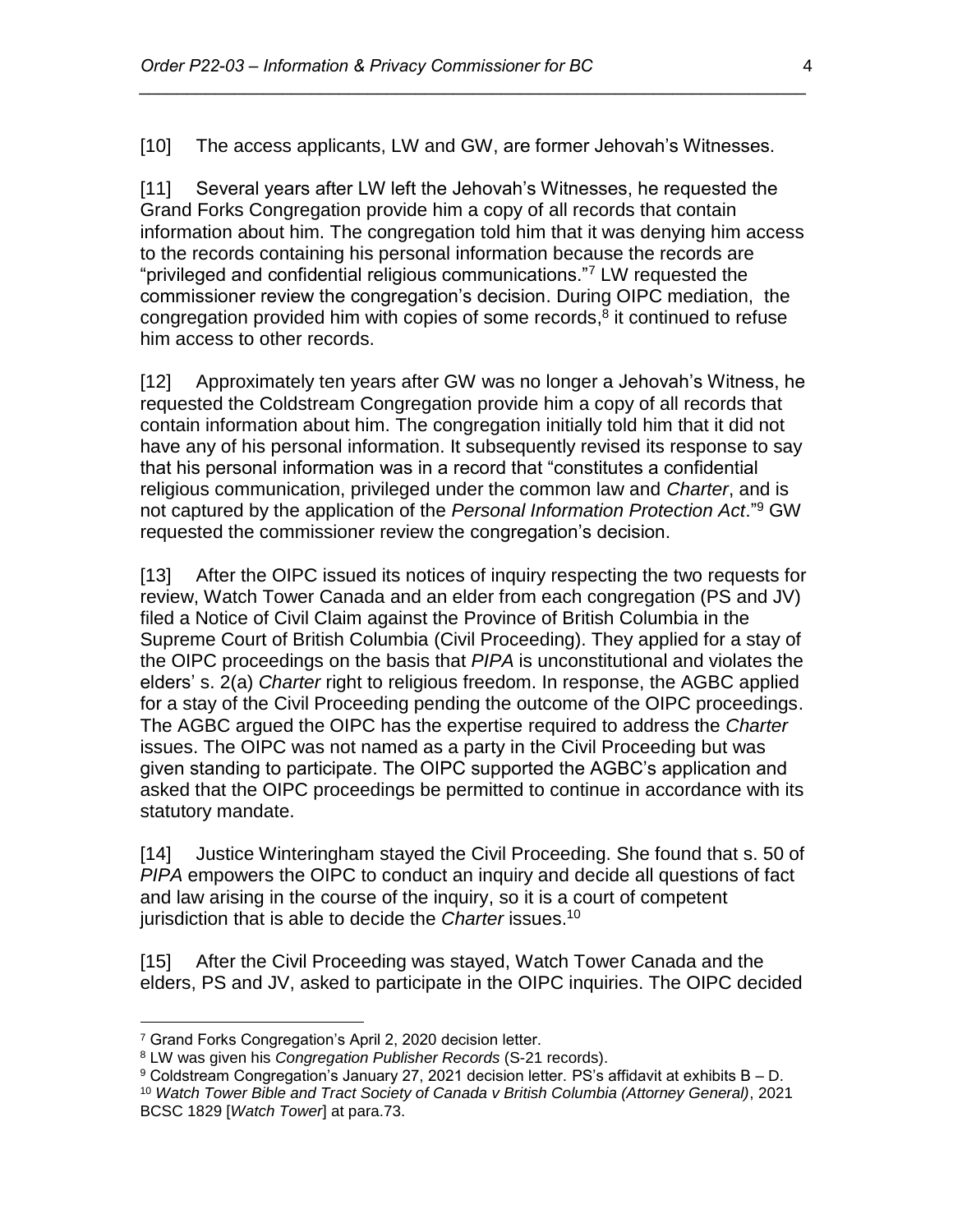they were appropriate persons under s. 48(1) of *PIPA* to receive a copy of the requests for review and to make representations. From this point forward, I will refer to the congregations, Watch Tower Canada, JV and PS collectively as the "respondents".

*\_\_\_\_\_\_\_\_\_\_\_\_\_\_\_\_\_\_\_\_\_\_\_\_\_\_\_\_\_\_\_\_\_\_\_\_\_\_\_\_\_\_\_\_\_\_\_\_\_\_\_\_\_\_\_\_\_\_\_\_\_\_\_\_\_\_\_\_\_\_*

[16] The OIPC also decided to join the two inquiries into one, but it denied the respondents' request for an oral, rather than a written, inquiry.<sup>11</sup> The respondents provided joint submissions. The access applicants, GW and LW, provided separate submissions.

#### *The Records in Dispute*

[17] The respondents have not produced the disputed records for me to review in this inquiry. They contend that disclosing the records to anyone, including the commissioner, would violate the *Charter* rights and freedoms of all the elders in the two congregations and all other elders and Jehovah's Witnesses in British Columbia.<sup>12</sup>

[18] The respondents say that there is a single record in dispute in each case, "a confidential religious summary prepared by a committee of three congregation elders pertaining to spiritual status decisions involving LW and GW."<sup>13</sup> However, I cannot tell whether what the respondents say is an accurate description of the records. For instance, I question whether the terms "single" or "summary" accurately describe the records, at least for the records related to LW. <sup>14</sup> Based on the congregation's response to LW's access request and his OIPC request for review, as well as what was said in the Civil Proceeding, the records are a "form" (*i.e.*, an *S-77 Notification of Disfellowshipping or Disassociation form*) and confidential "notes." 15

#### *Application of PIPA*

 $\overline{a}$ 

[19] Before considering the respondents' *Charter* arguments, I will decide if *PIPA* applies to the two congregations and the two elders, PS and JV.

#### *PIPA applies to organizations*

[20] Section 2 of *PIPA* expressly states its overarching purpose:

<sup>11</sup> OIPC's October 12, 2021 decision letter.

<sup>12</sup> Respondents' initial submission at para. 38.

<sup>13</sup> Respondents' initial submission at para. 32.

<sup>&</sup>lt;sup>14</sup> For clarity, this inquiry does not involve a complaint that the congregations failed in their duty under s. 28 of PIPA to respond to the access requests as accurately and completely as reasonably possible by identifying all of the responsive records.

<sup>15</sup> Grand Forks Congregations' June 24, 2020 and December 30, 2020 letters and *Watch Tower*, *supra* note 10 at para. 43. The June 24, 2020 letter also says that S-77 forms are sent the head office of the Jehovah's Witnesses in Canada.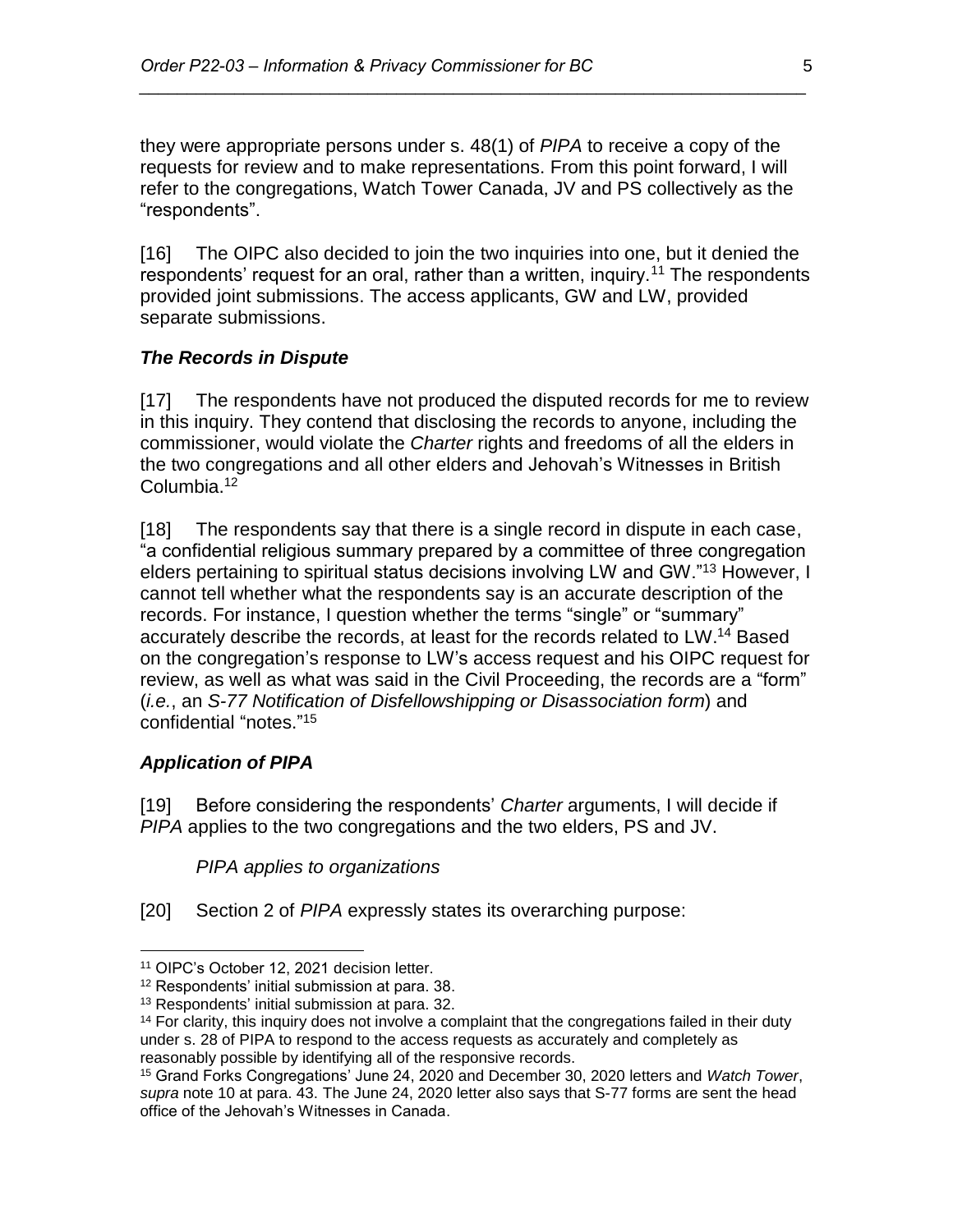#### Purpose

2 The purpose of this Act is to govern the collection, use and disclosure of personal information by organizations in a manner that recognizes both the right of individuals to protect their personal information and the need of organizations to collect, use or disclose personal information for purposes that a reasonable person would consider appropriate in the circumstances.

*\_\_\_\_\_\_\_\_\_\_\_\_\_\_\_\_\_\_\_\_\_\_\_\_\_\_\_\_\_\_\_\_\_\_\_\_\_\_\_\_\_\_\_\_\_\_\_\_\_\_\_\_\_\_\_\_\_\_\_\_\_\_\_\_\_\_\_\_\_\_*

[21] Section 2 is more than a statement of purpose. It is also a statement of scope. As is immediately apparent, *PIPA* applies to "organizations". The term "organization" is defined in s. 1:

"organization" includes a person, an unincorporated association, a trade union, a trust or a not for profit organization, but does not include

(a) an individual acting in a personal or domestic capacity or acting as an employee,

(b) a public body,

(c) the Provincial Court, the Supreme Court or the Court of Appeal,

(d) the Nisg̱a'a Government, as defined in the Nisg̱a'a Final Agreement, or

(e) a private trust for the benefit of one or more designated individuals who are friends or members of the family of the settlor;

[22] The respondents submit that the congregations, PS and JV are "organizations" under *PIPA*. They say:

Elders are "persons." Hence, elders, even in their voluntary religious function fulfilling religious purposes, are deemed "organizations" captured by *PIPA*. The two congregations targeted by this inquiry are "unincorporated associations," also deemed "organizations" under *PIPA*. 16

However, the respondents submit that *PIPA* should not apply to the congregations and elders because of their religious nature. The Respondents submit the Legislature intended *PIPA* to apply only to commercial activity and the congregations and elders do not engage in commercial activity. 17

[23] As support for their claim that *PIPA* only applies to commercial activity, the respondents cite statements the Hon. S. Santori made in the Legislature before *PIPA* was first introduced and on first reading, about how having a provincial Act would assist provincial business.<sup>18</sup>

<sup>16</sup> Respondents' initial submission at para. 48.

<sup>17</sup> Respondents' initial submission at para. 74.

<sup>18</sup> Respondents' initial submission at paras. 76-77. *British Columbia, Committee of Supply, Estimates: Ministry of Management Services, Official Report of Debates of the Legislative Assembly*, 37-4, Vol 14, No 2 (7 April 2003) at para 1510; *Bill 38, Personal Information Protection*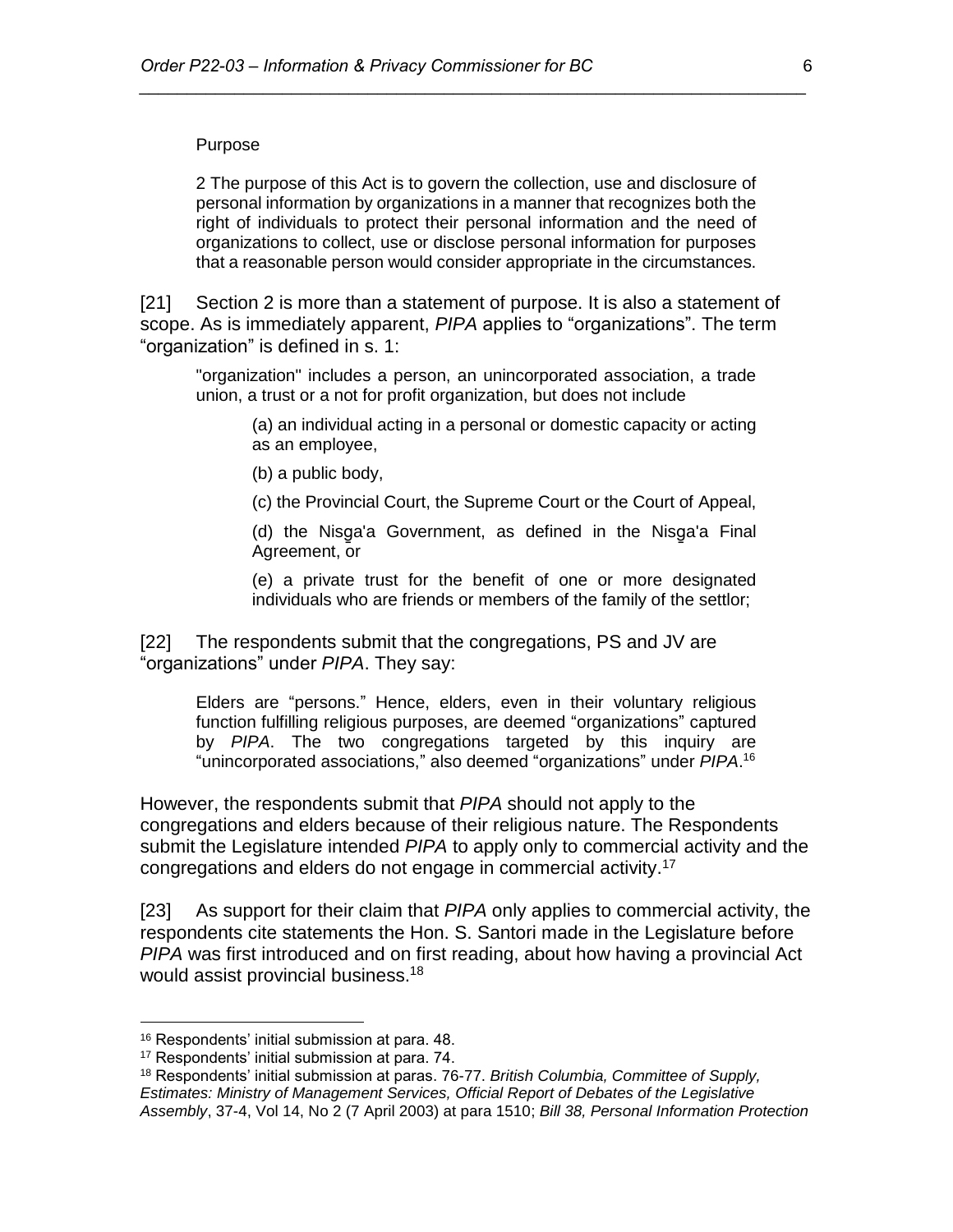[24] The respondents also say the federal *Personal Information Protection and Electronic Documents Act* (*PIPEDA*) supports their interpretation of *PIPA*. *PIPEDA*, which governs private organizations involved in the operation of a federal work, undertaking or business, expressly applies to personal information that an "organization collects, uses or discloses in the course of commercial activities".<sup>19</sup>

*\_\_\_\_\_\_\_\_\_\_\_\_\_\_\_\_\_\_\_\_\_\_\_\_\_\_\_\_\_\_\_\_\_\_\_\_\_\_\_\_\_\_\_\_\_\_\_\_\_\_\_\_\_\_\_\_\_\_\_\_\_\_\_\_\_\_\_\_\_\_*

[25] The respondents also reference Quebec's *Act respecting the protection of personal information in the private sector,* <sup>20</sup> (Quebec's *PIPA*), which applies to personal information in the context of carrying on an "enterprise". The *Civil Code of Quebec* defines "enterprise" as: "The carrying on by one or more persons of an organized economic activity, whether or not it is commercial in nature, consisting of producing, administering or alienating property, or providing a service, constitutes the operation of an enterprise."<sup>21</sup> The respondents also cite a Court of Quebec (Civil Division) decision that found Quebec's *PIPA* did not apply to a congregation of Jehovah's Witnesses because the congregation's mission or objective was religious activity, not organized economic activity.<sup>22</sup>

[26] The respondents omit to mention the only other Canadian privacy legislation that applies to the private sector, Alberta's *Personal Information Protection Act* (Alberta's *PIPA*).<sup>23</sup> Alberta's *PIPA* applies to certain not-for-profit organizations, as was recently confirmed when an Alberta adjudicator found that a religious organization, the Anglican Diocese of Calgary, was an organization and Alberta's *PIPA* applied to it. 24

[27] As the AGBC correctly notes, during second reading of *PIPA* in the Legislature, the Hon. S. Santori clearly indicated that *PIPA* was not intended to be restricted to organizations engaged in commercial activity.<sup>25</sup> The Minister said:

Third, this bill is comprehensive and protects the personal information of all British Columbians. It applies to all personal information held by organizations not already covered by the public sector Freedom of Information and Protection of Privacy Act legislation.

This provides broader protection than the federal legislation, which relates only to commercial activity. For example, this bill protects the employee

*Act, 1st reading, British Columbia, Official Report of Debates of the Legislative Assembly*, 37-4, Vol 14, No 12 (30 April 2003) at para 1420 (Hon S Santori).

<sup>19</sup> *Personal Information Protection and Electronic Documents Act*, SC 2000, c 5, s. 4.

<sup>20</sup> *Act Respecting the Protection of Personal Information in the Private Sector*, *CQLR, c P-39.1, s. 1.*

<sup>21</sup> *Civil Code of Quebec*, CQLR c CC1-1991 at article 1525.

<sup>22</sup> *Congrégation des témoins de Jéhovah d'Issoudun-Sud c. Maiily*, 2000 CanLII 18306 (QC CQ) at para. 10.

<sup>23</sup> SA 2003, c P-6.5.

<sup>24</sup> Order P2021-02, *Anglican Diocese of Calgary (Re),* 2021 CanLII 27033 (AB OIPC).

 $25$  GW makes this same point and cites the same excerpt at paras. 49 and 59 of his submission.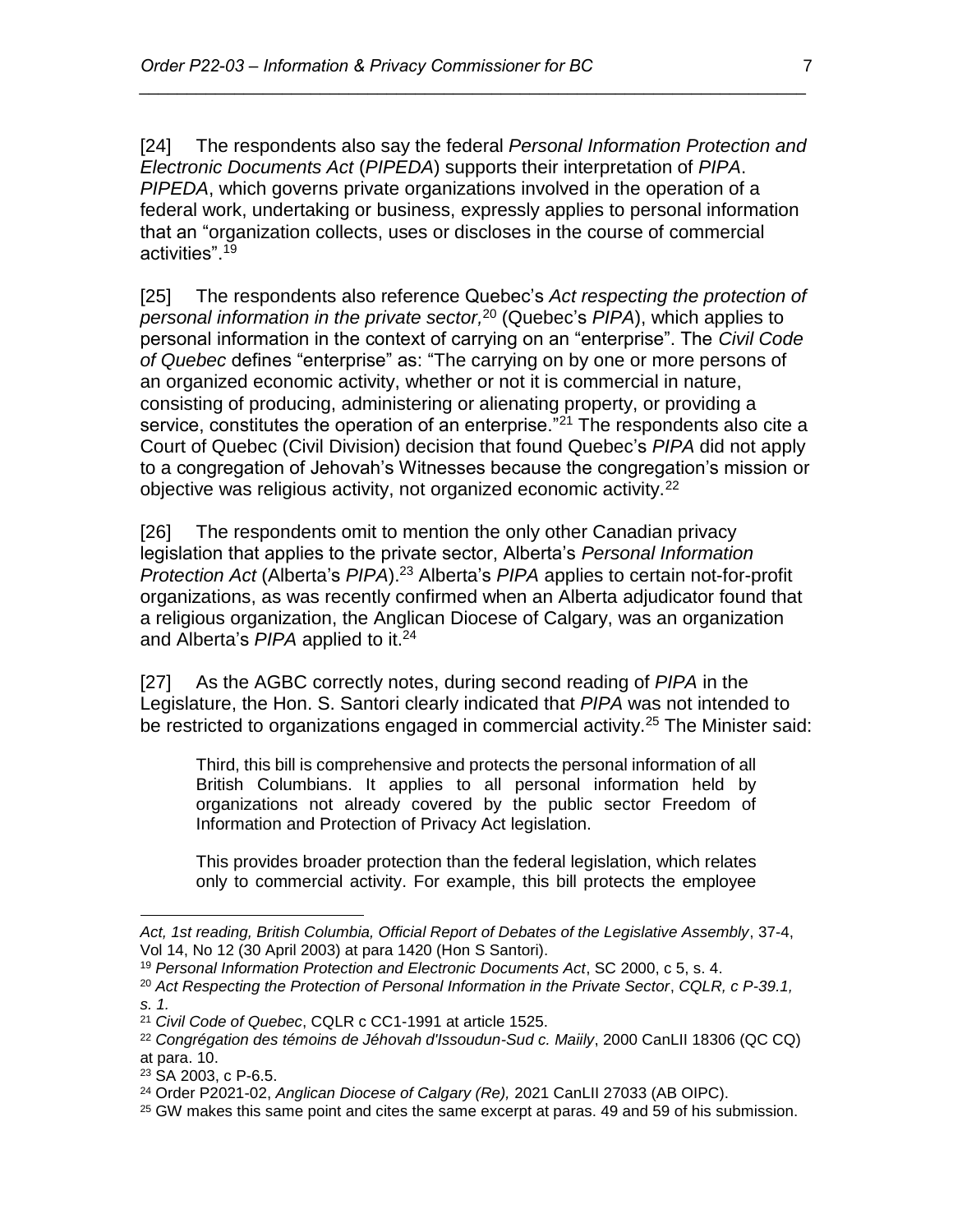information of British Columbians working for provincial companies. The federal act would not have protected B.C. employees. This bill also ensures that British Columbians' personal information will be protected when held by non-profit organizations.<sup>26</sup>

*\_\_\_\_\_\_\_\_\_\_\_\_\_\_\_\_\_\_\_\_\_\_\_\_\_\_\_\_\_\_\_\_\_\_\_\_\_\_\_\_\_\_\_\_\_\_\_\_\_\_\_\_\_\_\_\_\_\_\_\_\_\_\_\_\_\_\_\_\_\_*

[28] The respondents did not identify caselaw where *PIPA* was interpreted in the restricted fashion they suggest, nor am I aware of any. No previous BC Orders have found that an organization must be acting in a commercial capacity in order to be an organization to which *PIPA* applies. To the contrary, former Commissioner Loukidelis said, "*PIPA* does not explicitly use the concept of 'commercial capacity' in distinguishing between organizations and others… *PIPA* is clearly intended to apply to not-for-profit organizations, which will most often not be acting in any 'commercial capacity'."<sup>27</sup> Further, the Supreme Court of BC also found that *PIPA* applies to religious organizations.<sup>28</sup>

[29] As already noted, the respondents have conceded that the congregations are unincorporated associations and thus each is an "organization" as defined in *PIPA*, and that the two elders are also each an organization. This is undoubtedly correct, as I outline below.

[30] The term "unincorporated association" is not defined in *PIPA*. A frequently cited definition, which I apply here, is the following:

[T]wo or more persons bound together for one or more common purposes, not being business purposes, by mutual undertakings, each having mutual duties and obligations, in an organisation which has rules which identify in whom control of it and its funds rests and upon what terms and which can be joined or left at will.<sup>29</sup>

[31] The following evidence provided by the respondents satisfies me that the congregations are "unincorporated associations":<sup>30</sup>

• "While all congregations of Jehovah's Witnesses in British Columbia are registered charities with the federal government, none of them are legal entities. They are all unincorporated voluntary religious associations."31

<sup>26</sup> *Official Report of Debates of the Legislative Assembly (Hansard)*, 37th Parl, 4th Sess, Vol 14, No 13 (1 May 2003) at 6416 (Hon. S. Santori).

<sup>27</sup> Order P06-01, *An Incorporated Dentist's Practice, Re*, 2006 CanLII 13537 (BC IPC) at para. 17.

*<sup>28</sup> Viitre v St. Peter's Estonian Evangelical Lutheran Church*, 2010 BCSC 296 (CanLII) at para. 67.

<sup>29</sup> *Unionist Central Office v Burrell (Inspector of Taxes)*, [1982] 2 All E.R. 1 (C.A.). See also Order P17-03, *Surrey Creep Catcher (Re)*, 2017 BCIPC 38 (CanLII) at para. 29.

 $30$  The information in the bullets comes from KK's affidavit at paras. 9-17 and the Respondents' initial submission at paras. 6-14.

<sup>&</sup>lt;sup>31</sup> KK's affidavit at para. 12 and respondent's initial submission at para. 6.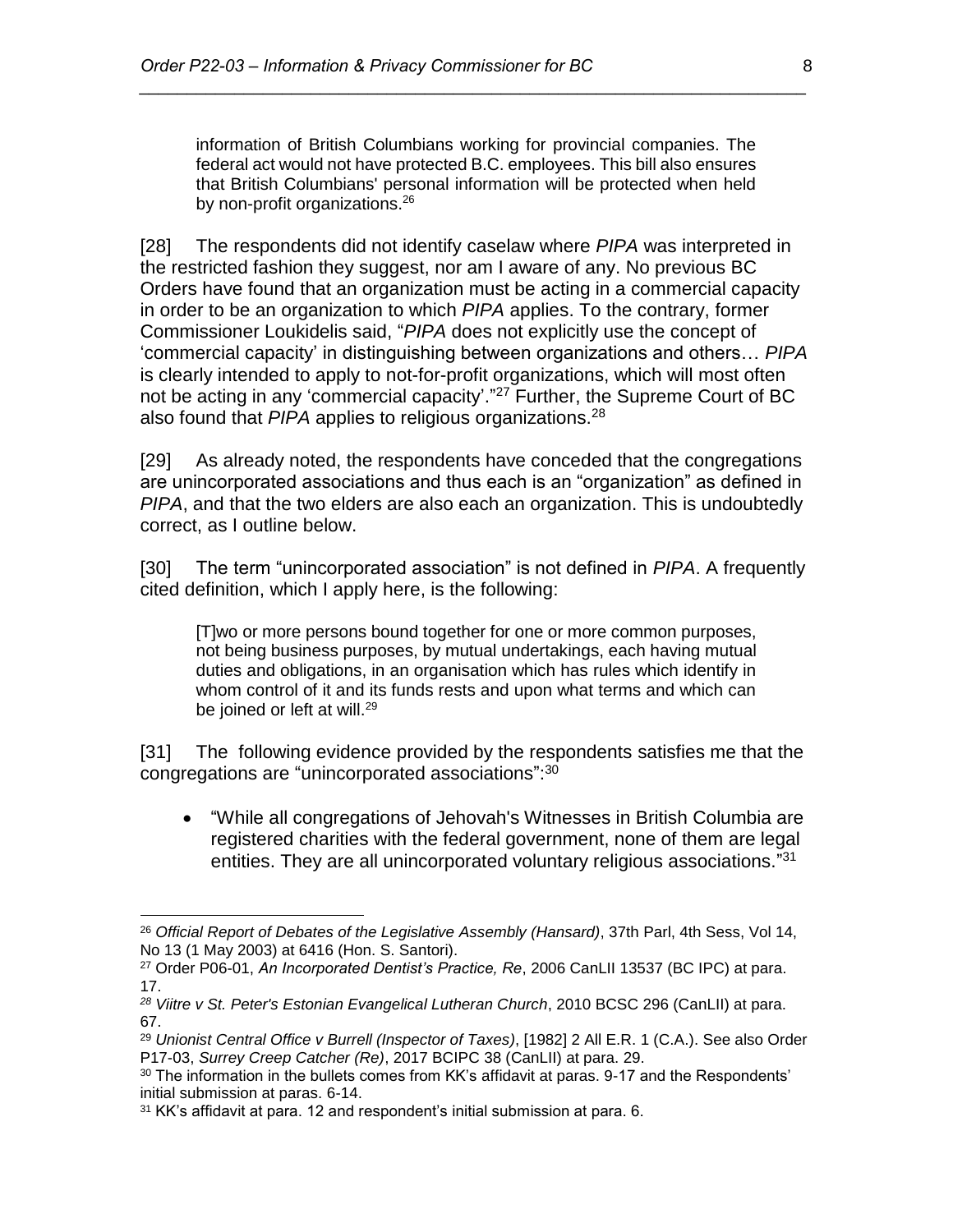• The purpose of a congregation is to allow Jehovah's Witnesses to congregate together to worship, preach and practice their religious faith.

*\_\_\_\_\_\_\_\_\_\_\_\_\_\_\_\_\_\_\_\_\_\_\_\_\_\_\_\_\_\_\_\_\_\_\_\_\_\_\_\_\_\_\_\_\_\_\_\_\_\_\_\_\_\_\_\_\_\_\_\_\_\_\_\_\_\_\_\_\_\_*

- There are rules and procedures for becoming a Jehovah's Witness, and a congregant is free, at any time, to cease being a Jehovah's Witness.
- Each congregation has a group of appointed elders (ministers) who are responsible for taking the ecclesiastical and spiritual lead in the congregations. The elders collectively, and without remuneration, organize the congregations' activities, including deciding who qualifies to become and remain a Jehovah's Witness.
- The congregations hold title to the buildings where they congregate by way of appointed trustees.
- No civil or property right arises from, or is contingent on, being a congregant.
- Congregations do not engage in commercial activity.

[32] I also find that the elders meet the definition of "organizations" under *PIPA*. The respondents' uncontradicted evidence is that the elders are ecclesiastical appointees. In particular, the elders say they did not prepare the records as part of their responsibilities to the congregations; rather they prepared them "as part of a 'sacred ecclesiastical duty' to God to help 'restore erring ones' and maintain the 'Scripturally moral and spiritual integrity of our congregations' in the collective sense of the religious denomination of Jehovah's Witnesses."<sup>32</sup> The elders are persons who are not acting in a personal or domestic capacity. They are also not acting as employees (or volunteers) who are obliged to carry out the directions of their employer.

[33] I find that the records were created by, and are under the care and control of, the elders acting on behalf of their respective congregations. The AGBC did not provide evidence to rebut the respondents' evidence about this. I find that it is the decisions the elders made about the applicants' *PIPA* access requests on behalf of the congregations that are at issue in this inquiry.

### *Section 3*

[34] Section 3 also plays a role in the question of whether *PIPA* applies to the congregations. Section 3(1) says that *PIPA* applies to every organization, subject to the exceptions listed in s. 3(2). For instance, s. 3(2)(a) says that *PIPA* does not apply when an individual is collecting, using or disclosing personal information for their own personal or domestic purposes and for no other purpose. Section 3(2)(b) says that *PIPA* does not apply when the collection, use or disclosure of personal information is for journalistic, artistic or literary purposes and for no other purpose.

 $\overline{a}$ <sup>32</sup> Respondents' reply at para. 33, also at para. 52.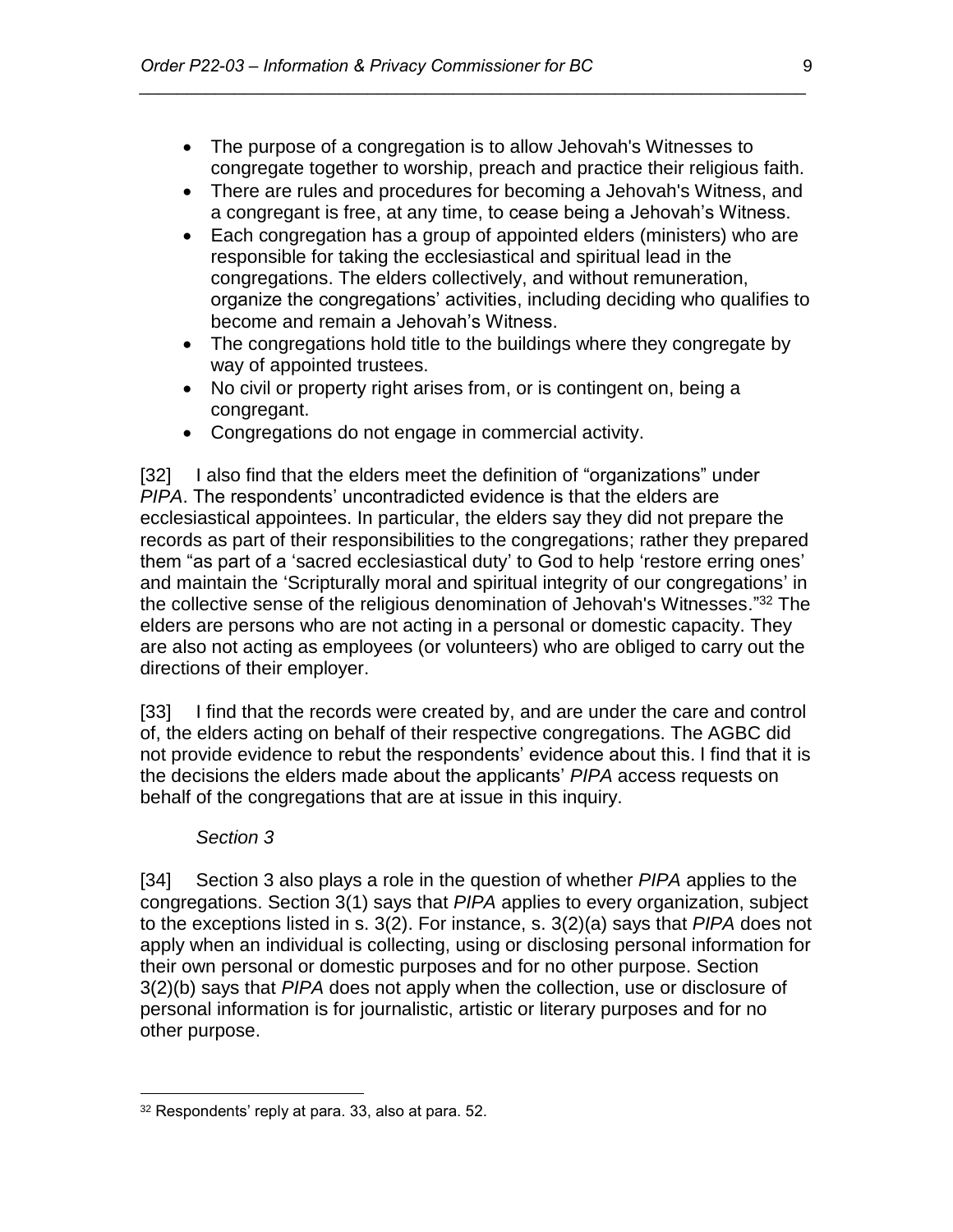[35] I find that none of the s. 3(2) provisions apply in this case. The parties do not submit that they do.

*\_\_\_\_\_\_\_\_\_\_\_\_\_\_\_\_\_\_\_\_\_\_\_\_\_\_\_\_\_\_\_\_\_\_\_\_\_\_\_\_\_\_\_\_\_\_\_\_\_\_\_\_\_\_\_\_\_\_\_\_\_\_\_\_\_\_\_\_\_\_*

[36] In conclusion, I find that *PIPA* applies to the elders' and congregations' collection, use and disclosure of personal information. The elders and the congregations are "organizations" under *PIPA*. Section 3(1) says that *PIPA* applies to every organization subject only to certain exceptions in s. 3(2), none of which apply here.

### *An organization's obligations under PIPA*

[37] *PIPA* imposes obligations on organizations regarding the collection, use, disclosure and care of personal information (ss. 4-22 and ss. 33-35). It also imposes duties with regards to how organizations must respond when an applicant requests access to their own personal information (ss. 23-32).

[38] The obligations that s. 23 of *PIPA* imposes on organizations play a large role in the respondents' *Charter* arguments. Section 23 says:

#### Access to personal information

…

…

…

…

23 (1) Subject to subsections (2) to (5), on request of an individual, an organization must provide the individual with the following:

(a) the individual's personal information under the control of the organization;

(b) information about the ways in which the personal information referred to in paragraph (a) has been and is being used by the organization;

(c) the names of the individuals and organizations to whom the personal information referred to in paragraph (a) has been disclosed by the organization.

(3) An organization is not required to disclose personal information and other information under subsection (1) or (2) in the following circumstances:

(b) the disclosure of the information would reveal confidential commercial information that if disclosed, could, in the opinion of a reasonable person, harm the competitive position of the organization;

(4) An organization must not disclose personal information and other information under subsection (1) or (2) in the following circumstances:

(c) the disclosure would reveal personal information about another individual;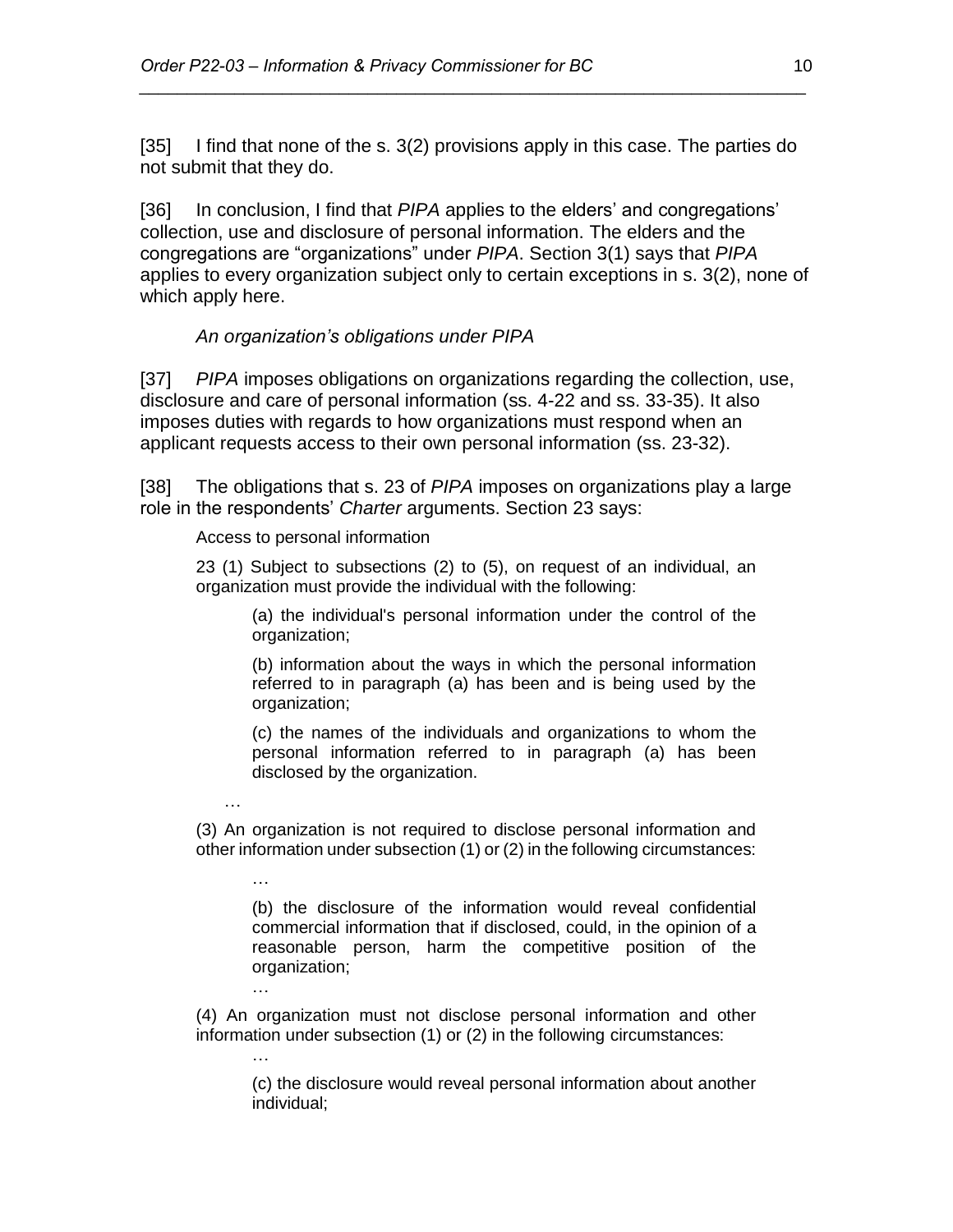(d) the disclosure would reveal the identity of an individual who has provided personal information about another individual and the individual providing the personal information does not consent to disclosure of his or her identity.

(5) If an organization is able to remove the information referred to in subsection (3) (a), (b) or (c) or (4) from a document that contains personal information about the individual who requested it, the organization must provide the individual with access to the personal information after the information referred to in subsection (3) (a), (b) or (c) or (4) is removed.

*\_\_\_\_\_\_\_\_\_\_\_\_\_\_\_\_\_\_\_\_\_\_\_\_\_\_\_\_\_\_\_\_\_\_\_\_\_\_\_\_\_\_\_\_\_\_\_\_\_\_\_\_\_\_\_\_\_\_\_\_\_\_\_\_\_\_\_\_\_\_*

*Nature of the information at issue*

[39] A central question in this case is whether the records in dispute contain personal information. Section 1 of *PIPA* provides the following definitions:

"personal information" means information about an identifiable individual and includes employee personal information but does not include

- (a) contact information, or
- (b) work product information;

"contact information" means information to enable an individual at a place of business to be contacted and includes the name, position name or title, business telephone number, business address, business email or business fax number of the individual;

"work product information" means information prepared or collected by an individual or group of individuals as a part of the individual's or group's responsibilities or activities related to the individual's or group's employment or business but does not include personal information about an individual who did not prepare or collect the personal information.

"employment" includes working under an unpaid volunteer work relationship;

[40] Although the congregations did not produce the records for my review, they did provide some information about their contents. For instance, JV, the elder with the Grand Forks Congregation, says the record in dispute is a confidential religious summary related to LW's decision to no longer be a Jehovah's Witness. He says the record contains LW's name, gender, date of birth, baptism date, the action by which LW disassociated himself and the date it was announced to the congregation that he was no longer a Jehovah's Witness. JV's evidence is also that the record contains details of the elders' spiritual deliberations and handling of the matter.  $33$ 

<sup>33</sup> JV's affidavit at para. 23.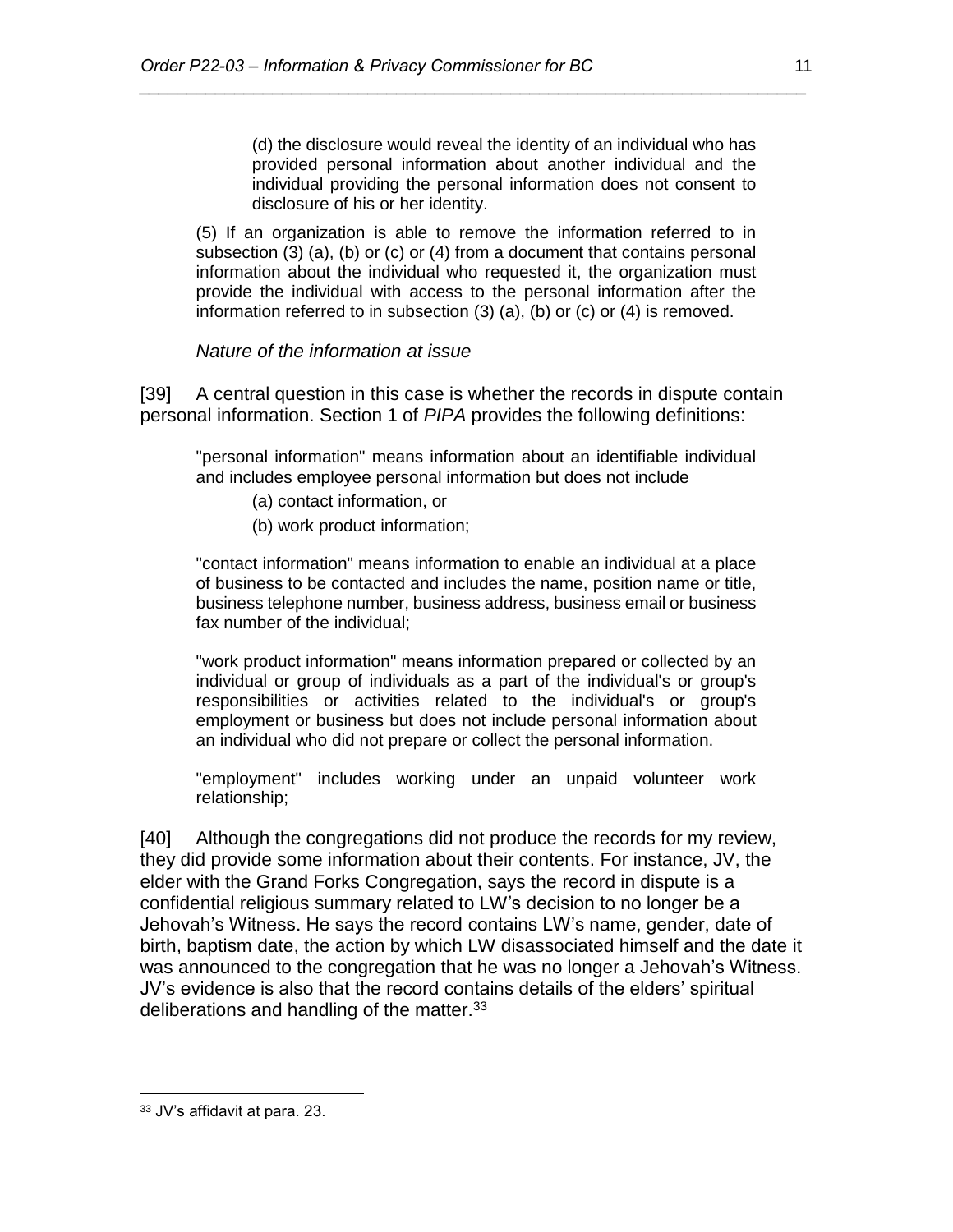[41] PS, the elder with the Coldstream Congregation, says the record related to GW is a confidential religious summary about GW's decision to no longer be a Jehovah's Witness. The record contains GW's name, gender, date of birth, the action by which GW disassociated himself and the date it was announced to the congregation that he was no longer a Jehovah's Witness. PS's evidence is also that the record contains information about how the elders handled the situation and their spiritual deliberations about it.<sup>34</sup>

*\_\_\_\_\_\_\_\_\_\_\_\_\_\_\_\_\_\_\_\_\_\_\_\_\_\_\_\_\_\_\_\_\_\_\_\_\_\_\_\_\_\_\_\_\_\_\_\_\_\_\_\_\_\_\_\_\_\_\_\_\_\_\_\_\_\_\_\_\_\_*

[42] This evidence suggests that the records contain information about each of the applicants and, therefore, the records contain "personal information". It may also be the case that the records contain personal information of the elders, and possibly others.

[43] The challenge I face, however, is that the respondents have refused to produce the disputed records for my review. I have concluded that, without seeing them, it is not possible to decide whether they contain personal information or whose personal information may be included. This also means I cannot make any finding about whether the disclosure prohibitions in ss. 24(c) or (d) apply or if severing under s. 23(5) is possible. In my view, it is not possible to decide any of these issues without having access to the disputed records.

[44] On this point, I am not persuaded by the respondents' argument that their inquiry materials fulfill their obligations under *PIPA*. The respondents say:

In any event, and without prejudice to the religious parties' submissions with regards to the *Canadian Charter of Rights and Freedoms* and the constitutionality of *PIPA*, the Grand Forks Congregation and the Coldstream Congregation have *de facto* complied with *PIPA*'s requirement to provide access to GW's and LW's personal information to an acceptable and reasonable degree through the affidavits of [JV and PS]. 35

[45] As noted above, the respondents' inquiry materials suggest that the records contain personal information of LW and GW, but beyond that it is not clear whether they contain "personal information" of the elders or others. The respondents' materials do not provide an adequate evidentiary basis for answering this question or, it follows, for deciding whether ss. 24(c) or (d) apply, or if severing under s. 23(5) is operative.

[46] Section 38(1)(b) authorizes me, as the commissioner's delegate, to order the respondents to produce the records:

Powers of commissioner in conducting investigations, audits or inquiries

<sup>34</sup> PS's affidavit at paras. 21 and 23.

<sup>35</sup> Respondents' initial submission at para. 85(d).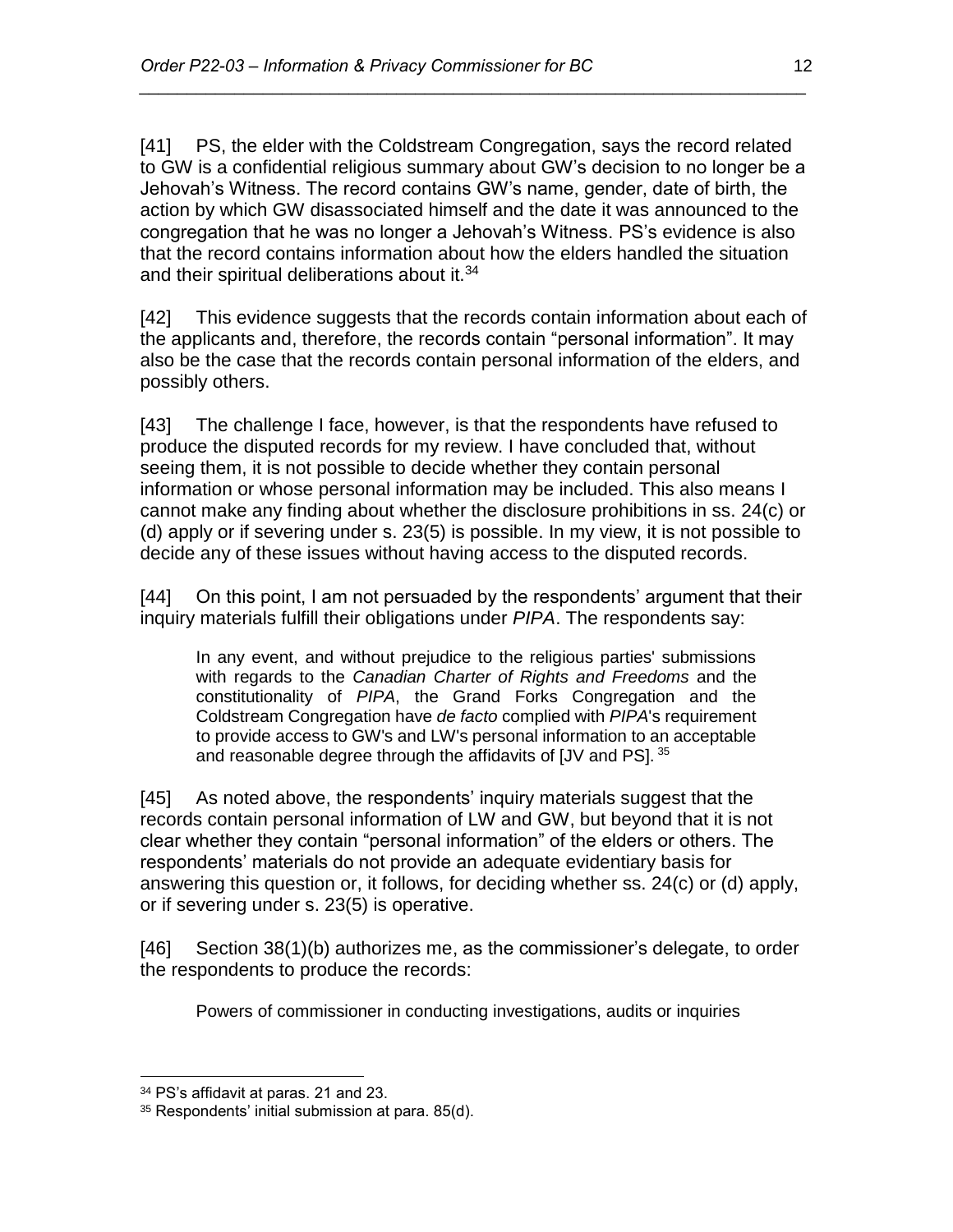38 (1) For the purposes of conducting an investigation or an audit under section 36 or an inquiry under section 50, the commissioner may make an order requiring a person to do either or both of the following:

*\_\_\_\_\_\_\_\_\_\_\_\_\_\_\_\_\_\_\_\_\_\_\_\_\_\_\_\_\_\_\_\_\_\_\_\_\_\_\_\_\_\_\_\_\_\_\_\_\_\_\_\_\_\_\_\_\_\_\_\_\_\_\_\_\_\_\_\_\_\_*

… (b) produce for the commissioner a document in the custody or under the control of the person, including a document containing personal information.

… (2) The commissioner may

…

(a) examine any information in a document, including personal information, and obtain copies or extracts of documents containing information

(ii) provided under this Act, and

[47] In my view, it is necessary to order the respondents to produce the records for my review pursuant to s. 38(1)(b). I must review them in order to fulfill my statutory duty to decide the questions of fact and law arising in this inquiry, including whether ss. 23(4)(c) and (d) apply and how s. 23(5) might operate.

*Summary - Application of PIPA* 

[48] I have found above that *PIPA* applies to the congregations and elders. They both meet the definition of "organization" in s. 1, and s. 3 does not exclude organizations of a religious nature from the scope of *PIPA*. I also find that ss. 3 and 23 do not list religious information as a type of information exempted from access rights and disclosure obligations under *PIPA*. Finally, I have decided it is necessary to order the respondents to produce the records for my review pursuant to s. 38(1)(b).

# *Charter Analysis*

 $\overline{a}$ 

[49] The respondents submit that the *PIPA*'s legislative scheme as a whole is unconstitutional in its application to them. In particular, they submit that ss. 1, 3, and 23 of *PIPA* are unconstitutional as they grant LW and GW a right to access information contained in confidential religious records. This right of access, they submit, violates the ss. 2(a), (b) and (d) *Charter* rights and freedoms "of the elders in the Grand Forks Congregation and the Coldstream Congregation, of all congregation elders in British Columbia and, by extension, the communities of faith of Jehovah's Witnesses across the province."<sup>36</sup>

[50] The respondents also submit that the power s. 38(1)(b) of *PIPA* gives the commissioner to order production of the confidential religious summaries in order

<sup>36</sup> Respondents' initial submission at paras. 38.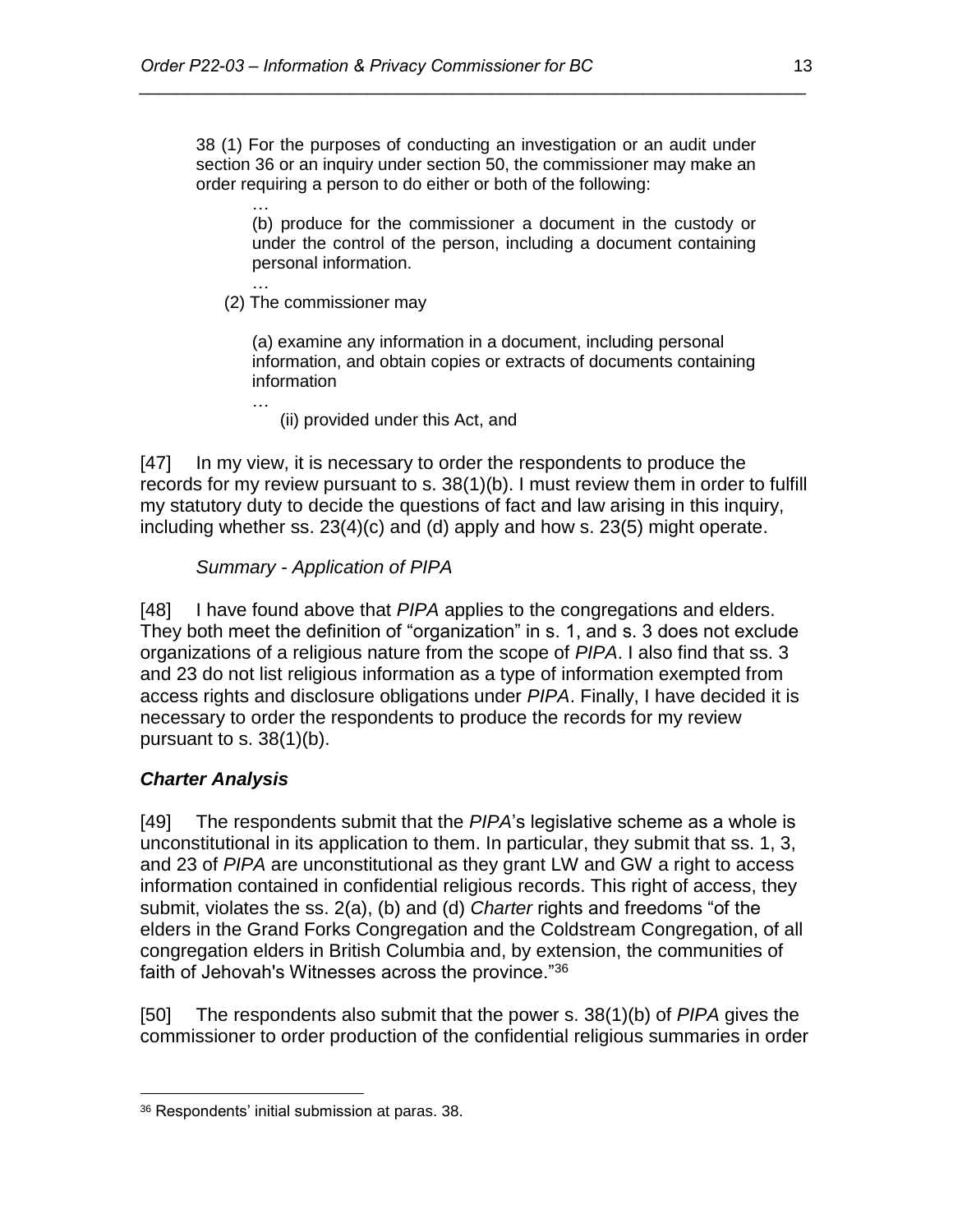to review them violates congregation elders' rights and freedoms under s. 2(a) of the *Charter* and interferes with their right to privacy under s. 8 of the *Charter*. 37

*\_\_\_\_\_\_\_\_\_\_\_\_\_\_\_\_\_\_\_\_\_\_\_\_\_\_\_\_\_\_\_\_\_\_\_\_\_\_\_\_\_\_\_\_\_\_\_\_\_\_\_\_\_\_\_\_\_\_\_\_\_\_\_\_\_\_\_\_\_\_*

[51] The following *Charter* provisions are in issue:

Guarantee of Rights and Freedoms

Rights and freedoms in Canada

1 The *Canadian Charter of Rights and Freedoms* guarantees the rights and freedoms set out in it subject only to such reasonable limits prescribed by law as can be demonstrably justified in a free and democratic society.

Fundamental freedoms

Fundamental freedoms

- 2 Everyone has the following fundamental freedoms:
	- (a) freedom of conscience and religion;

(b) freedom of thought, belief, opinion and expression, including freedom of the press and other media of communication;

… (d) freedom of association.

Legal Rights

Search or seizure

8 Everyone has the right to be secure against unreasonable search or seizure.

#### **Enforcement**

Enforcement of guaranteed rights and freedoms

24(1) Anyone whose rights or freedoms, as guaranteed by this Charter, have been infringed or denied may apply to a court of competent jurisdiction to obtain such remedy as the court considers appropriate and just in the circumstances.

General

 $\overline{a}$ 

Multicultural heritage

<sup>&</sup>lt;sup>37</sup> Respondents' reply at para. 42.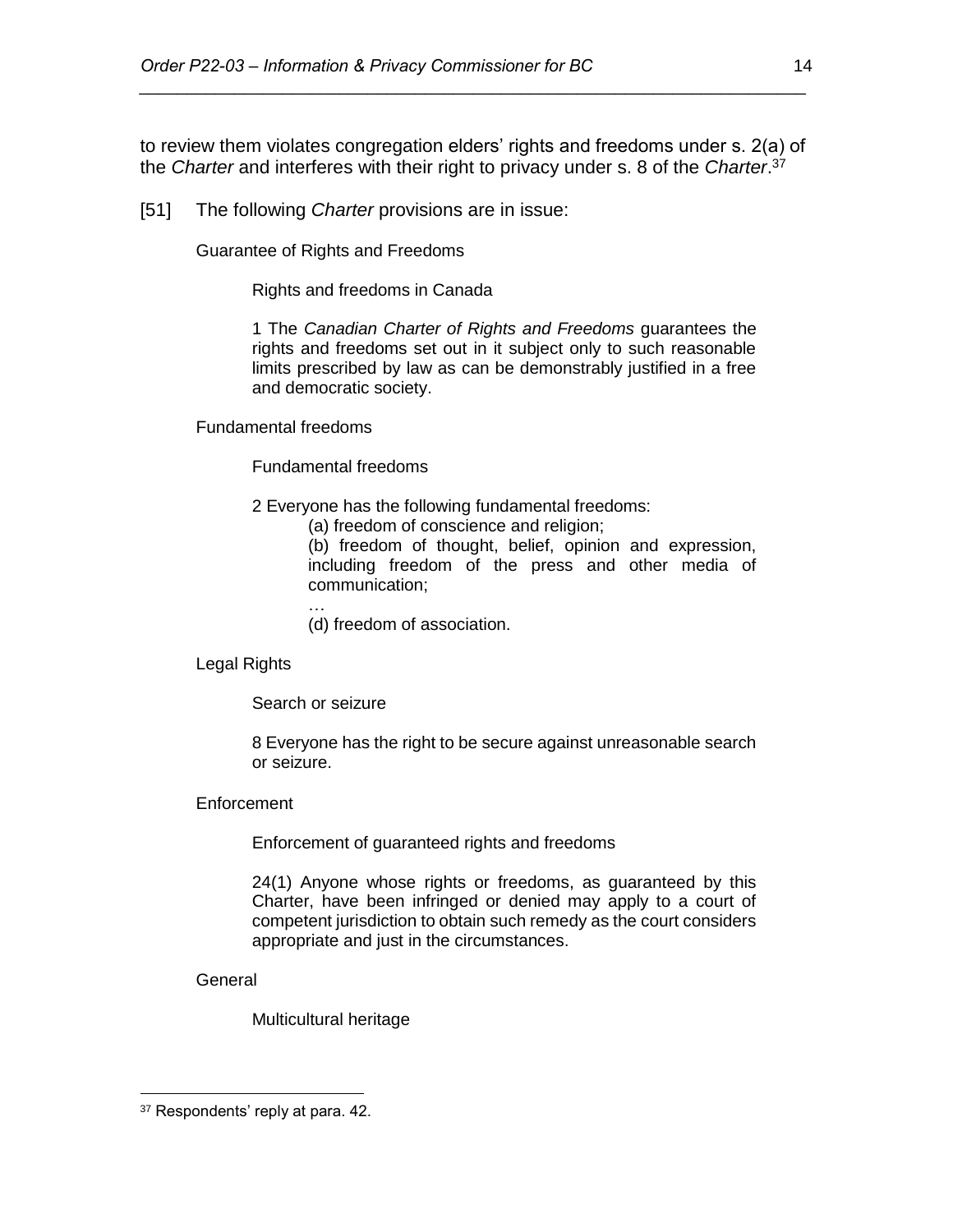27 This Charter shall be interpreted in a manner consistent with the preservation and enhancement of the multicultural heritage of Canadians.

[52] It is well established that once a claimant successfully demonstrates their *Charter* freedom or right has been infringed, the onus shifts to the government to prove that the infringing measure is justified under s. 1 of the *Charter*. The framework for the s. 1 analysis was set out by the Supreme Court of Canada in *R v Oakes*, <sup>38</sup> (Oakes test), which will be discussed in more detail below.

*\_\_\_\_\_\_\_\_\_\_\_\_\_\_\_\_\_\_\_\_\_\_\_\_\_\_\_\_\_\_\_\_\_\_\_\_\_\_\_\_\_\_\_\_\_\_\_\_\_\_\_\_\_\_\_\_\_\_\_\_\_\_\_\_\_\_\_\_\_\_*

[53] What the respondents say about ss. 2(a), (b) and (d) is intermingled and somewhat difficult to tease apart. Given their submissions are almost exclusively framed in relation to s. 2(a) freedom of religion, I will address s. 2(a) first. I will consider whether s. 2(a) of the *Charter* has been infringed, and if so, whether the infringement is justified under s. 1 of the *Charter*. Then, I will follow the same approach with ss. 2(b) and 2(d) of the *Charter*.

[54] The respondents' submissions also refer to s. 27 of the *Charter*. <sup>39</sup> The AGBC says that s. 27 is an interpretative principle and the respondents cannot rely on it to found a *Charter* breach. While I agree with the AGBC on that point, I do not think that is what the respondents are doing. What they say is very general, and I understand them to mean that the interpretive principles in s. 27 are applicable in a *Charter* analysis.

[55] Once I have determined whether ss. 2(a), (b) and (d) are unjustifiably infringed, I will consider what the respondents say about s. 8. I will then address their two additional arguments about how *PIPA* is unconstitutional.

# *Freedom of Religion – s. 2(a) of the Charter*

# *Is s. 2(a) infringed?*

*Respondents' evidence and initial submission*

[56] The respondents submit that ss. 1, 3 and 23 of *PIPA* are unconstitutional "as they purportedly grant LW and GW access to information contained in the confidential religious summaries, contrary to section 2(a) of the *Charter*."<sup>40</sup> Maintaining the confidentiality of the records is a religious practice, they say, and *PIPA* violates the right of congregation elders to keep their religious deliberations private and confidential as required by the precepts of their faith and their personal religious conscience.<sup>41</sup> Being compelled to disclose the records,

 $\overline{a}$ <sup>38</sup> *R v Oakes*, 1986 CanLII 46.

<sup>39</sup> Respondents' initial submission at paras. 51 and 72 and reply at para. 35.

<sup>40</sup> Respondents' initial submission at para. 43.

<sup>41</sup> Respondents' initial submission at para. 44.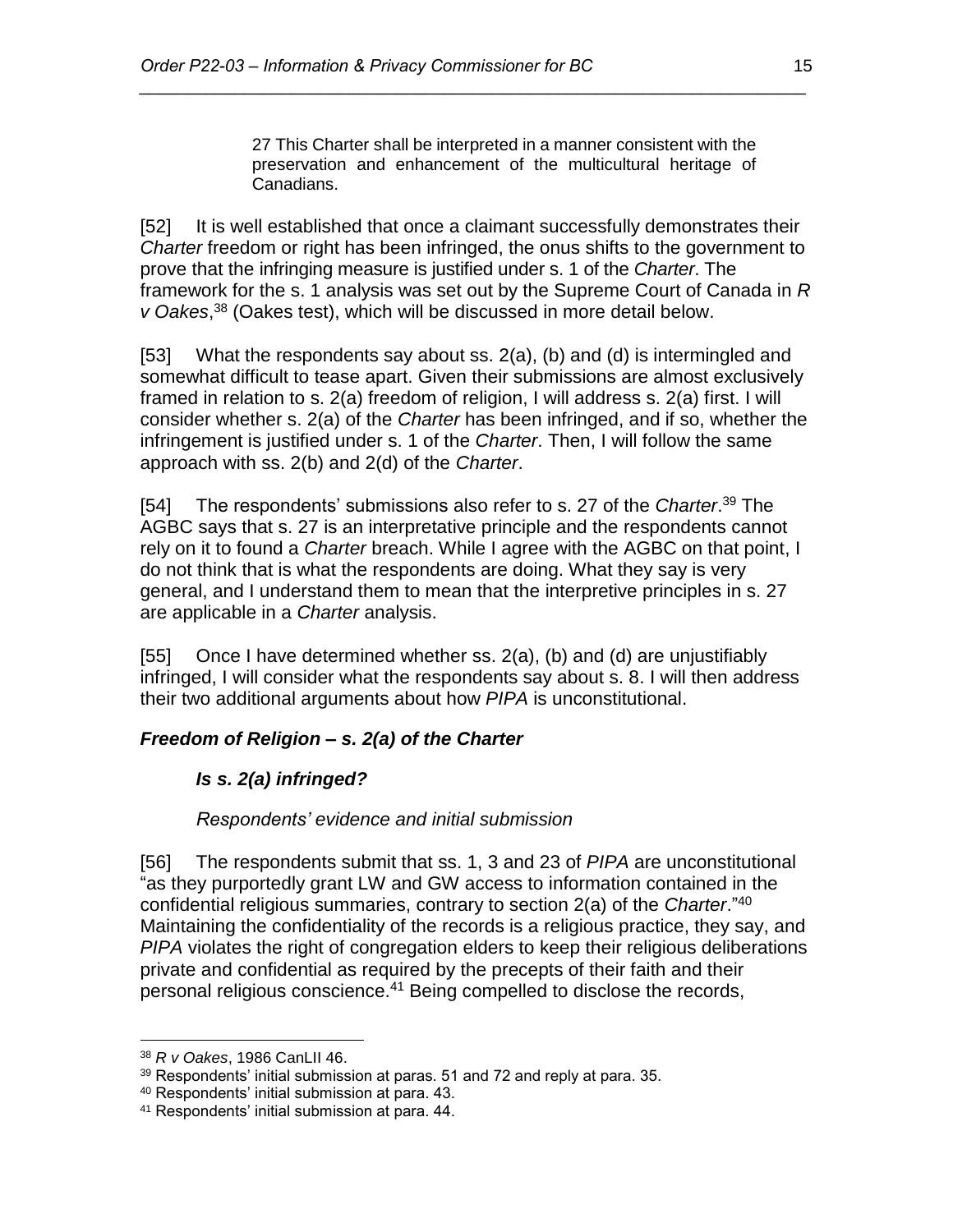whether to the applicants or to the commissioner, unjustifiably violates freedom of religion under s. 2(a) of the *Charter*, they argue.

*\_\_\_\_\_\_\_\_\_\_\_\_\_\_\_\_\_\_\_\_\_\_\_\_\_\_\_\_\_\_\_\_\_\_\_\_\_\_\_\_\_\_\_\_\_\_\_\_\_\_\_\_\_\_\_\_\_\_\_\_\_\_\_\_\_\_\_\_\_\_*

[57] Before detailing the respondents' submissions, I will summarize the elders' evidence. The respondents submit that the elders' affidavits show that maintaining strict confidentiality of the records is extremely important to all Jehovah's Witness elders in BC. Elders share a deeply-held religious conviction that disclosing the records would violate their religious conscience and hinder their ability to spiritually shepherd congregants.<sup>42</sup>

[58] KK is an elder who resides in Ontario and works in Watch Tower Canada's administrative offices in Ontario. KK says the following about the type of documentation that is usually produced and the procedures that apply when a person leaves the Jehovah's Witnesses:

In cases of disfellowshipping or disassociation, a committee of three elders is appointed by the congregation's body of elders to meet with the individual and try to restore the person spiritually….

In accordance with our longstanding religious practice, the committee of elders will keep a confidential written record of their meeting or efforts. The elders prepare the religious record, and it is signed by all three elders after prayerfully reflecting on appropriate Scriptures which are then written down and applied. It reflects the three elders' review and assessment of the situation and solemn and private spiritual deliberations. While there is a meeting with the person, if he or she agrees to meet, the individual does not share or attend the prayerful and private deliberations of the three elders. This document serves the religious purpose of recording the spiritual and prayerful deliberations of the elders, their efforts to restore the individual spiritually and, if unsuccessful, the Scriptural basis for disfellowshipping or disassociation….

The spiritual deliberations and summary of same relate solely to elders carrying out their function of helping to restore erring ones and maintaining the Scripturally moral and spiritual integrity of our congregations. These decisions strictly pertain to religious adherence or standing in the congregation (i.e., whether someone is or is not one of Jehovah's Witnesses) and to spiritual fellowship within the congregation. The summary is placed in a sealed envelope and kept under lock and key for no one else in the congregation to view. The record originates with and is kept confidential by the three elders alone. It reflects the three elders' review of the issue and solemn and private spiritual deliberations.

It is part of our religious obligation and canon law that this record be kept strictly confidential. The elders who meet with the individual do not share the confidential religious summary with other elders who are not authorized

<sup>42</sup> Respondents' reply at para. 64.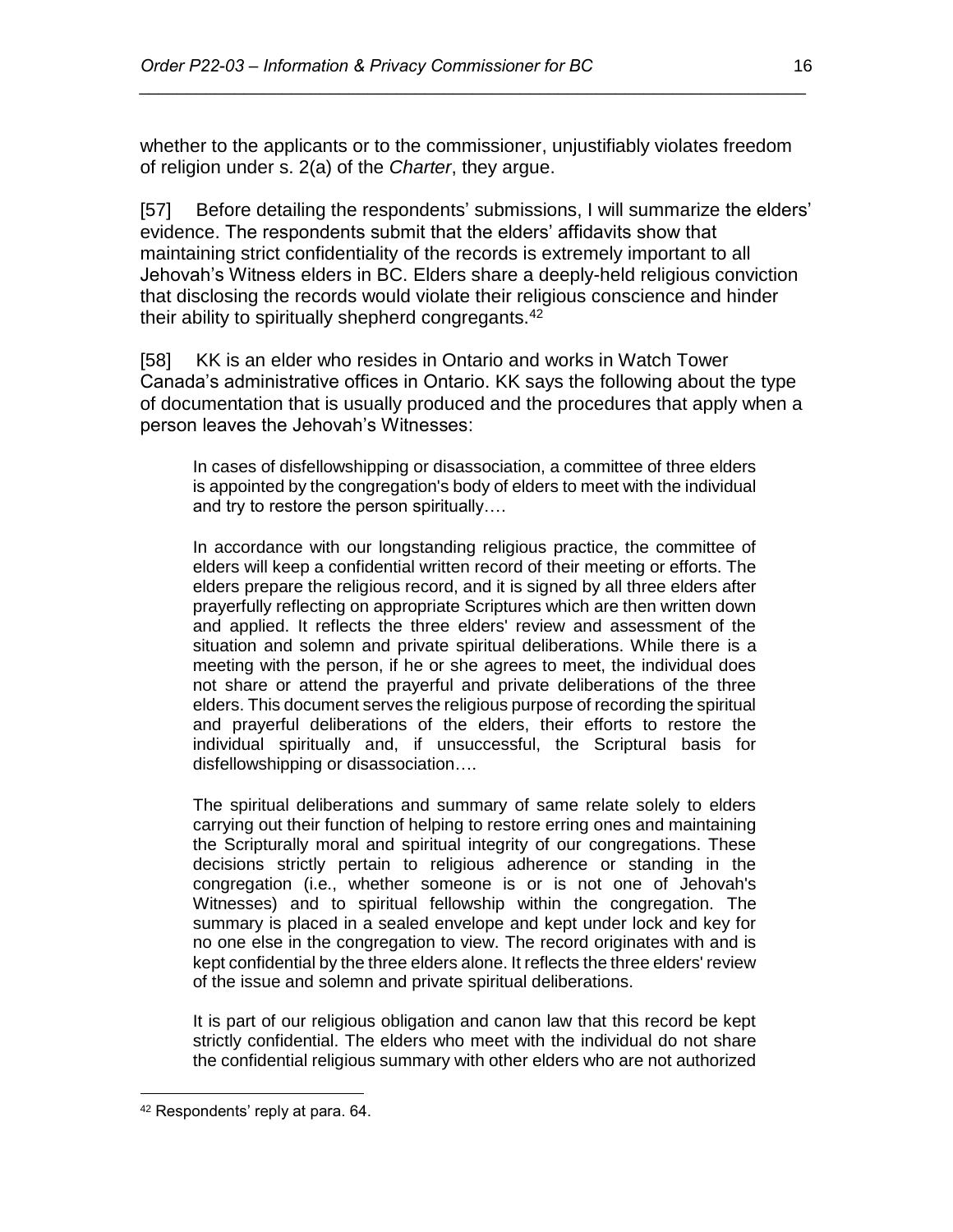to be involved in the spiritual restorative discipline and admonition process or with anyone else in the congregation. Only the elders who met with the individual may open the envelope and, even then, only in very restricted circumstances, for instance when an individual requests reinstatement as one of Jehovah's Witnesses.

*\_\_\_\_\_\_\_\_\_\_\_\_\_\_\_\_\_\_\_\_\_\_\_\_\_\_\_\_\_\_\_\_\_\_\_\_\_\_\_\_\_\_\_\_\_\_\_\_\_\_\_\_\_\_\_\_\_\_\_\_\_\_\_\_\_\_\_\_\_\_*

… Requiring congregation elders to hand over a confidential religious record as requested by LW and GW would be contrary to the elders' religious obligation under canon law and would seriously impede them from carrying out their religious and Scriptural responsibilities before God. It would jeopardize the integrity of the process by exposing the private spiritual deliberations and expressions to any not sharing in this process and decision-making. The three elders would not be free to write down their spiritual views and doctrinal application of Scripture without fear of others or disgruntled individuals from copying or exposing the elders' private spiritual thoughts for personal malicious, or troublesome purposes. This may include sharing it with non-participants in the process by way of social media, internet chat rooms, YouTube channels, and the like. These private expressions may be misapplied, twisted, or distorted for unintended and contrary purposes. Jehovah's Witnesses in Canada have experienced this type of harassment in various forms of social media.

Moreover, if the OIPC can order the production of confidential religious records, the ability of elders to provide spiritual consolation and assistance would be significantly damaged. Elders, as spiritual shepherds, strive to help fellow Jehovah's Witnesses maintain an approved condition with God. Elders cannot do that if they fear they will be compelled to disclose their inmost and solemn private deliberations. There would be a demoralizing effect on all elders seeking to carry out their responsibilities and on the religious community of Jehovah's Witnesses in British Columbia at large.<sup>43</sup>

[59] For his part, JV explains that he is the only remaining member of the Grand Forks Congregations' committee of three elders who met to review LW's decision to leave the Jehovah's Witnesses. The other two have since passed away. JV explains that the record in dispute is a summary of LW's decision, the elders' efforts, and LWs' response. The summary was placed in a sealed envelope and kept under lock and key.<sup>44</sup> He explains how, in light of this OIPC matter, the congregation's body of elders gave JV sole permission to open the envelope and review its contents.<sup>45</sup>

[60] JV says that the record contains the three elders' confidential religious summary of their spiritual deliberations and handling of the matter involving LW. He elaborates as follows:

 $\overline{a}$ 

...

<sup>&</sup>lt;sup>43</sup> KK's affidavit at paras. 29-32, 40 and 42. KK does not say if he had any personal involvement in the decisions the respondents made regarding the applicants' access requests.

<sup>44</sup> JV's affidavit at paras. 11 and 17.

<sup>45</sup> JV's affidavit at para. 19.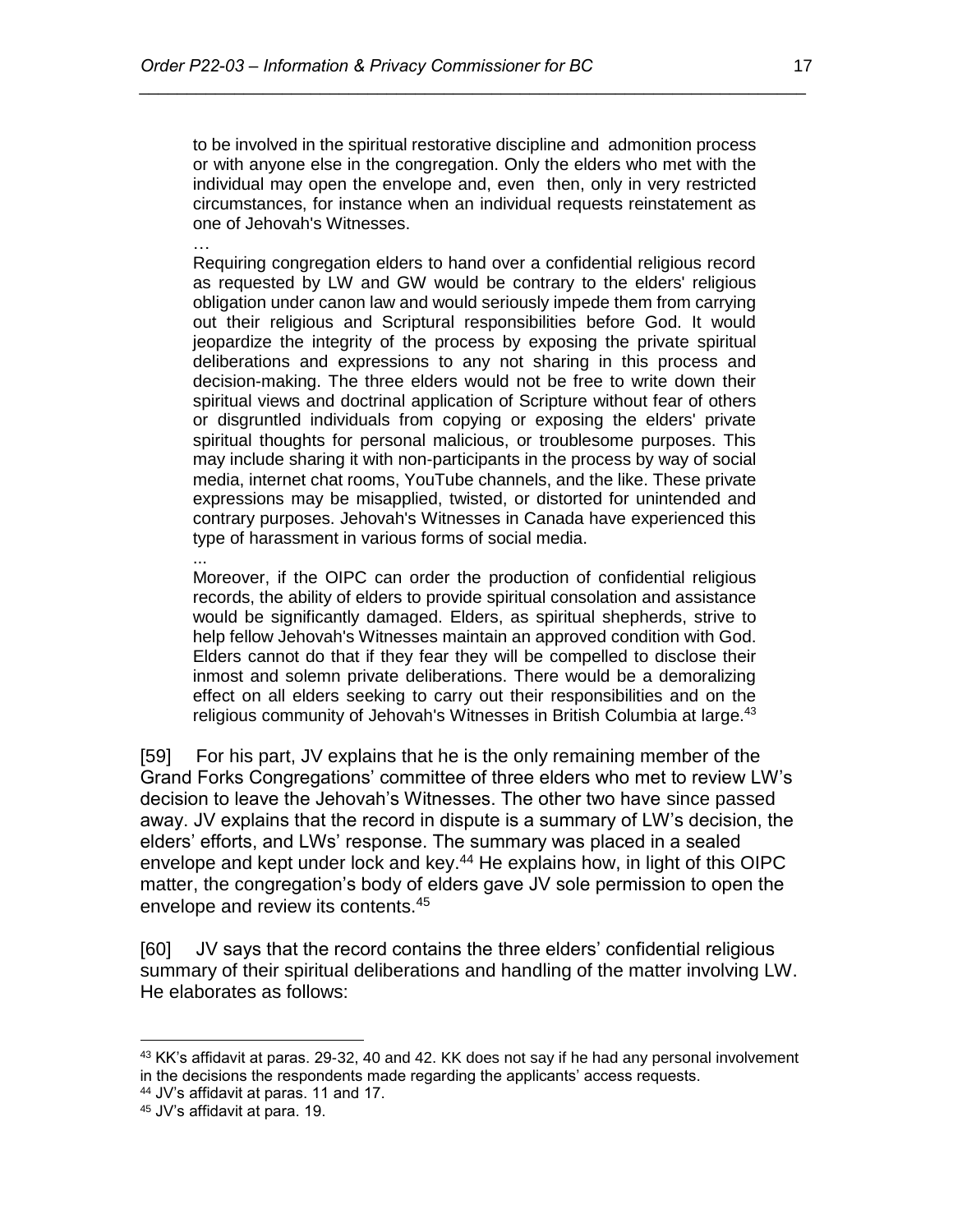Confidential religious summaries and communications are not to be disclosed outside of the doctrinal rules that govern my conduct as an elder for Jehovah's Witnesses. I owe that duty of confidentiality to congregants individually, my fellow elders, and to the congregation in Grand Forks. I never imagined that one day someone could read my confidential religious notes. From the start, I expected privacy from having my spiritual thoughts and considerations read by third parties, in particular LW.

*\_\_\_\_\_\_\_\_\_\_\_\_\_\_\_\_\_\_\_\_\_\_\_\_\_\_\_\_\_\_\_\_\_\_\_\_\_\_\_\_\_\_\_\_\_\_\_\_\_\_\_\_\_\_\_\_\_\_\_\_\_\_\_\_\_\_\_\_\_\_*

As stated, our canon law does not permit disclosure of a confidential religious record, nor does my personal religious conscience. The Holy Bible states at Proverbs 11:13: ''A slanderer goes about revealing confidential talk, but the trustworthy person keeps a confidence." Proverbs 25:9 states: "Plead your case with your neighbor, but do not reveal what you were told confidentially." I take seriously my sacred and solemn religious obligation to keep strictly confidential what our canon law classifies as confidential religious communications. This includes anything related to private religious deliberations that take place between elders.

It is my sincere religious and conscientious view that such disclosure would only impede my efforts and those of fellow elders to maintain the trust and confidentiality essential for us to carry out our Scriptural and spiritual duties as elders. Jehovah's Witnesses are a small community in Grand Forks and the Okanagan. Even if third-party information is redacted, it would be relatively easy for LW (and any future complainant) to identify the elders and adherents mentioned. This would include the deceased elders. Any state-ordered disclosure would soon become known, and many adherents would be afraid in the future to openly confess their sins, discuss confidential matters, seek pastoral support, or openly approach elders to discuss personal and family matters. They would not want private and intimate matters of self and family to be exposed to any state officials and beyond, no matter how well meaning they may be.

Disclosing confidential religious communications contrary to my ecclesiastical duties would interfere with and seriously hinder my ability to spiritually shepherd congregants that seek or require such assistance....<sup>46</sup>

[61] JV adds that even disclosing the record to an OIPC adjudicator would severely violate his religious practice and personal conscience as an elder.<sup>47</sup>

[62] As for the Coldstream Congregation, PS says that he conducted a diligent search and the only record his congregation has about GW is a confidential religious summary pertaining to GWs departure from the Jehovah's Witnesses. PS explains that there is only one living elder of the three who prepared the summary but that elder is ill. So, for the purposes of this OIPC matter, the congregation's body of elders authorized PS and one other (unidentified) elder to open the sealed envelope and review the summary.

<sup>46</sup> JV's affidavit at paras. 32-35.

<sup>47</sup> JV's affidavit at para. 28.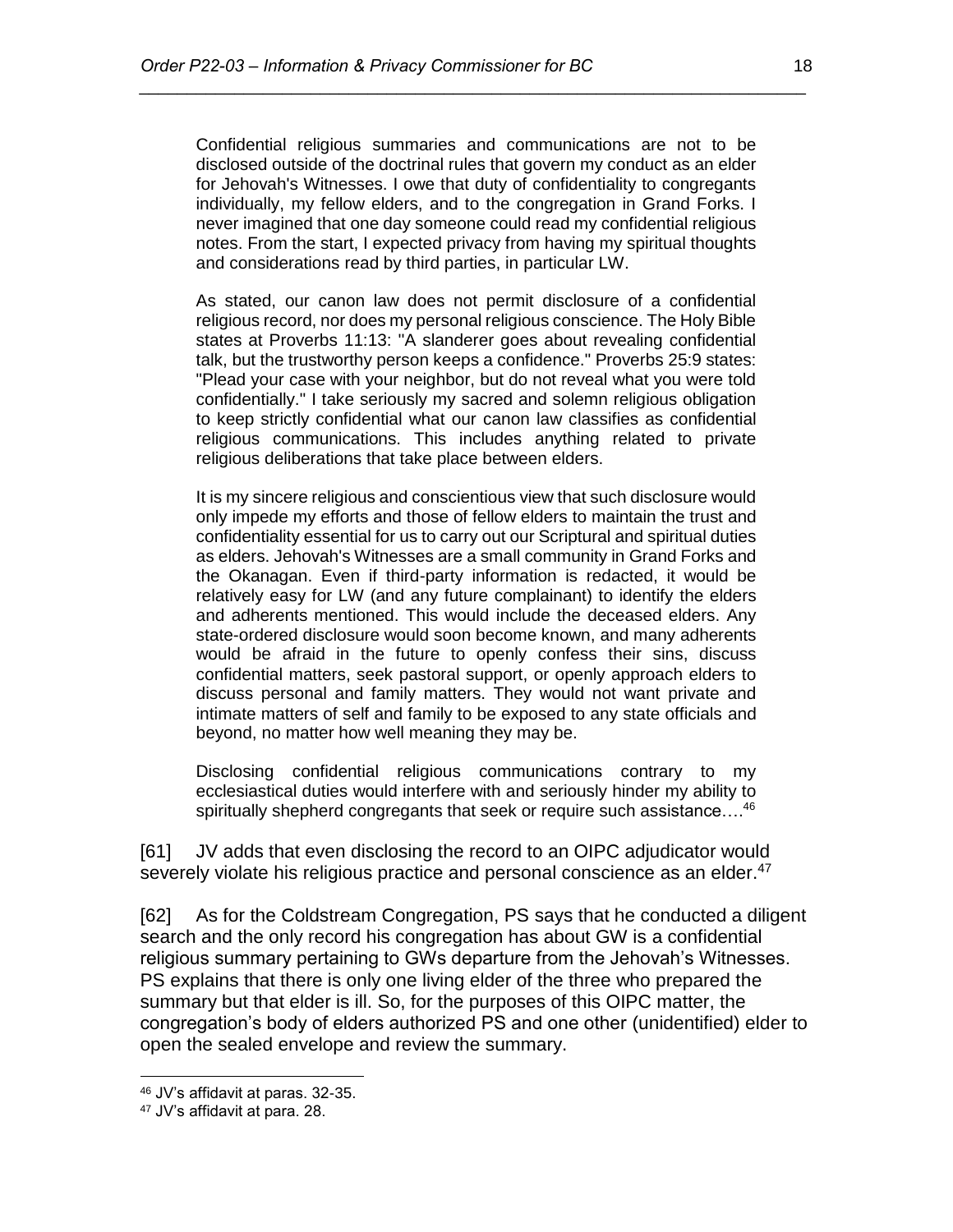[63] PS says that he has read JV's affidavit and he is bound by the same religious duties and procedures JV outlined.<sup>48</sup> PS says:

*\_\_\_\_\_\_\_\_\_\_\_\_\_\_\_\_\_\_\_\_\_\_\_\_\_\_\_\_\_\_\_\_\_\_\_\_\_\_\_\_\_\_\_\_\_\_\_\_\_\_\_\_\_\_\_\_\_\_\_\_\_\_\_\_\_\_\_\_\_\_*

Being compelled to disclose confidential religious documents would severely harm my personal religious conscience. Confidential religious documents and summaries related to matters I have been involved in as an elder contain personal religious determinations and views, prayerfully considered, which must remain private. This is necessary for me to care for my responsibilities as a spiritual shepherd toward my congregation and all individual congregants. Keeping this information strictly confidential is absolutely necessary for me to care for one of the primary duties as an elder: provide spiritual support and determine, along with my fellow elders, who can belong to the congregation as one of Jehovah's Witnesses or who can return if they qualify.

… This confidential religious summary constitutes a confidential religious record that should not be disclosed. As per canon law, it documents the elders' efforts to spiritually assist and then formally acknowledge GW's disassociation as one of Jehovah's Witnesses. It is an internal religious document that strictly concerns who is one of Jehovah's Witnesses and must be preserved and kept strictly confidential according to our canon law.

This is not simply a matter of religious procedure. A confidential religious summary is an expression of the elders' individual and collective deeplyheld religious convictions and conscience based on our understanding and application of Holy Scripture to our role as elders and spiritual shepherds. We write this anticipating it will remain strictly confidential.

It would violate our canon law and also my personal religious conscience as an elder to disclose the confidential religious summary even to the individual who is the subject of the religious decision.<sup>49</sup>

[64] The respondents explain their s. 2(a) *Charter* argument as follows:

The confidential religious summaries at issue are records [JV and PS] must keep confidential under canon law. Disclosing these records would violate their religious obligation, practice, beliefs and personal conscience. Section 23, read in conjunction with sections 1 and 3 of *PIPA*, ignores their fundamental religious rights and freedoms. It jeopardizes the integrity of the religious process by exposing the confidential spiritual deliberations and expressions to unintended persons. Redacting third-party information would still leave exposed the confidential religious views and deliberations of the elders pertaining to their spiritual status decision. This interference with the elders' religious conscience and practice far exceeds the "nontrivial" threshold established in *Syndicat Northcrest* [*Anselem*].

…

 $\overline{a}$ 

…

<sup>48</sup> PS's affidavit at paras. 3-4.

<sup>49</sup> PS's affidavit at paras. 9, 24, 25 and 27.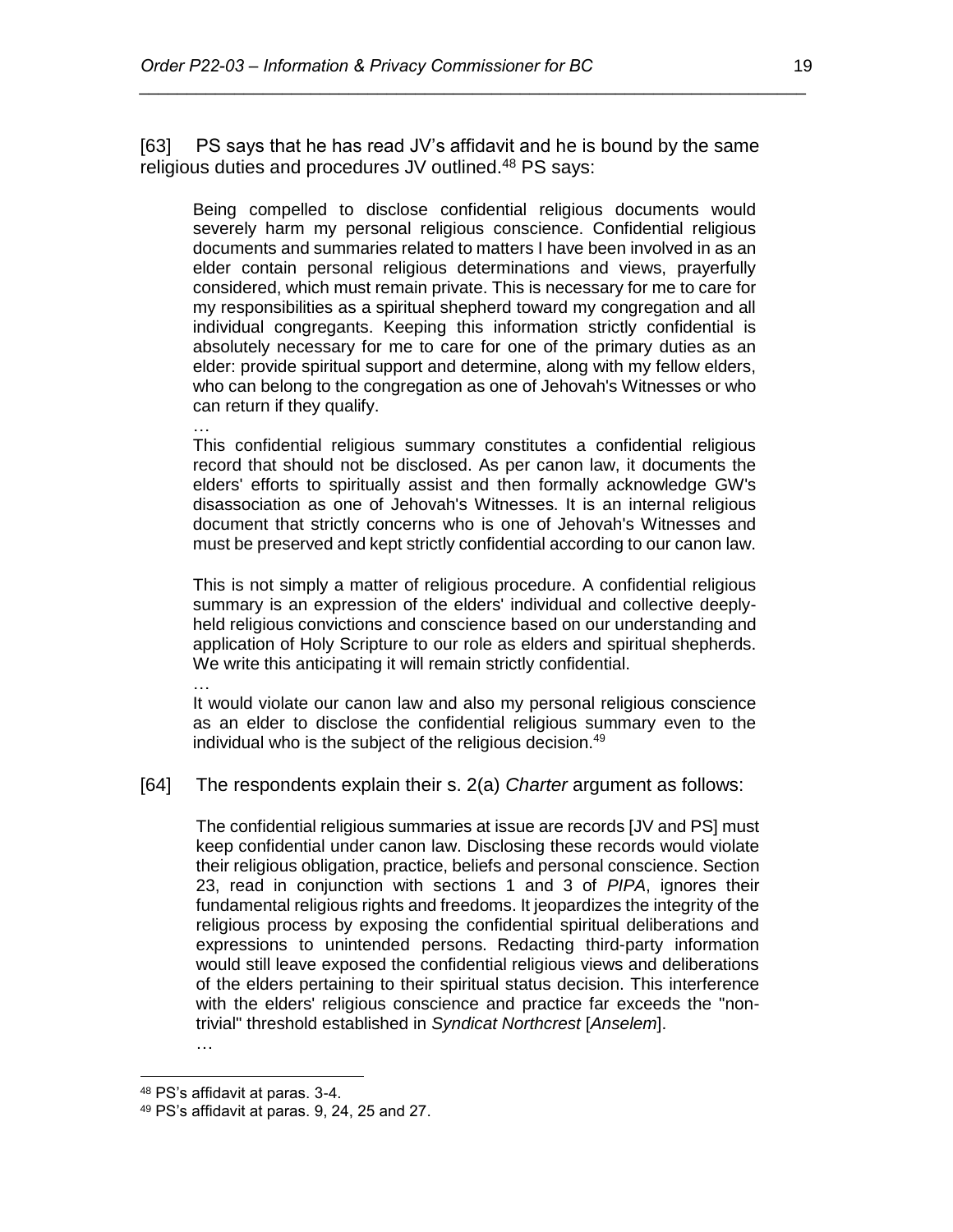*PIPA* [s. 23(3)(b)] carves out of thin air protection for confidential commercial information, which enjoys no *Charter* protection, but ignores the privilege and protection the common law and the *Charter* afford confidential religious communication. This is constitutionally flawed and fundamentally defective.

*\_\_\_\_\_\_\_\_\_\_\_\_\_\_\_\_\_\_\_\_\_\_\_\_\_\_\_\_\_\_\_\_\_\_\_\_\_\_\_\_\_\_\_\_\_\_\_\_\_\_\_\_\_\_\_\_\_\_\_\_\_\_\_\_\_\_\_\_\_\_*

Further, if the records at issue had been created for journalistic, artistic, or literary purposes, they would not be subject to *PIPA*, as per section 3(2)(b) of *PIPA*. …

There is no exemption for the confidential religious summaries at issue in this inquiry. Since they were created for *religious* purposes, they are not protected by any of the exemptions under sections 3 and 23 of *PIPA*. Failure to respect religious freedom as a fundamental *Charter* right while granting an exemption for journalistic, artistic, or literary purposes creates a hierarchy of *Charter* rights, which in itself is unconstitutional. It is also patent discrimination.<sup>50</sup>

[65] The respondents also submit that disclosing the records to the commissioner would violate the confidential nature of the records and be a serious violation of the elders' rights and freedoms under s. 2(a) of the *Charter.* 51 The respondents add that producing the records to the commissioner for the purpose of an inquiry would result in the OIPC "entering into the 'forbidden domain' of assessing religious doctrine and lead to an adjudicator inquiring into the religious beliefs, practices, and ecclesiastical procedures of Jehovah's Witnesses in order to understand the record itself—issues that are purely religious, do not engage any property or civil right, and are non-justiciable."<sup>52</sup>

[66] The respondents say that the analysis in the Supreme Court of Canada's *Alberta (Information and Privacy Commissioner) v United Food and Commercial Workers, Local 401*, <sup>53</sup> [*Local 401*] should apply in the present case. *Local 401* involved a lawful strike, during which the union posted signs stating that images of people crossing the picket line might be placed on a website. Several individuals who were filmed crossing the picket line filed complaints with the Alberta Information and Privacy Commission. The Alberta commissioner concluded that the union's collection, use and disclosure of the information was not authorized by Alberta's *PIPA*. The Supreme Court of Canada found that the absence of an exemption in Alberta's *PIPA* to permit a union to collect, use and disclose personal information for the purpose of advancing its interests in a labour dispute contravened the union's freedom of expression under s. 2(b) of the *Charter*. The infringement of that freedom of expression was disproportionate to the government's objective of providing individuals with control over the

<sup>50</sup> Respondents' initial submission at paras. 50, 52, 53 and 54.

<sup>51</sup> Respondents' initial submission at para. 55; Respondents' reply at para. 40.

<sup>52</sup> Respondents' initial submissions at para. 58.

<sup>53</sup> *Alberta (Information and Privacy Commissioner) v United Food and Commercial Workers, Local 401*, [2013] 3 SCR 733 [*Local 401*]. Respondents' initial submissions at para. 5.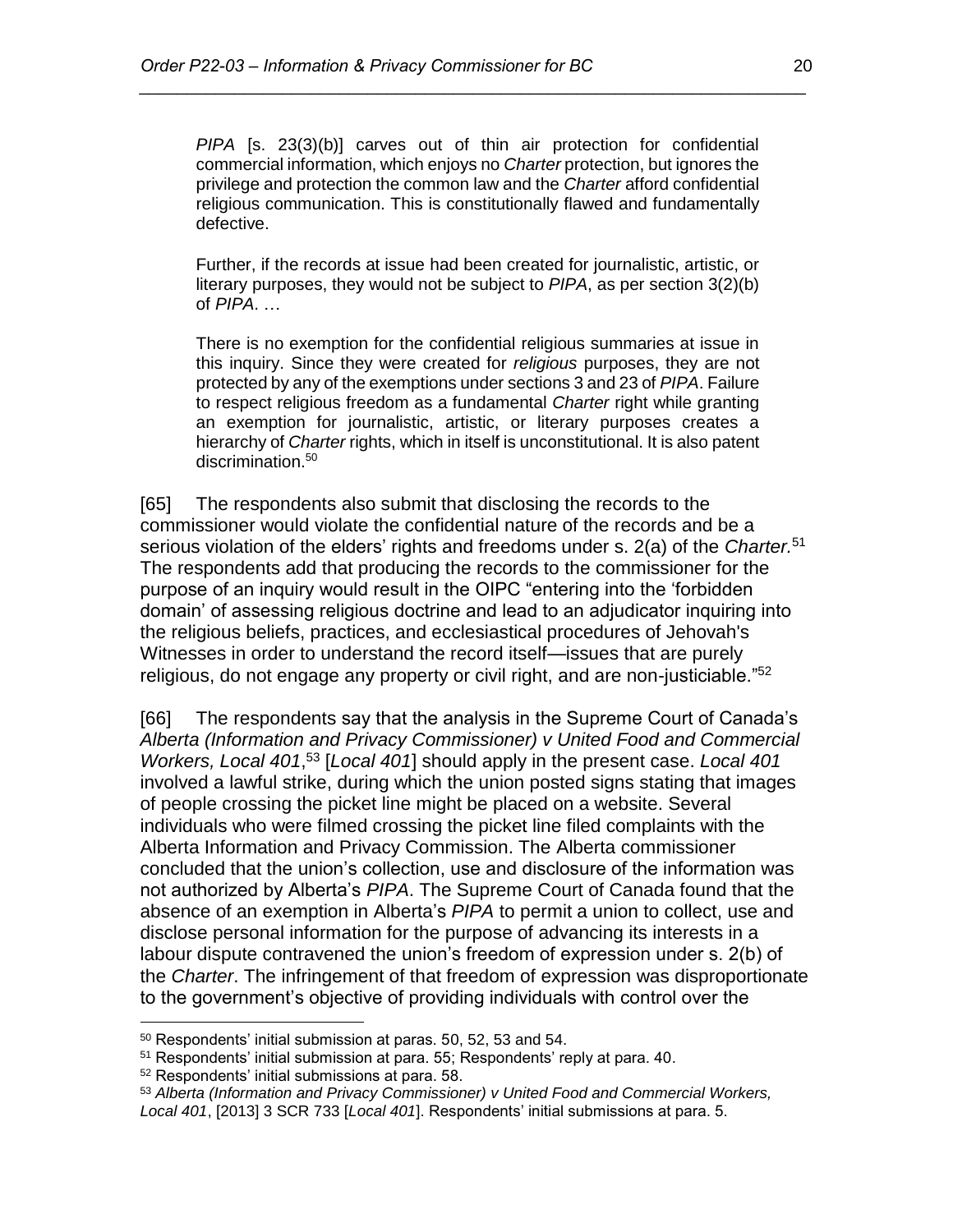personal information that they expose by crossing a picket line, and it was, therefore, not justified under s. 1 of the *Charter*. The Court declared Alberta's *PIPA* invalid but suspended its declaration for 12 months to give the legislature time to amend the legislation.

*\_\_\_\_\_\_\_\_\_\_\_\_\_\_\_\_\_\_\_\_\_\_\_\_\_\_\_\_\_\_\_\_\_\_\_\_\_\_\_\_\_\_\_\_\_\_\_\_\_\_\_\_\_\_\_\_\_\_\_\_\_\_\_\_\_\_\_\_\_\_*

[67] The respondents bolster their *Charter* arguments by pointing out that *PIPA* does not provide an exemption for the kind of religious communications that would be protected by common law case-by-case privilege. They say, "In contrast with *PIPA*, the common law recognizes that confidential religious summaries are privileged when the *Wigmore* test is satisfied". <sup>54</sup> However, the respondents do not actually rely on a claim of privilege to protect the records in this case; rather, they say:

It is not necessary to resort to the common law concept of privilege as it applies to religious communications to settle this inquiry in favour of the named congregations and elders. Here, the *Charter* directly applies, as it did in *Local 401*. PIPA is unconstitutional and should not be applied against the elders or the two congregations targeted by this inquiry.<sup>55</sup>

#### *AGBC's submission*

[68] The AGBC does not dispute the elders' sincerely held beliefs regarding the confidentiality of the records.<sup>56</sup> Rather, it says that the requirement to disclose portions of records under *PIPA* does not meet the threshold of interfering with the ability to act in accordance with a practice or belief in a manner that is more than trivial or insubstantial. The requirement neither threatens religious beliefs nor prevents congregation members from manifesting those beliefs by engaging in any religious activities.<sup>57</sup>

[69] The AGBC says one must remember that the only information that may be disclosed under s. 23 of *PIPA* relates solely to the applicants. Any personal information of third parties, including the elders, will have been removed. There would be no breach of confidence in relation to any third party who may have shared information with the elders, and the disclosure of information about the elders would be limited to their work product information.<sup>58</sup>

<sup>54</sup> Respondents' initial submission at para. 51. They cite *R v Gruenke,* 1991 CanLII 40 (SCC) where the Court said there is no *prima facie* or class privilege over religious communications but they may be excluded where the Wigmore criteria are satisfied: (1) the communications must originate in a confidence that they will not be disclosed; (2) this element of confidentiality must be essential to the full and satisfactory maintenance of the relation between the parties; (3) the relation must be one which in the opinion of the community ought to be sedulously fostered; and (4) the injury that would inure to the relation by the disclosure of the communications must be greater than the benefit thereby gained for the correct disposal of litigation.

<sup>55</sup> Respondents' initial submission at para. 57 and reply submission at paras. 35-38.

<sup>56</sup> AGBC submission at para. 70.

<sup>57</sup> AGBC submission at para. 79.

<sup>58</sup> AGBC submission at para. 74.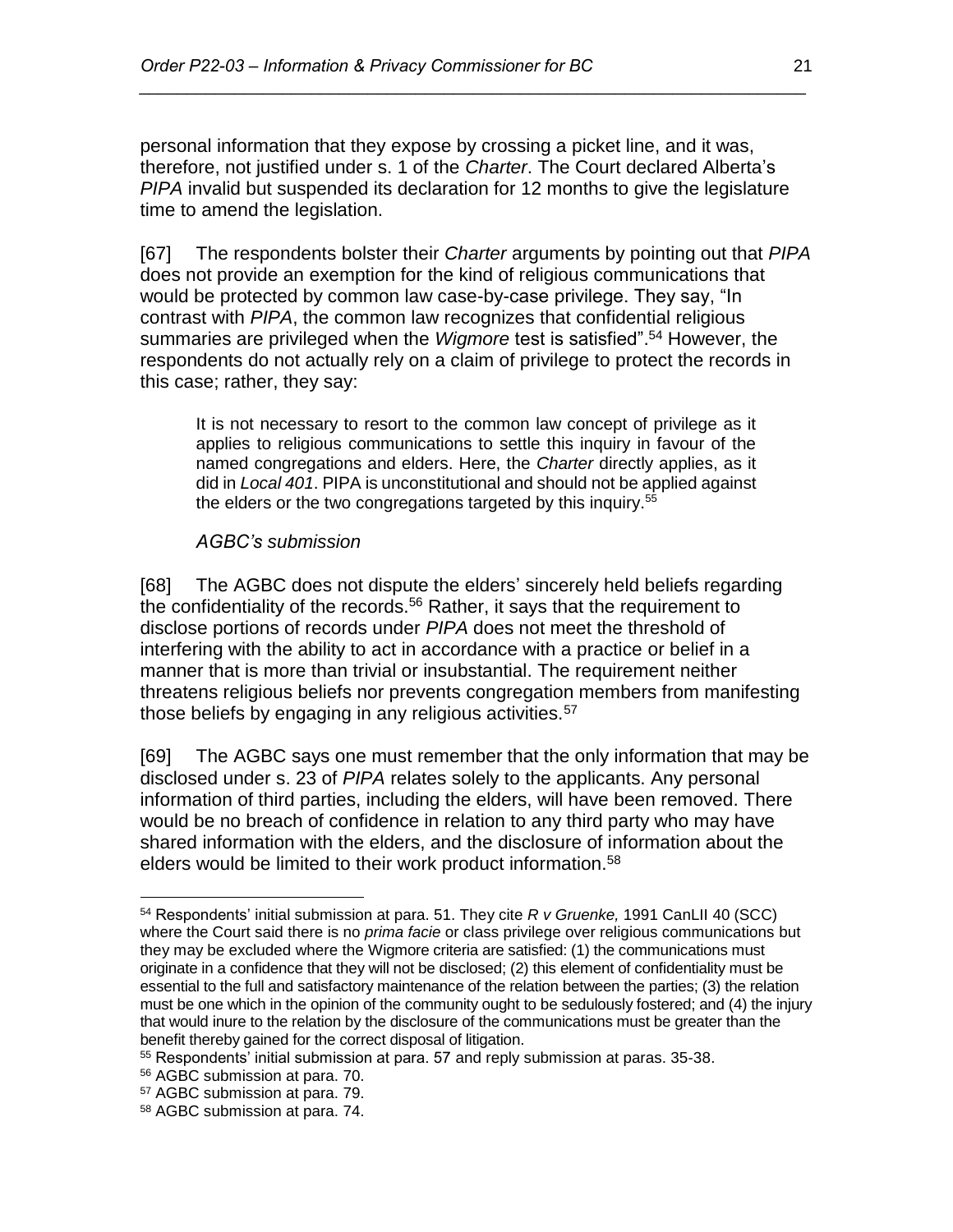[70] Further, the AGBC says the responsibility to disclose records falls on the organizations, not the elders; the elders are not personally required to disclose the records. The AGBC suggests that there may be "alternative methods of facilitating the disclosure" such that it would not violate the elders' personal religious conscience and canon law.<sup>59</sup>

*\_\_\_\_\_\_\_\_\_\_\_\_\_\_\_\_\_\_\_\_\_\_\_\_\_\_\_\_\_\_\_\_\_\_\_\_\_\_\_\_\_\_\_\_\_\_\_\_\_\_\_\_\_\_\_\_\_\_\_\_\_\_\_\_\_\_\_\_\_\_*

[71] The AGBC argues that the respondents' own evidence demonstrates that legal proceedings are considered a valid reason for the records to be unsealed and reviewed. $60$  For instance, the records were unsealed and reviewed by PS and JV for the purposes of the OIPC proceeding.

[72] The AGBC adds that a disclosure of some limited portions of the records pursuant to a legal requirement should not be seen by informed congregation members as a breach of confidence. It cites an unreported Ontario Superior Court of Justice decision where a Jehovah's Witness elder was subpoenaed to testify. The Court said that any informed congregant would understand that following a direct order of the Court was not a breach of confidentiality on the part of the elders.<sup>61</sup>

[73] The AGBC also says that in other countries Jehovah's Witnesses have policies acknowledging congregation members have a right to access their own personal information. It provides a copy of the Jehovah's Witnesses' privacy policy for the United Kingdom, which provides that congregants have a right to access their personal data held by the Jehovah's Witnesses.

# *Respondents' reply submission*

[74] The respondents assert that they have established that *PIPA*'s interference with the elders' sincerely-held religious beliefs and practices is more than trivial or insubstantial.<sup>62</sup> They say that the elders have explained that providing any further disclosure would "profoundly interfere" with their religious beliefs and practices, and confidentiality over the records is of "sacred importance."<sup>63</sup> *PIPA*'s interference is not trivial because the matters the records address are not trivial; they are about LW and GW no longer being one of Jehovah's Witnesses.<sup>64</sup>

[75] The respondents say that any suggestion by the AGBC that the responsibility to disclose the records is assigned to the organization and not any particular individual is based on a false premise. The records are under the control of the committee of elders assigned to handle the religious adherence

<sup>59</sup> AGBC submission at para. 71.

<sup>60</sup> AGBC submission at para. 72.

<sup>61</sup> *R v Davis* (Unreported, Court file 7/07, April 11, 2008). AGBC submission at paras. 75-76.

<sup>62</sup> Respondents' reply at para. 46.

<sup>63</sup> Respondent's' reply at paras. 48 and 50.

<sup>&</sup>lt;sup>64</sup> Respondents' reply at paras. 52-53.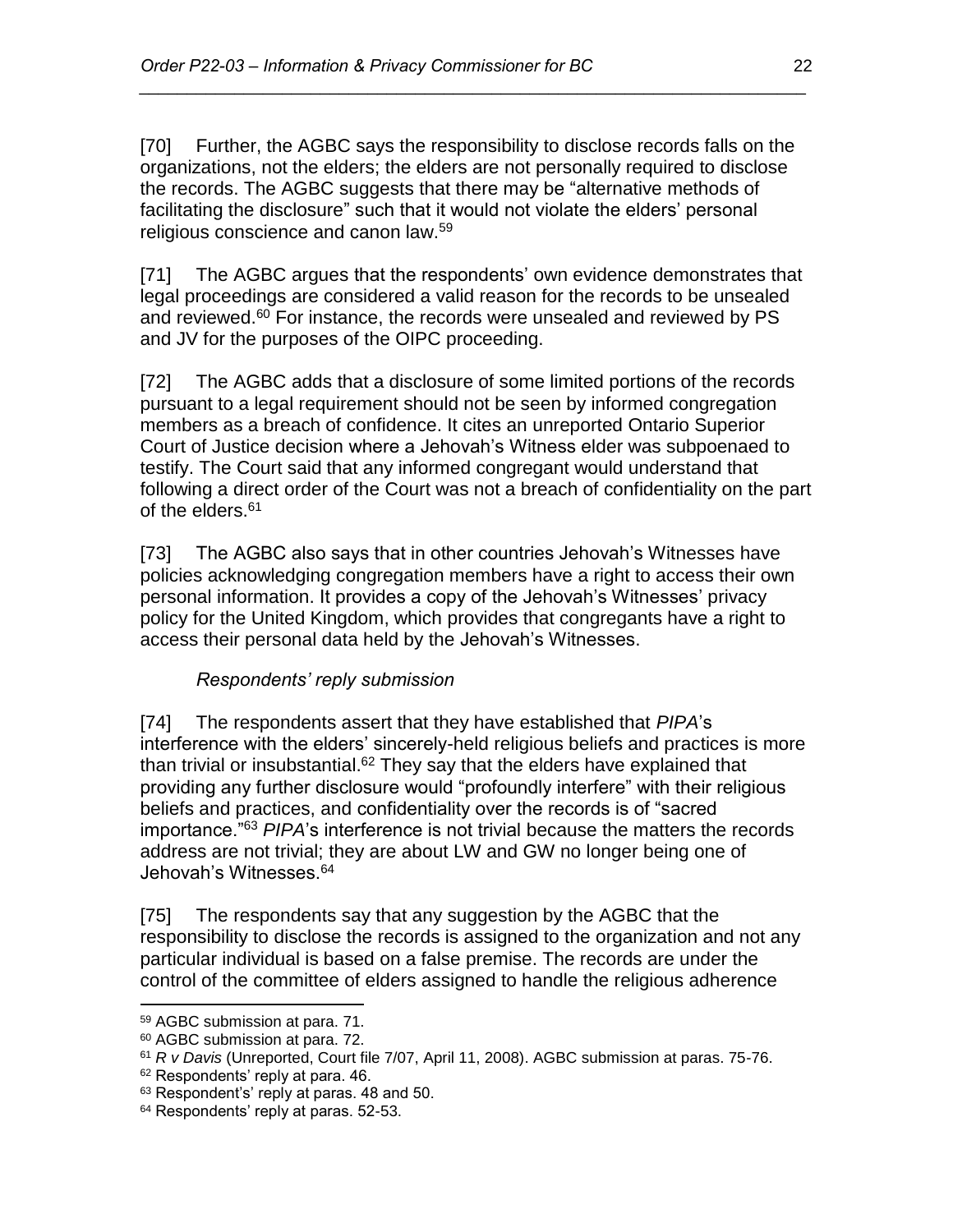decision, and in the case of GW, the elder who stepped in because the original elders are either deceased or incapacitated. 65

*\_\_\_\_\_\_\_\_\_\_\_\_\_\_\_\_\_\_\_\_\_\_\_\_\_\_\_\_\_\_\_\_\_\_\_\_\_\_\_\_\_\_\_\_\_\_\_\_\_\_\_\_\_\_\_\_\_\_\_\_\_\_\_\_\_\_\_\_\_\_*

[76] The respondents submit that *PIPA*'s interference should not be judged as trivial simply because the elders temporarily unsealed the records for the OIPC proceedings. Only the elders vested with the spiritual and religious authority viewed the records. Although the unsealing enabled the affiants to provide some limited disclosures in their affidavits, the record itself and the remainder of the information was protected from disclosure. The mere fact that a limited number of authorized elders accessed the confidential records does not abrogate confidentiality.<sup>66</sup> The respondents say the elders' actions "are in harmony with their claim that further disclosures would severely interfere with their personal religious conscience as well as the doctrinal beliefs and practices of Jehovah's Witnesses in Canada."<sup>67</sup>

[77] The respondents also say that disclosure of the records should not be seen as a trivial interference with religious freedoms because *PIPA* protects the elders' personal information from disclosure. There is the possibility that the commissioner may conclude the information is "work product" information, not the elders' personal information, in which case it would be disclosed to the applicants.<sup>68</sup>

### *GW's submission*

[78] GW says that the respondents' entire *Charter* argument "would become void if it was shown that these documents are, in fact, not confidential."<sup>69</sup> He disputes the records were treated as confidential and he believes there is a high probability that many elders have seen the records. For instance, he says that there are Jehovah's Witnesses' procedures that permit elders to consult with a circuit overseer and the Canadian Branch of Jehovah's Witnesses (branch office). The procedures also require that reports of disassociations and other matters be sent to the branch office using the appropriate forms. GW thinks it is likely that all of those procedures took place in his case. GW figures at least eight people have probably viewed the records.

[79] GW says:

 $\overline{a}$ 

The testimony in this submission and The Watchtowers own manual's [sic] show that confidentiality is not respected in this organization. When one thinks of confidentiality, one may call to mind a kind priest listening to the confession of a church member and seeking to help this individual. This

<sup>&</sup>lt;sup>65</sup> Respondents' reply at para. 52.

<sup>&</sup>lt;sup>66</sup> Respondents' reply at para. 54.

<sup>&</sup>lt;sup>67</sup> Respondents' reply at para. 54.

<sup>68</sup> Respondents' reply at para. 55.

<sup>69</sup> GW's submission at para. 15.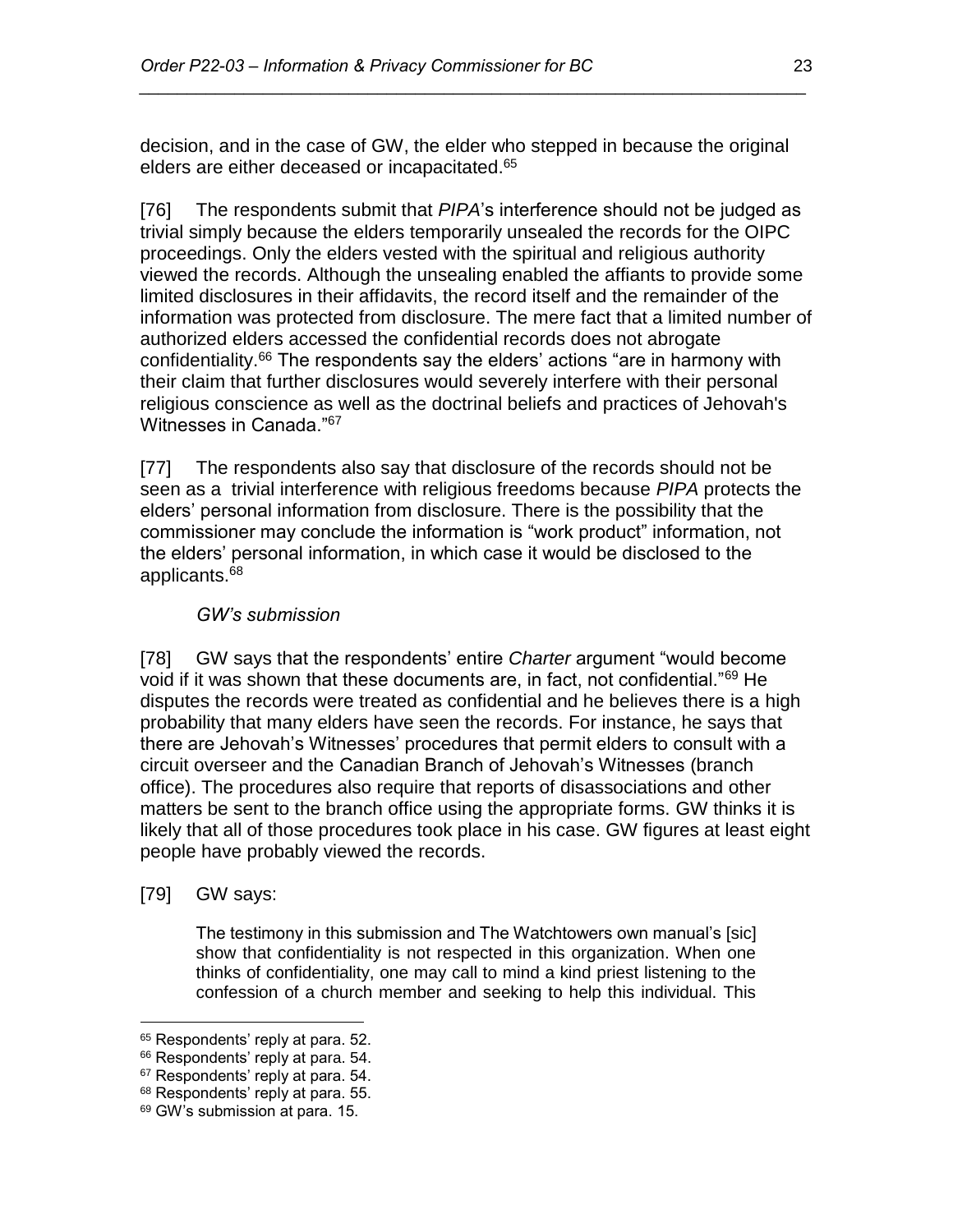confidential information would go no further. This is obviously not the environment within the organization. Confidential information is shared between multiple elders, circuit overseers and the branch office where any number of individuals could have access to this personal information.<sup>70</sup>

*\_\_\_\_\_\_\_\_\_\_\_\_\_\_\_\_\_\_\_\_\_\_\_\_\_\_\_\_\_\_\_\_\_\_\_\_\_\_\_\_\_\_\_\_\_\_\_\_\_\_\_\_\_\_\_\_\_\_\_\_\_\_\_\_\_\_\_\_\_\_*

#### [80] GW also says:

The organization is accusing the OIPC of entering the forbidden domain of religious belief and doctrine. I feel that the organization is exaggerating these proceedings as somehow a judgement on their practices and beliefs. While I am critical of some of the practices of the organization, I'm only involved in these proceedings to attain my personal information and documents held by the organization.<sup>71</sup>

### *LW's submission*

[81] LW says that the information "belongs" to the congregation, not to the elders. He also disputes any claim that the information is protected by religious privilege. He says that privilege would only apply to conversation between an elder and congregant for the purpose of penitence. He says privilege does not apply to elder-to-elder communication.

[82] He also disputes that *PIPA* requires disclosure of other peoples' personal information. He says *PIPA* adequately considers and respects the privacy of other parties and the commissioner can deal with their personal information on a case-by-case basis.

*Findings, infringement of s. 2(a)*

[83] As outlined above, the respondents submit that the *PIPA*'s legislative scheme as a whole is unconstitutional and their submissions are far reaching. This made characterizing the infringing measure(s) for the purposes of this analysis particularly challenging. For its part, the AGBC articulates the impugned measure as the duty *PIPA* places on organizations to provide an individual with their own personal information under the control of the organization on request under s. 23 of *PIPA*. 72

[84] Having considered what the parties say, I find that that the following two measures allegedly infringe s. 2(a) of the *Charte*r in this case:

1. The right that s. 23(1)(a) of *PIPA* gives the applicants to access their personal information under the control of JV, PS and the congregations.

<sup>70</sup> GW's submission at para. 58.

<sup>71</sup> GW's submission at para. 45.

<sup>72</sup> AGBC's submission at para. 83.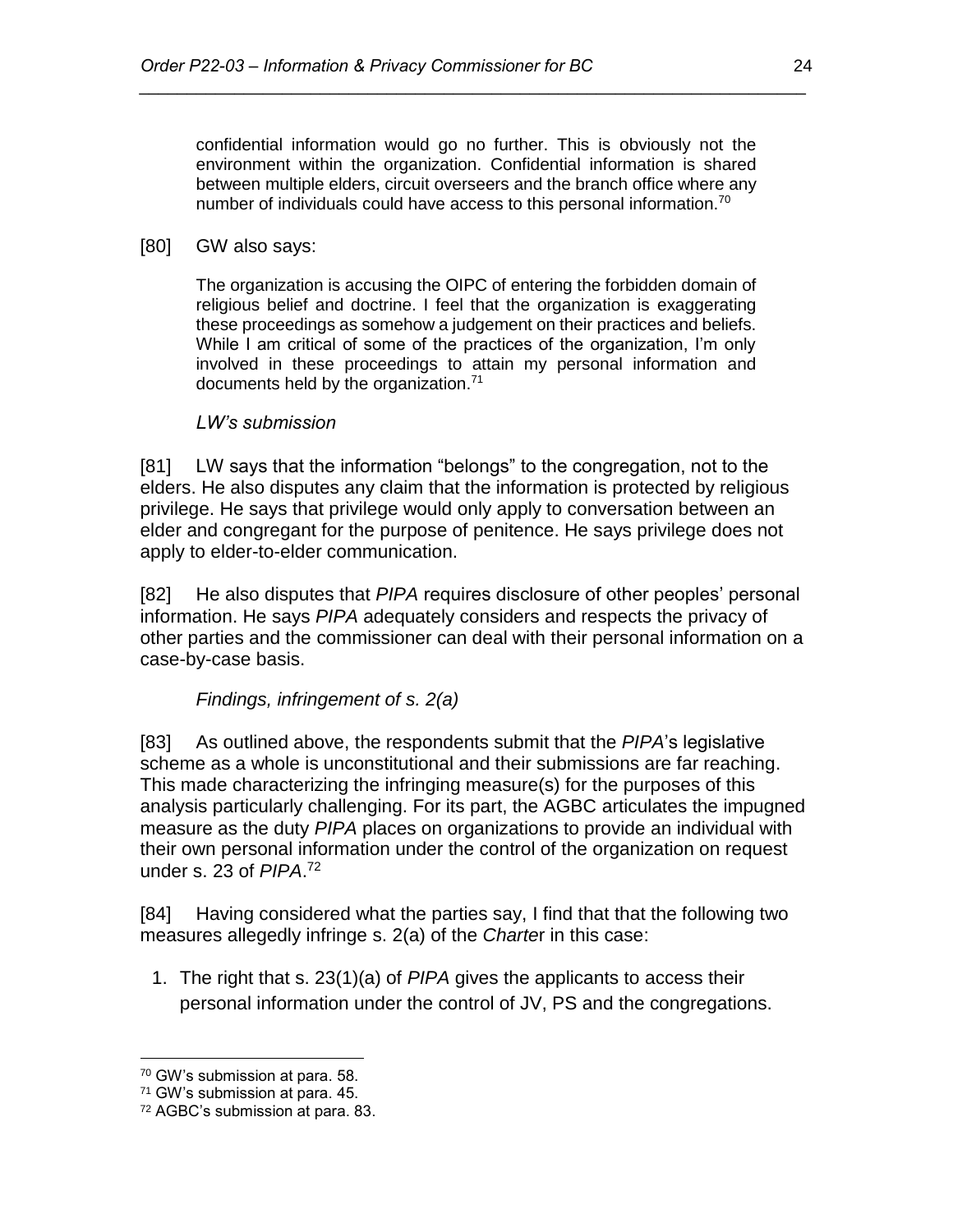2. The power s. 38(1)(b) of *PIPA* grants the commissioner to require that JV, PS and the congregations produce for the commissioner's review the documents in their custody or under their control that contain the applicants' personal information.

*\_\_\_\_\_\_\_\_\_\_\_\_\_\_\_\_\_\_\_\_\_\_\_\_\_\_\_\_\_\_\_\_\_\_\_\_\_\_\_\_\_\_\_\_\_\_\_\_\_\_\_\_\_\_\_\_\_\_\_\_\_\_\_\_\_\_\_\_\_\_*

[85] The first step in successfully advancing a claim that freedom of religion has been "infringed" is to demonstrate that the individual sincerely believes in a practice or belief that has a nexus with religion.<sup>73</sup> My analysis is informed by the following guidance from the Supreme Court of Canada in *Syndicat Northcrest v Amselem*<sup>74</sup> about religious beliefs and freedom of religion:

[39]...In essence, religion is about freely and deeply held personal convictions or beliefs connected to an individual's spiritual faith and integrally linked to one's self-definition and spiritual fulfilment, the practices of which allow individuals to foster a connection with the divine or with the subject or object of that spiritual faith.

… [46] To summarize up to this point, our Court's past decisions and the basic principles underlying freedom of religion support the view that freedom of religion consists of the freedom to undertake practices and harbour beliefs, having a nexus with religion, in which an individual demonstrates he or she sincerely believes or is sincerely undertaking in order to connect with the divine or as a function of his or her spiritual faith, irrespective of whether a particular practice or belief is required by official religious dogma or is in conformity with the position of religious officials.

…

[49] To require a person to prove that his or her religious practices are supported by a mandatory doctrine of faith, leaving it for judges to determine what those mandatory doctrines of faith are, would require courts to interfere with profoundly personal beliefs in a manner inconsistent with the principles set out by Dickson C.J. in *Edwards Books*, *supra*, at p. 759:

The purpose of s. 2(*a*) is to ensure that society does not interfere with profoundly personal beliefs that govern one's perception of oneself, humankind, nature, and, in some cases, a higher or different order of being. These beliefs, in turn, govern one's conduct and practices. [Emphasis added.]

[50] In my view, the State is in no position to be, nor should it become, the arbiter of religious dogma. Accordingly, courts should avoid judicially interpreting and thus determining, either explicitly or implicitly, the content of a subjective understanding of religious requirement, "obligation", precept, "commandment", custom or ritual. Secular judicial determinations

<sup>73</sup> *Syndicat Northcrest v Amselem,* 2004 SCC 47 (CanLII) [*Anselem*] at para. 65.

<sup>74</sup> *Ibid.*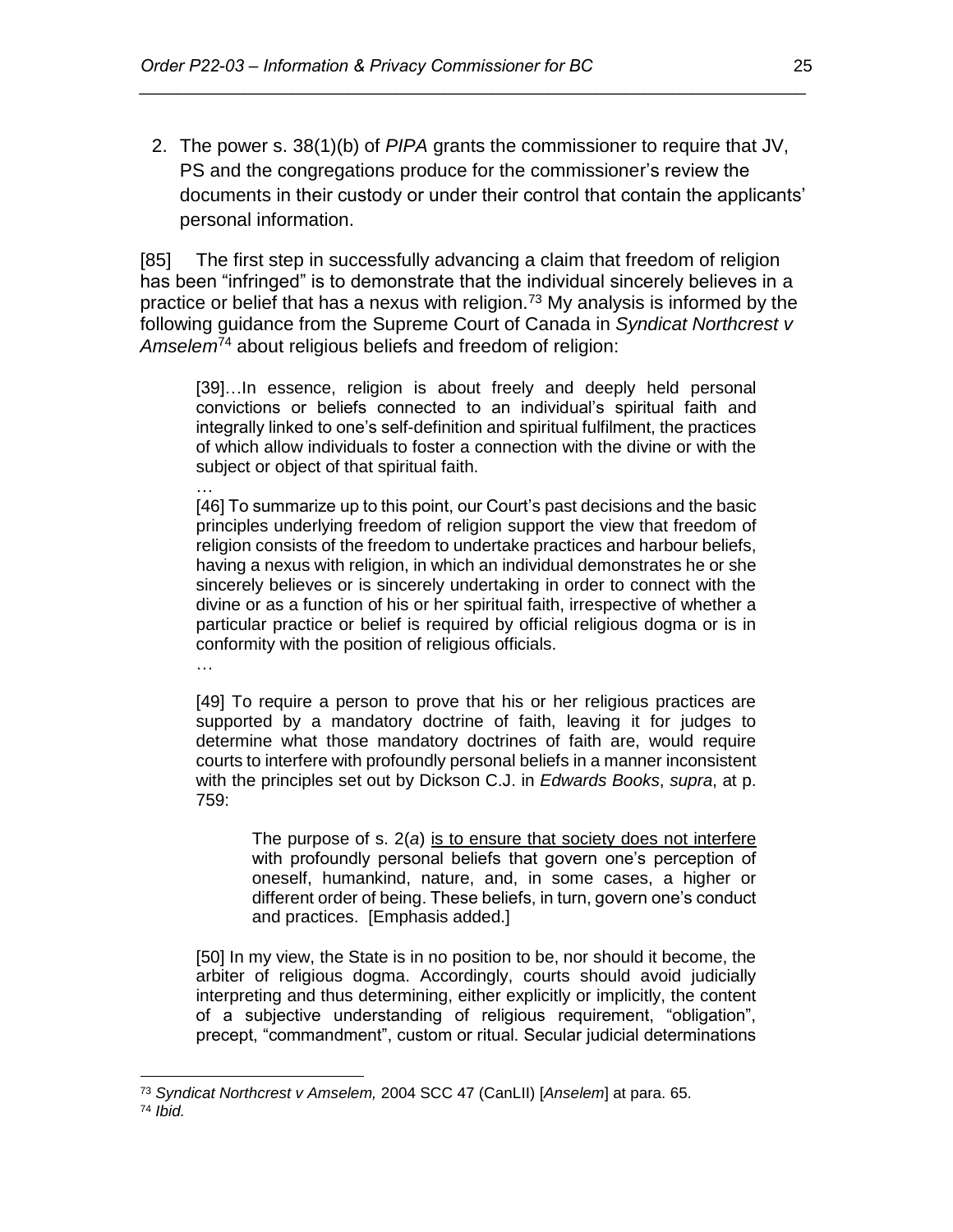of theological or religious disputes, or of contentious matters of religious doctrine, unjustifiably entangle the court in the affairs of religion.

*\_\_\_\_\_\_\_\_\_\_\_\_\_\_\_\_\_\_\_\_\_\_\_\_\_\_\_\_\_\_\_\_\_\_\_\_\_\_\_\_\_\_\_\_\_\_\_\_\_\_\_\_\_\_\_\_\_\_\_\_\_\_\_\_\_\_\_\_\_\_*

[51] That said, while a court is not qualified to rule on the validity or veracity of any given religious practice or belief, or to choose among various interpretations of belief, it is qualified to inquire into the sincerity of a claimant's belief, where sincerity is in fact at issue: see *Jones*, *supra*; *Ross*, *supra*. It is important to emphasize, however, that sincerity of belief simply implies an honesty of belief: see *Thomas v. Review Board of the Indiana Employment Security Division*, *supra*.

…

[56] Thus, at the first stage of a religious freedom analysis, an individual advancing an issue premised upon a freedom of religion claim must show the court that (1) he or she has a practice or belief, having a nexus with religion, which calls for a particular line of conduct, either by being objectively or subjectively obligatory or customary, or by, in general, subjectively engendering a personal connection with the divine or with the subject or object of an individual's spiritual faith, irrespective of whether a particular practice or belief is required by official religious dogma or is in conformity with the position of religious officials; and (2) he or she is sincere in his or her belief. Only then will freedom of religion be triggered.

[86] I accept the respondents' evidence that the religious practice of JV, PS and other elders in the two congregations is to allow only elders appointed by each congregation's body of elders to create, care for and access the records at issue. The AGBC provided no evidence to contradict that this is the practice of the elders and that it is based on their religious beliefs.

[87] I also accept PS and JV's evidence that they sincerely believe that permitting anyone other than an approved elder to see the records would be contrary to their personal understanding of the rules governing their religious practices and contrary to their personal religious beliefs and conscience. PS and JV have satisfactorily explained how restricting access to the records to only appointed elders is a sincerely and deeply-held belief and practice that has a nexus to religion. The AGBC does not dispute the elders' sincerely held beliefs regarding the confidentiality of the records.

[88] JV and PS's evidence is that they have been authorized by the body of elders in their respective congregations to view and deal with the records at issue. I accept this as satisfactory evidence that the elders in the two congregations share JV and PS's sincerely-held religious belief and conviction that the records in dispute may only be viewed by authorized elders. However, I cannot extend that finding to every elder and Jehovah's Witness in BC, as the respondents would have me do. There is an insufficient evidentiary basis to make such a sweeping finding.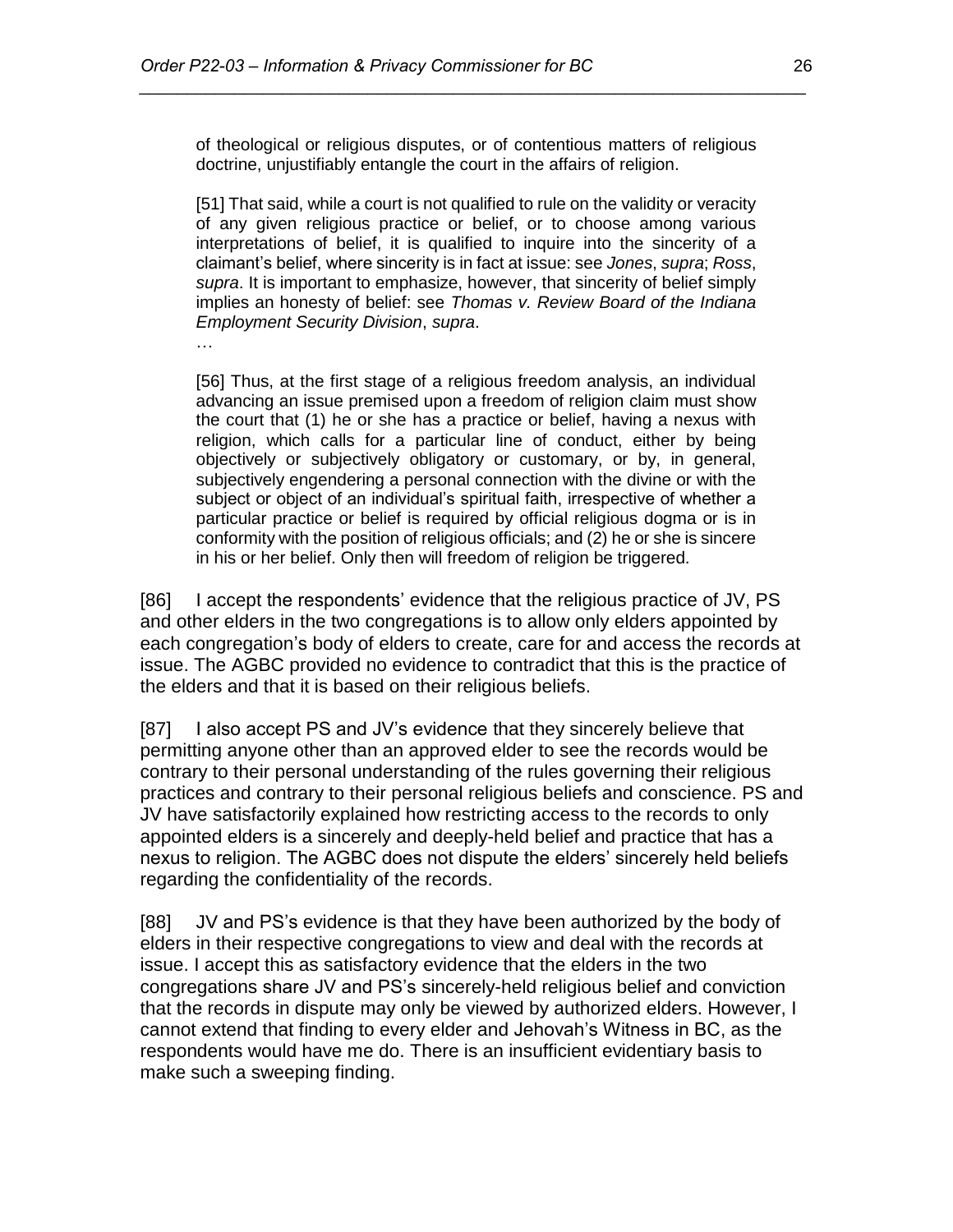[89] In addition, I am not persuaded by the AGBC's evidence about how Jehovah's Witnesses in the United Kingdom may have different religious views and practices regarding the confidentiality of records. Assessing the sincerity of PS and JV's religious beliefs is not an exercise in comparing what they believe to what other Jehovah's Witnesses believe or how others practice their faith. For that reason, it is not necessary to make any finding about the beliefs and practices of Jehovah's Witnesses in the United Kingdom in relation to a different statute dealing with personal information matters.

*\_\_\_\_\_\_\_\_\_\_\_\_\_\_\_\_\_\_\_\_\_\_\_\_\_\_\_\_\_\_\_\_\_\_\_\_\_\_\_\_\_\_\_\_\_\_\_\_\_\_\_\_\_\_\_\_\_\_\_\_\_\_\_\_\_\_\_\_\_\_*

[90] The next step is to decide if what *PIPA* requires interferes with the ability of JV, PS and other elders in their congregations to act in accordance with their sincerely-held religious belief and practice in a manner that is more than trivial or insubstantial. Interference is trivial or insubstantial where it "does not threaten actual religious beliefs or conduct".<sup>75</sup>

[91] I accept the PS and JV's evidence that they believe any *PIPA*-imposed disclosure of the records, whether to the OIPC or LW and GW, would be more than a trivial interference with their freedom of religion and that of other elders in their congregations. The AGBC did not provide evidence to contradict what JS and PS said about their beliefs and those of the other elders in their congregations. They believe the records must not be viewed by anyone other than an approved elder. *PIPA* requires the opposite, namely that records or parts of the records be disclosed to applicants or the commissioner.

[92] I am not persuaded by the AGBC's argument that the infringement is merely trivial because PS and JV do not have to personally carry out the congregations' *PIPA* duties, or because members of the congregation will understand that compliance with *PIPA* is a legal requirement and not an elder's personal choice. That misses the point as I see it, which is that *PIPA* requires behaviour that is contrary to the elders' sincerely held religious belief that only authorized elders may access the records. Within their own congregations, it is apparent that PS and JV are not alone in believing that only authorized elders may access the records. The body of elders that authorized PS and JV to unseal the records evidently share the same belief. There is nothing to suggest that there are elders in the two congregations who would not feel the same way as PS and JV if required by *PIPA* to disclose the information in the records.

[93] The AGBC also argues that the impact on religious freedoms would be trivial because *PIPA* only requires disclosure of the applicants' personal information and no one else's personal information. It also submits that the respondents' own evidence is that the records were unsealed and reviewed by elders for these legal proceedings. While both may be true, I do not see how that means *PIPA*'s requirement that the records be disclosed, in whole or in part, is a trivial or insubstantial infringement. As I understand their evidence, the sincerely

 $\overline{a}$ *<sup>75</sup> Alberta v Hutterian Brethren of Wilson Colony*, 2009 SCC 37 [*Hutterian*] at para. *32.*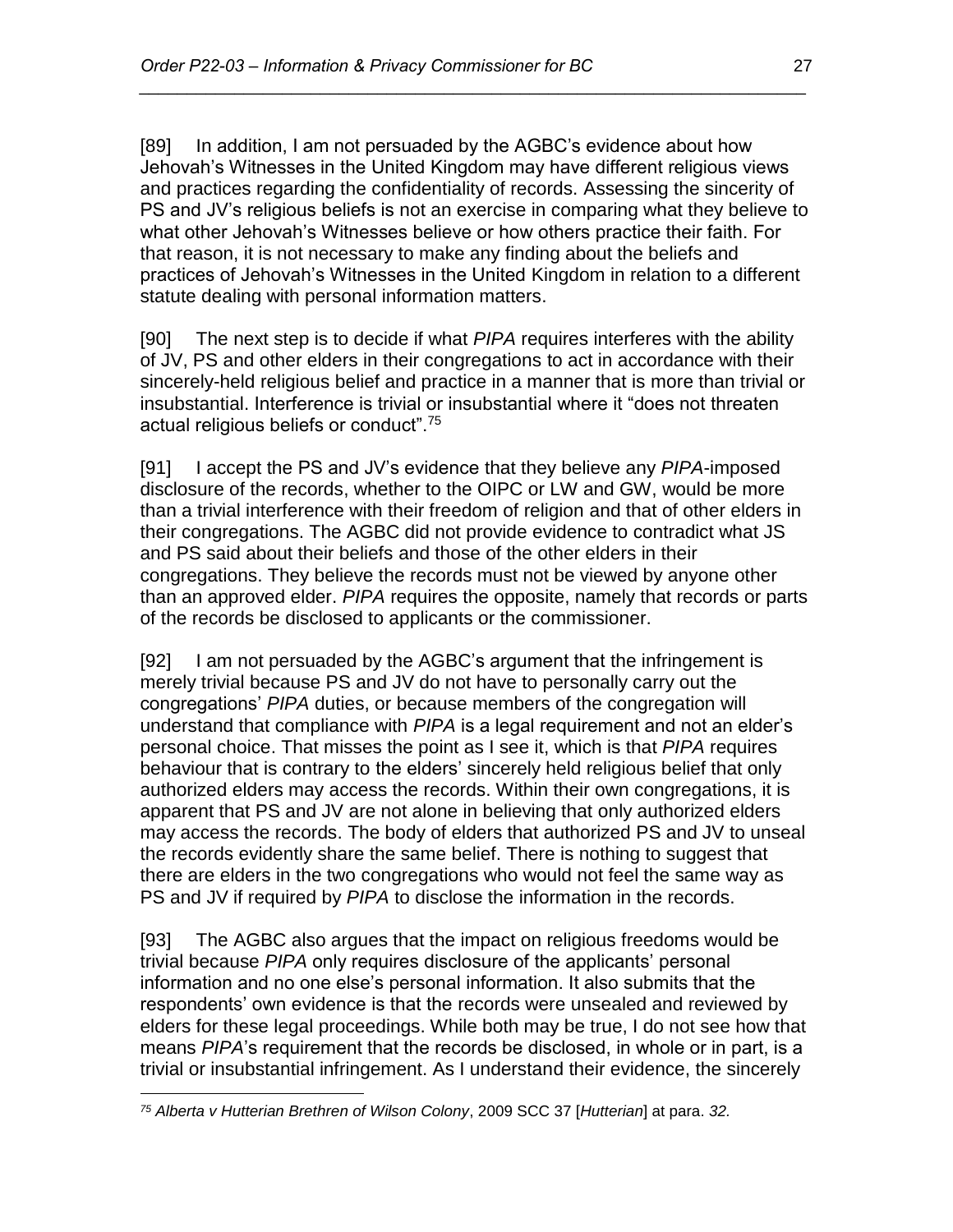held religious belief of PS, JV and the other elders in their congregations is that no part of the records should be accessed by anyone other than authorized elders. The impact of *PIPA* requires the elders to do the exact opposite with the parts of the records that contain the applicants' personal information and, in the case of disclosure to the commissioner, all parts of the records.

*\_\_\_\_\_\_\_\_\_\_\_\_\_\_\_\_\_\_\_\_\_\_\_\_\_\_\_\_\_\_\_\_\_\_\_\_\_\_\_\_\_\_\_\_\_\_\_\_\_\_\_\_\_\_\_\_\_\_\_\_\_\_\_\_\_\_\_\_\_\_*

[94] I find that what *PIPA* requires of the organizations, in terms of giving the applicants and the commissioner access to the records, is not a trivial or insubstantial interference with the elders' religious beliefs and practices. Given the religious precepts under which the two congregations are organized and function, only JV and PS have been authorized by a body of elders to view and deal with the disputed records. The respondents have, I conclude, established that being compelled to give the applicants access to their own personal information under s. 23, or to allow the commissioner to review the records under s. 38, would infringe the right of JV, PS and the other elders in their congregations to freedom of religion under s. 2(a) *Charter*.

# *Is the infringement of s. 2(a) justified under s. 1 of the Charter?*

[95] The AGBC says that if the OIPC finds that *PIPA* violates s. 2(a) of the *Charter*, the impugned provisions are saved by s. 1 of the *Charter*. The respondents submit the AGBC has failed to prove that *PIPA*'s interference with the elders' religious freedom should be saved under s. 1.

[96] Once a claimant successfully demonstrates their *Charter* freedom or right has been infringed, the onus shifts to the government to prove that the infringing measure is justified under s. 1 of the *Charter*. The AGBC has the burden to establish that the infringing measures are a reasonable limit on religious freedom that can be demonstrably justified in a free and democratic society.<sup>76</sup> In order to meet its burden, the AGBC must prove all parts of the Oakes test are met:

1. The limit must be prescribed by law;

- 2. The purpose for which the limit is imposed must be pressing and substantial;
- 3. The means by which the purpose is furthered must be proportionate:
	- a) The limit must be rationally connected to the purpose,
	- b) The limit must minimally impair the right,
	- c) The law must be proportionate in its effect.

<sup>76</sup> *Ontario (Attorney General) v G*, 2020 SCC 38 (CanLII) at para. 72, citing *RJR-MacDonald Inc.* 

*v Canada (Attorney General)*, 1995 CanLII 64 (SCC) [*RJR-MacDonald*] at para. 144.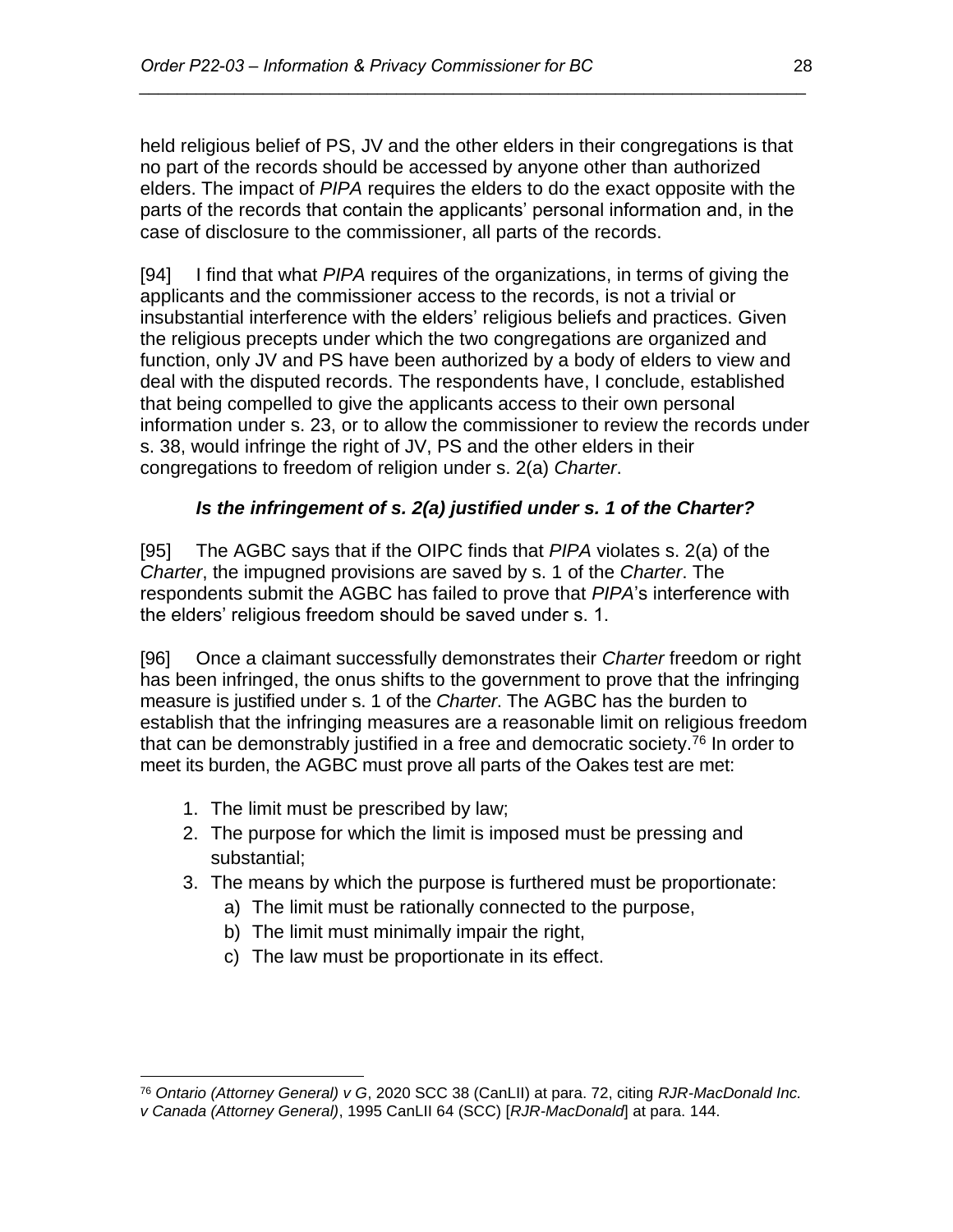# *Prescribed by law*

[97] I have found that there are two infringing measures in this case: the right that s. 23(1)(a) of *PIPA* gives GW and LW to access their personal information under the control of JV, PS and the congregations, and the power s. 38(1)(b) of *PIPA* gives the commissioner to require that JV, PS and the congregations produce for the commissioner's review documents in their custody or under their control.

*\_\_\_\_\_\_\_\_\_\_\_\_\_\_\_\_\_\_\_\_\_\_\_\_\_\_\_\_\_\_\_\_\_\_\_\_\_\_\_\_\_\_\_\_\_\_\_\_\_\_\_\_\_\_\_\_\_\_\_\_\_\_\_\_\_\_\_\_\_\_*

[98] The question of whether the impugned measures are prescribed by law is not in contention. *PIPA* is a British Columbia statute.

# *Is the purpose of the infringing measures pressing and substantial?*

[99] The AGBC says that the purposes of *PIPA* are pressing and substantial, and what the Supreme Court of Canada said in *Local 401* about the analogous Alberta's *PIPA* applies equally here:

[19] There is no dispute that *PIPA* has a pressing and substantial objective…The focus is on providing an individual with some measure of control over his or her personal information: Gratton, a pp. 6 ff. The ability of individuals to control their personal information is intimately connected to their individual autonomy, dignity and privacy. These are fundamental values that lie at the heart of a democracy. As this Court has previously recognized, legislation which aims to protect control over personal information should be characterized as "quasi-constitutional" because of the fundamental role privacy plays in the preservation of a free and democratic society : *Lavigne v. Canada (Office of the Commissioner of Official Languages)*, [2002] 2 S.C.R. 773, at para. 24; *Dagg v. Canada (Minister of Finance)*, [1997] 2 S.C.R. 403, at paras. 65-66; *H.J. Heinz Co. of Canada Ltd. v. Canada (Attorney General)*, [2006] 1 S.C.R. 441, at para. 28.

[100] The respondents submit that the question is not whether *PIPA* as a whole serves a pressing and substantial objective, as the AGBC argues, but whether the limit or the infringing measure does. They contend the AGBC has adduced no evidence to prove "that a pressing and substantial objective is served by *PIPA*  capturing confidential religious records and violating elders' section 2(a) *Charter*  rights."<sup>77</sup>

[101] For the reasons that follow, I find that the purpose of the two infringing measures is to provide a mechanism for individuals to protect their personal information under the control of organizations and that this is a pressing and substantial purpose.

<sup>77</sup> Respondents' reply submission at para. 66.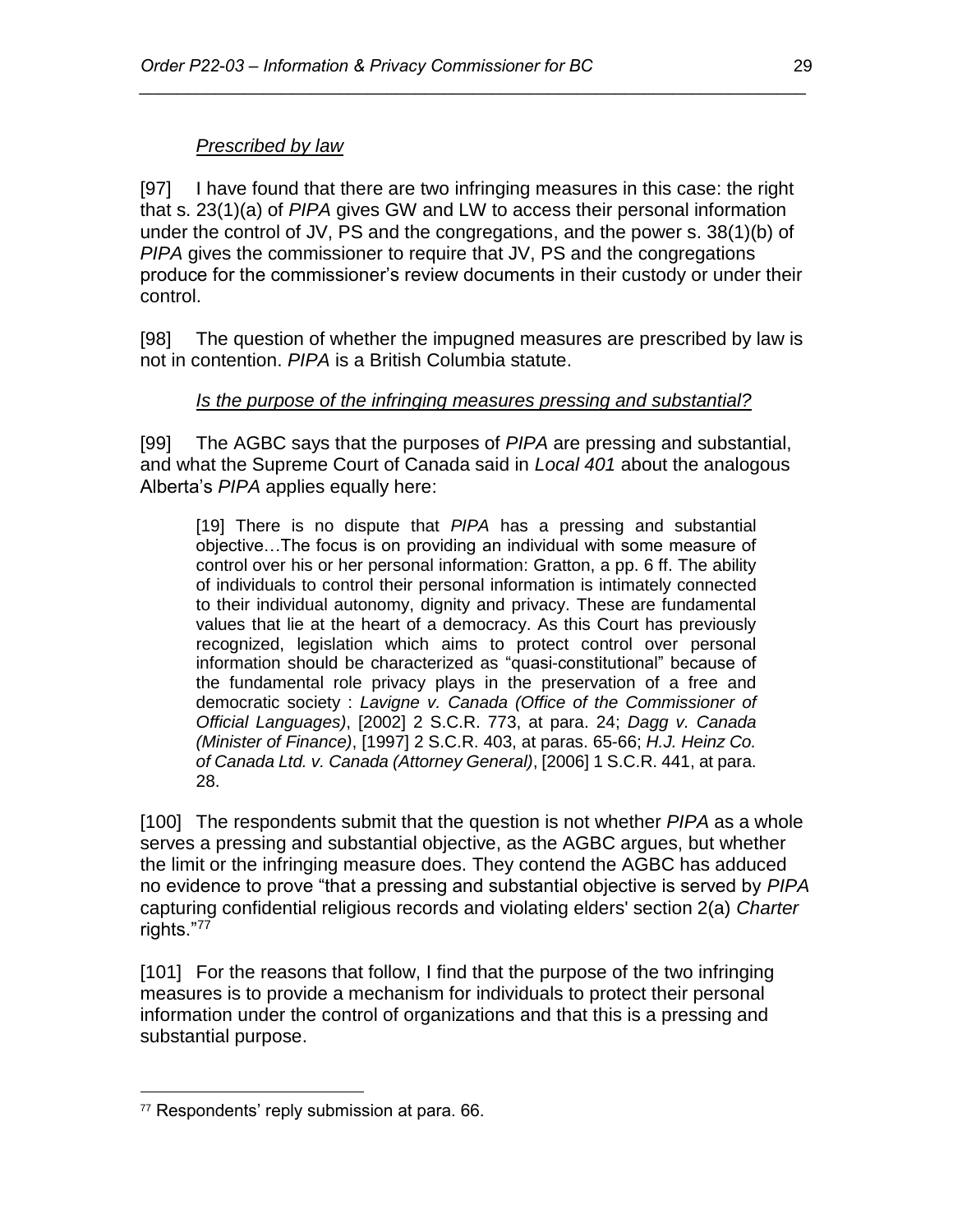[102] As previously stated, s. 2 says that the purpose of *PIPA* is to govern the collection, use and disclosure of personal information by organizations in a manner that recognizes both the right of individuals to protect their personal information and the need of organizations to collect, use or disclose personal information for purposes that a reasonable person would consider appropriate in the circumstances. The Supreme Court of Canada in *Local 401* recognized that the ability of individuals to control their personal information is intimately connected to their individual autonomy, dignity and privacy and that these are fundamental values that lie at the heart of a democracy.<sup>78</sup>

*\_\_\_\_\_\_\_\_\_\_\_\_\_\_\_\_\_\_\_\_\_\_\_\_\_\_\_\_\_\_\_\_\_\_\_\_\_\_\_\_\_\_\_\_\_\_\_\_\_\_\_\_\_\_\_\_\_\_\_\_\_\_\_\_\_\_\_\_\_\_*

[103] *PIPA* provides applicants with a measure of control over the collection, use and disclosure of their personal information and a means to protect it.<sup>79</sup> It does so, in large part, by requiring organizations to be transparent and accountable for their personal information practices. <sup>80</sup> For instance, s. 23 requires an organization to give individuals access to their own personal information, subject to limited exceptions, and to tell them what it was used for, and to whom it was disclosed. *PIPA* also requires organizations take reasonable steps to ensure they have complete and accurate information about individuals and to consider their requests for correction of their personal information (ss. 33 and 24). This helps ensure that organizations use accurate and up-to-date information when they make decisions that affect an individual.<sup>81</sup> *PIPA* also provides individuals with a mechanism to complain to the commissioner or ask the commissioner to review an organization's decision, act or failure to act (s. 46).

[104] The ability for an applicant to access their personal information under the control of organizations, and the ability of the commissioner to access records for adjudicative purposes, are integral parts of *PIPA*'s statutory scheme. Requiring an organization to disclose an individual's personal information to the individual is a first step in shedding light on how the organization is dealing with the personal information. An individual cannot meaningfully exercise their right to protect and prevent misuse of their personal information if they are kept in the dark with no access to their personal information under the organization's control. For example, the ability to understand the implications of an organization's collection, use and retention of one's personal information, or to request correction if it is in error, requires being able to see the information.

[105] Further, an applicant's ability to protect their personal information depends in large part on the commissioner's oversight powers and ability to independently

<sup>78</sup> The Court was speaking of Alberta's *PIPA* whose purpose statement is identical to *PIPA*, with only minor wording differences. *Local 401, supra* note 53 at para. 19 <sup>79</sup> *Local 401*, *supra* note 53 at paras. 19 and 24.

<sup>80</sup> Order P22-02, *Conservative Party of Canada (Re)*, 2022 BCIPC 13 (CanLII) at para. 118.

<sup>81</sup> *Ibid*, at para 118.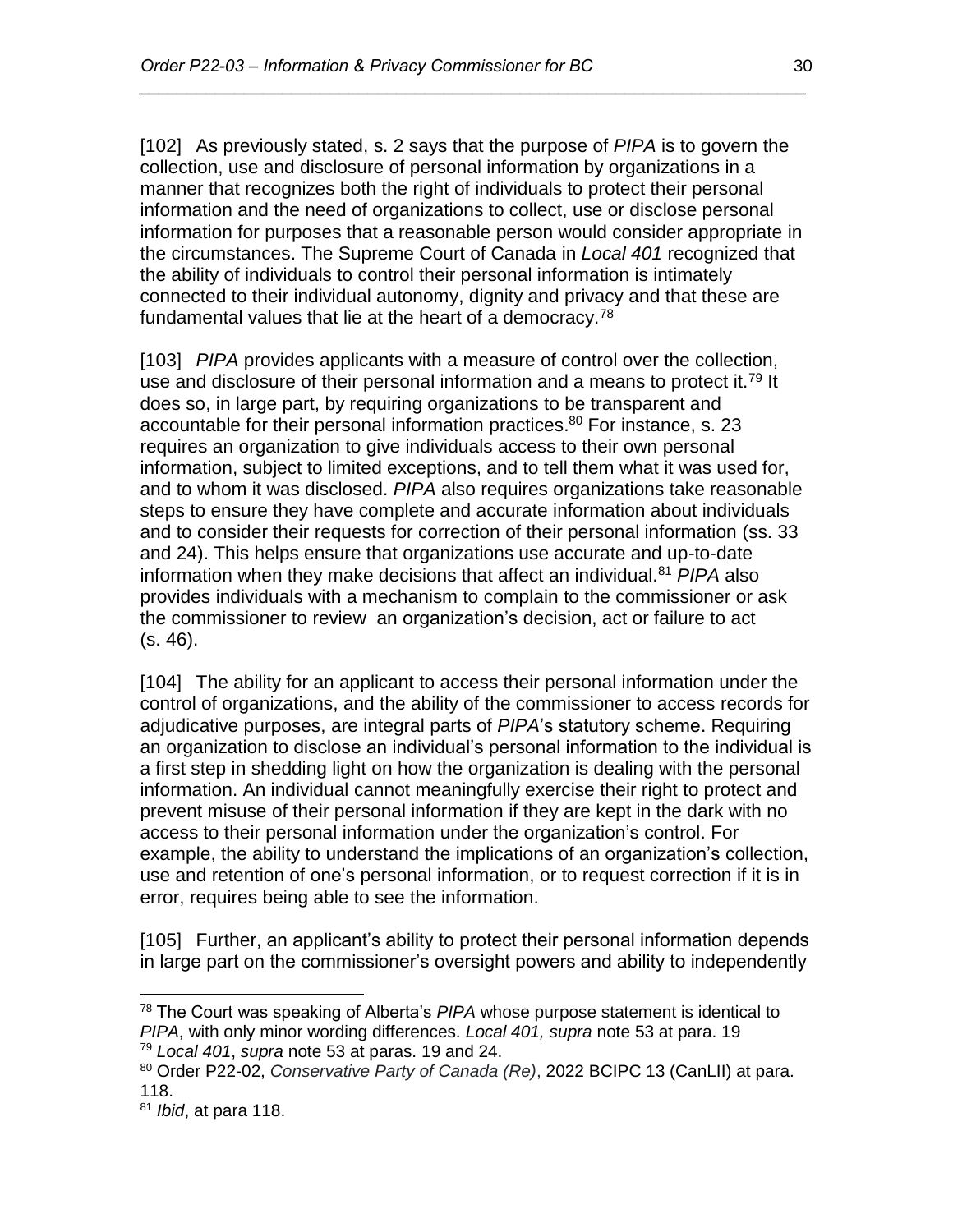examine documents and scrutinize organizations' personal information practices. The commissioner's powers in the context of a complaint or request for review would be impeded, as they are here, without being able, where necessary, to independently review documents to determine if they contain personal information and what information might be exempt from disclosure.

*\_\_\_\_\_\_\_\_\_\_\_\_\_\_\_\_\_\_\_\_\_\_\_\_\_\_\_\_\_\_\_\_\_\_\_\_\_\_\_\_\_\_\_\_\_\_\_\_\_\_\_\_\_\_\_\_\_\_\_\_\_\_\_\_\_\_\_\_\_\_*

[106] In summary, I find that the right that *PIPA* gives GW, LW to access their personal information under the control of JV, PS and the congregations, and the power *PIPA* gives the commissioner to review the records, have the same pressing and substantial purpose.

### *Are the infringing measures rationally connected to their purpose?*

[107] The AGBC submits that the impugned provisions of *PIPA* are rationally connected to its purposes. It says the disclosure duty that *PIPA* imposes on organizations clearly furthers the right of individuals to protect their personal information. The duty to disclose an individual's personal information, the AGBC says, "is a tool individuals can use to hold organizations accountable for the way they collect, use, and disclose personal information. It acts as a deterrent to misuse and allows individuals a greater degree of control over information about themselves."<sup>82</sup>

[108] The respondents do not contest that the impugned provisions are rationally connected to their purpose.

[109] The Supreme Court of Canada provided the following quidance about this element of the Oakes test in in *Hutterian: 83*

[48] To establish a rational connection, the government "must show a causal connection between the infringement and the benefit sought on the basis of reason or logic": *RJR-MacDonald Inc. v. Canada (Attorney General)*, [1995] 3 S.C.R. 199, at para. 153. The rational connection requirement is aimed at preventing limits being imposed on rights arbitrarily. The government must show that it is reasonable to suppose that the limit may further the goal, not that it will do so.

[110] I have considered the parties' submissions and the evidence that was provided and I am satisfied that the infringing measures are rationally connected to their purpose of providing the applicants with a mechanism to protect their personal information under the control of JV, PS and the congregations.

<sup>82</sup> AGBC submission at para. 89.

<sup>83</sup> *Hutterian, supra* note 75.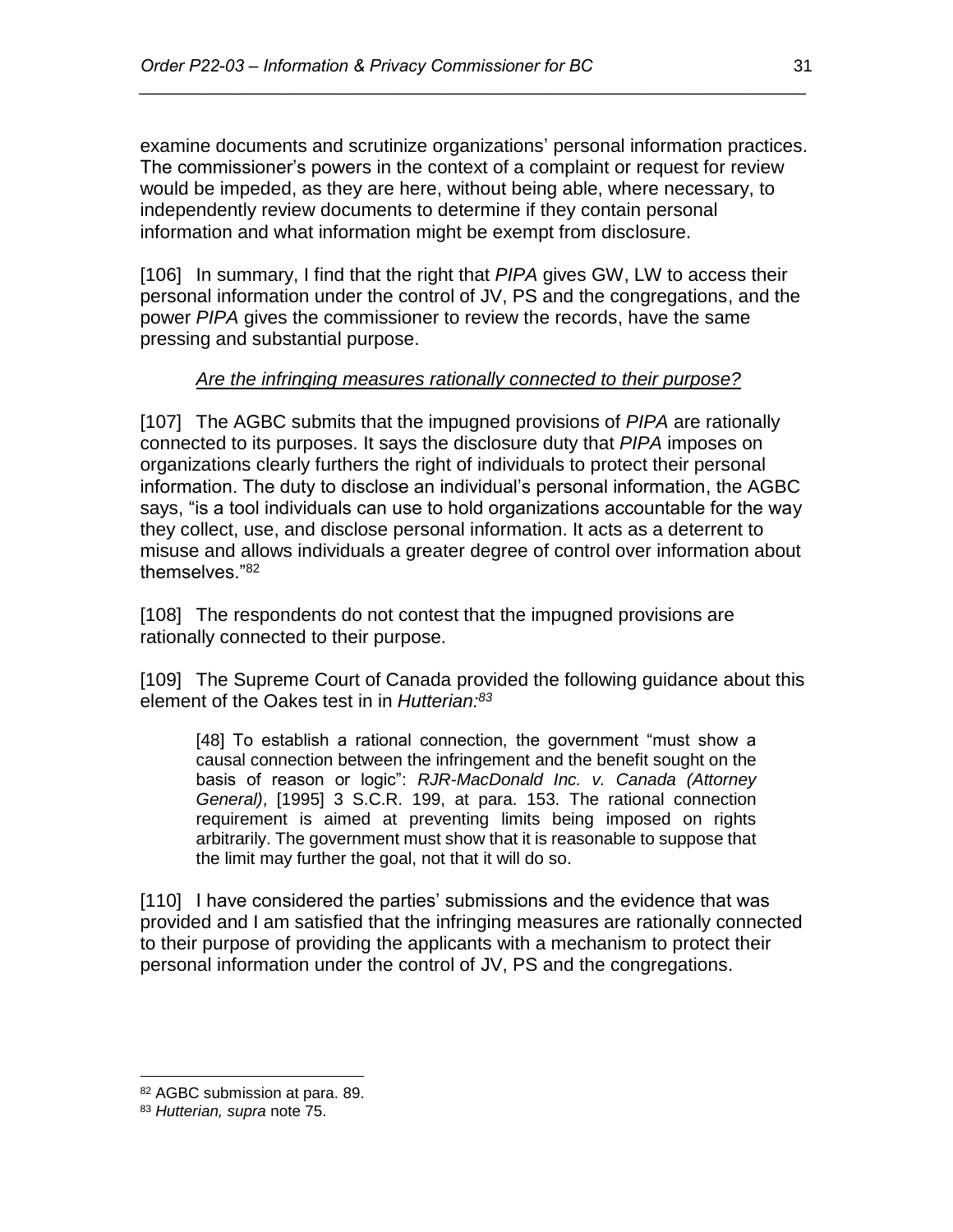#### *Do the infringing measures minimally impair freedom of religion?*

*\_\_\_\_\_\_\_\_\_\_\_\_\_\_\_\_\_\_\_\_\_\_\_\_\_\_\_\_\_\_\_\_\_\_\_\_\_\_\_\_\_\_\_\_\_\_\_\_\_\_\_\_\_\_\_\_\_\_\_\_\_\_\_\_\_\_\_\_\_\_*

[111] The next step in the analysis is to determine "whether there is an alternative, less drastic means of achieving the objective in a real and substantial manner."<sup>84</sup> The infringing measure must impair the *Charter* right as little as reasonably possible in order to achieve the measure's objective. The Supreme Court of Canada said the following about this in *RJR-MacDonald Inc. v Canada (Attorney General):* 85

[160] The impairment must be "minimal", that is, the law must be carefully tailored so that rights are impaired no more than necessary. The tailoring process seldom admits of perfection and the courts must accord some leeway to the legislator. If the law falls within a range of reasonable alternatives, the courts will not find it overbroad merely because they can conceive of an alternative which might better tailor objective to infringement [citations omitted]. On the other hand, if the government fails to explain why a significantly less intrusive and equally effective measure was not chosen, the law may fail.

[112] The AGBC submits that the provisions infringe on freedom of religion no more than necessary in order to achieve the statute's objective. The AGBC says:

PIPA, therefore, grants a right of access to personal information an organization possesses having to do with membership or association with that organization. If an individual is to have control over and protect their personal information, this right must extend to all organizations that the individual may engage with, including religious organizations. Excluding religious organizations, or the Jehovah's Witnesses in particular, from this duty to disclose undermines the integrity of the scheme and significantly compromises the objective.

There is no more minimally impairing way of ensuring that individuals have access to personal information in the control of an organization. Nothing less than a general right of access will actually achieve the government objective.<sup>86</sup>

[113] The respondents submit that *PIPA* is not a law that is "carefully tailored", such that the elders' rights are impaired no more than necessary and the AGBC has offered no evidence to prove that it is.<sup>87</sup> For instance, they say that the AGBC has failed to explain why s. 1 of *PIPA* does not exclude religious organizations from the definition of organization or why s. 3(2) does not expressly exclude religious information in the way it does personal information that is collected, used or disclosed solely for personal, domestic, journalistic, artistic or

 $\overline{a}$ <sup>84</sup> *Hutterian, supra* note 75 at para 55.

<sup>85</sup> *RJR-MacDonald, supra* note 77.

<sup>86</sup> AGBC submission at paras. 93-94.

<sup>87</sup> Respondents' reply at paras. 67- 68.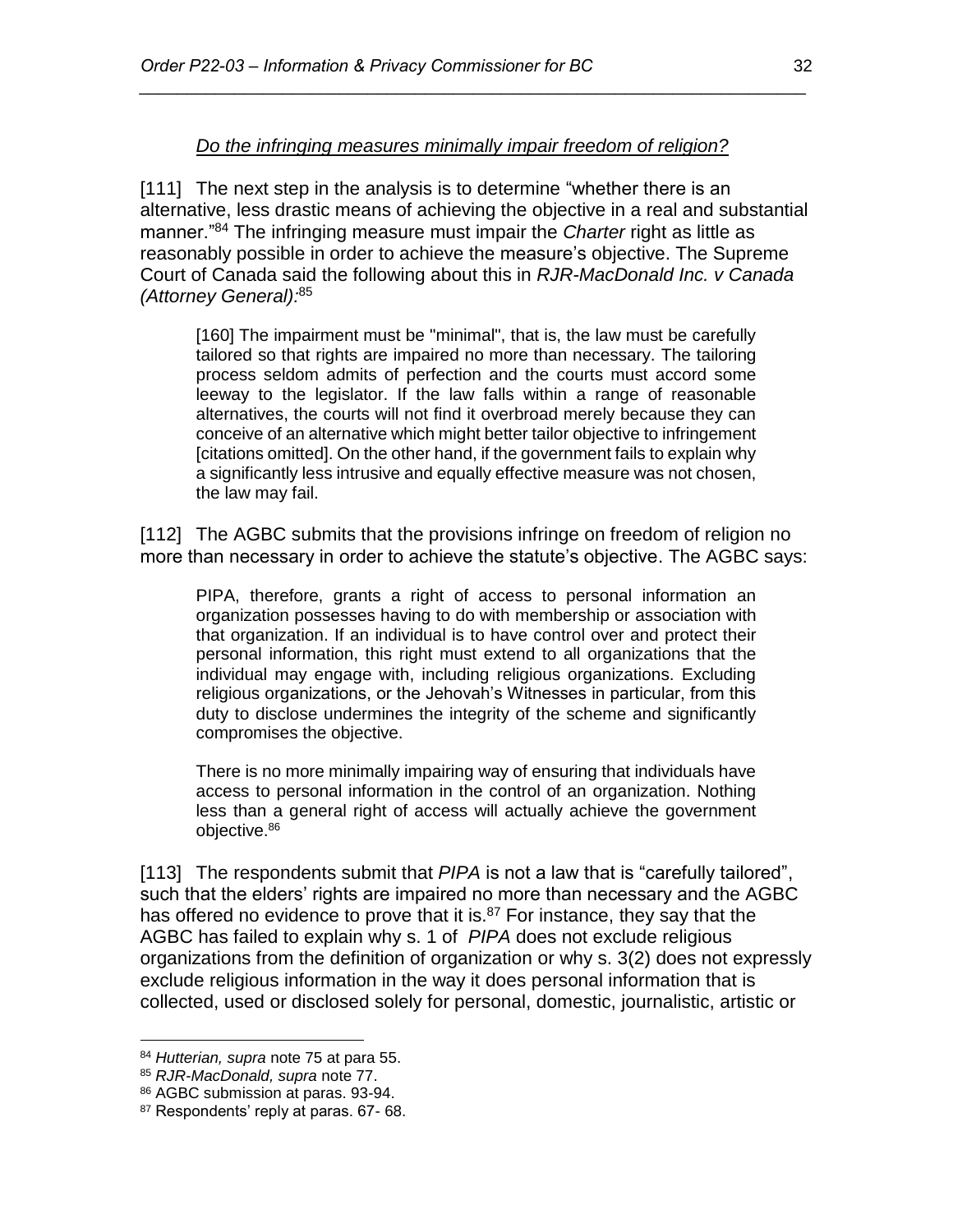literary purposes. The respondents say, "Failure to respect religious freedom as a fundamental *Charter* right while granting an exemption for journalistic, artistic, or literary purposes creates a hierarchy of *Charter* rights, which in itself is unconstitutional."<sup>88</sup> They also argue that AGBC provided no evidence to justify why s. 23 does not provide a disclosure exception for religious information like it does for personal information whose disclosure would reveal confidential commercial information. 89

*\_\_\_\_\_\_\_\_\_\_\_\_\_\_\_\_\_\_\_\_\_\_\_\_\_\_\_\_\_\_\_\_\_\_\_\_\_\_\_\_\_\_\_\_\_\_\_\_\_\_\_\_\_\_\_\_\_\_\_\_\_\_\_\_\_\_\_\_\_\_*

[114] The extent to which freedom of religion is impaired by the application of *PIPA* to religious organizations, in the ways contended by the respondents, must be considered in context. *PIPA* gives applicants a right to access *their own* personal information. An applicant is not entitled to information about any other identifiable individual (i.e., third-party personal information) in response to their access request under s. 23(1)(a). <sup>90</sup> In that way, *PIPA* carefully carves out a middle-ground that gives an applicant access to the limited amount of information they need in order to protect and exercise some control over their own personal information while at the same time recognizing other individuals' right to do the same with their personal information.

 $[115]$  In the context of LW's and GW's access requests, ss. 23(4)(c) and (d) would mean that they have no right to access the elders' personal information or any other third party's personal information, regardless of whether that information is of a religious nature or otherwise. I accept that the elders have a sincerely held religious belief and practice that the records are confidential and may only be accessed by authorized elders. However, the right to be free to follow that belief and practice is only minimally impaired by the application of *PIPA* because the responsible organizations are only required to give the applicants access to the discrete parts of the records that contain the applicants' own personal information.

[116] Specifically, *PIPA* prohibits an organization from disclosing the personal information of anyone other than the individual who is seeking their own personal information. There is no harms test and no balancing involved. Section 23(4)(c) prohibits an organization from disclosing "personal information and other information" where it "would reveal personal information about another individual", however trivial or sensitive that information might be. Further, s. 23(4)(d) prohibits disclosure where the information would reveal the identity of an individual who has provided personal information about another individual and the individual providing the personal information does not consent to disclosure of his or her identity.

<sup>88</sup> Respondents' reply at para. 72.

<sup>89</sup> Respondents' reply at paras. 73 and 75.

 $90$  However, in response to a request under s.  $23(1)(c)$ , an organization must provide the applicant with the names of the individuals (and organizations) to whom the applicant's personal information under the control of the organization has been disclosed.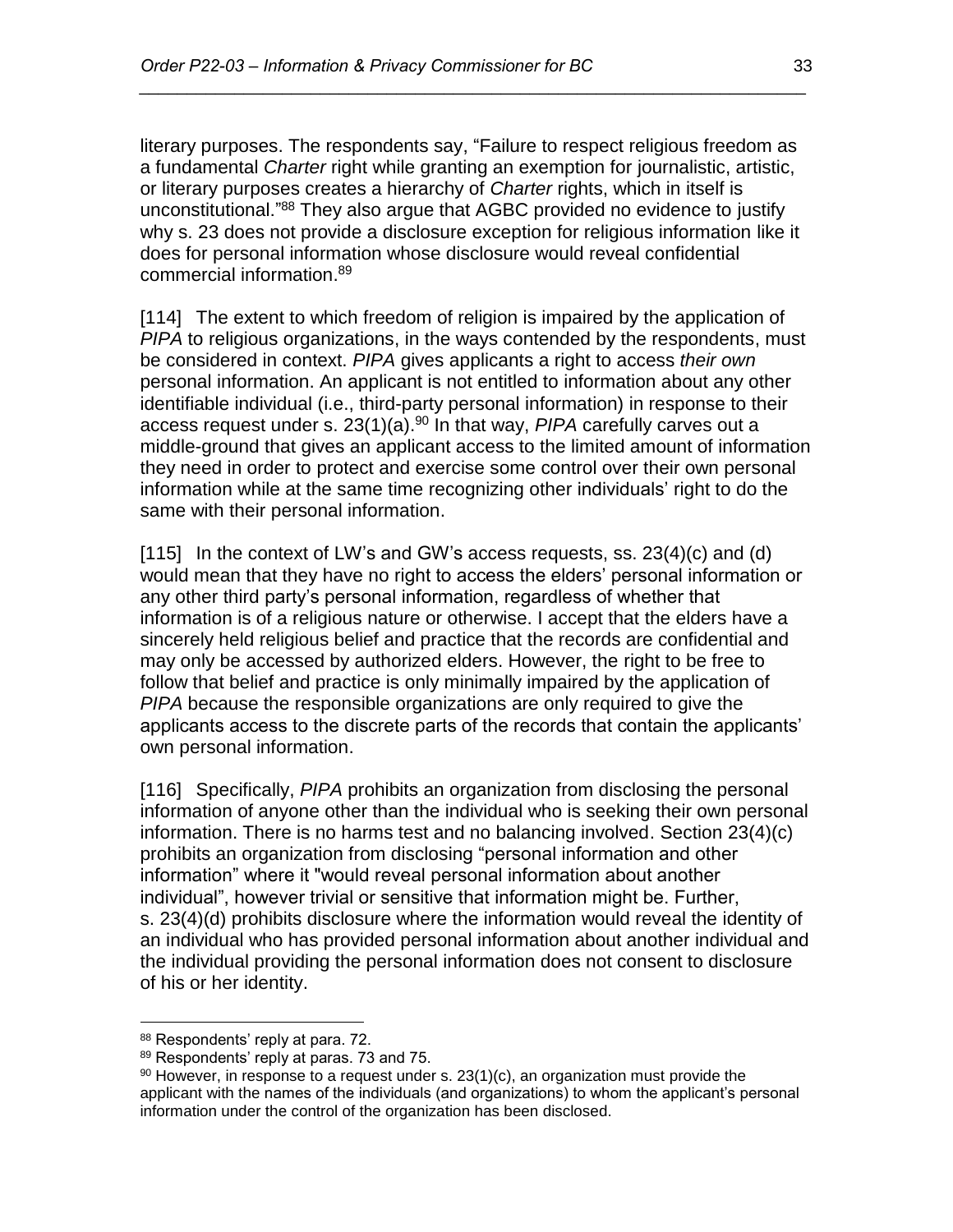[117] These protections are, I find, tailored in a way that minimizes the impact on the confidentiality of elders' spiritual deliberations, prayers or opinions and, thus, the exercise of their freedom of religion.

*\_\_\_\_\_\_\_\_\_\_\_\_\_\_\_\_\_\_\_\_\_\_\_\_\_\_\_\_\_\_\_\_\_\_\_\_\_\_\_\_\_\_\_\_\_\_\_\_\_\_\_\_\_\_\_\_\_\_\_\_\_\_\_\_\_\_\_\_\_\_*

[118] It would be unnecessarily sweeping to exclude religious organizations and the personal information under their control from *PIPA* when the Act already provides a mechanism to protect third parties' personal information, including where the personal information is religious in nature. Again, ss. 23(1)(a) and 23(4) give individuals a right to their own personal information, but not to anyone else's. That prohibition is absolute, as already noted.

[119] It also seems overly broad to exclude religious organizations, such as the elders and congregations, from *PIPA* altogether when it is apparent that not all of an applicant's personal information under their control will necessarily involve anyone's spiritual deliberations or a religious summary. In this case, for instance, the evidence shows that some of LW and GW's personal information under the elders and congregations' control is the applicants' names, gender, dates of birth, contact details, membership dates, hours spent in congregation activities, number of visits made and magazines delivered.<sup>91</sup> Not only is that information arguably more administrative than religious in nature, it is certainly not the religious or other personal information of the elders or any other third party.

[120] I am not persuaded by the respondents' argument that excluding religious organizations and the personal information they collect, use and disclose from *PIPA*'s application is a reasonable, more minimally impairing alternative. The purpose of the infringing measures is to provide individuals a meaningful way to protect their personal information under an organization's control. What the respondents suggest would completely undermine and defeat that purpose. I am satisfied that the right that *PIPA* gives LW and GW to access their own personal information under the control of JV, PS and the congregations only minimally impairs freedom of religion.

[121] I also find that the commissioner's authority under s. 38(1)(b) to, where necessary, order production of documents to assess their contents only minimally impairs freedom of religion. The commissioner's review of the documents will be for the limited purpose of deciding the questions of fact and law arising in the course of any inquiry under s. 50(1) respecting LW's and GW's claims that they have been improperly denied access to their own personal information.

[122] This conclusion is bolstered by s. 41 of *PIPA*, which prohibits the commissioner and the commissioner's delegates from disclosing information

<sup>91</sup> PS and JV's affidavits at paras. 21. Grand Forks Congregation's April 2, 2020 decision letter referring to LW's *Congregation's Publisher (S-21)* cards.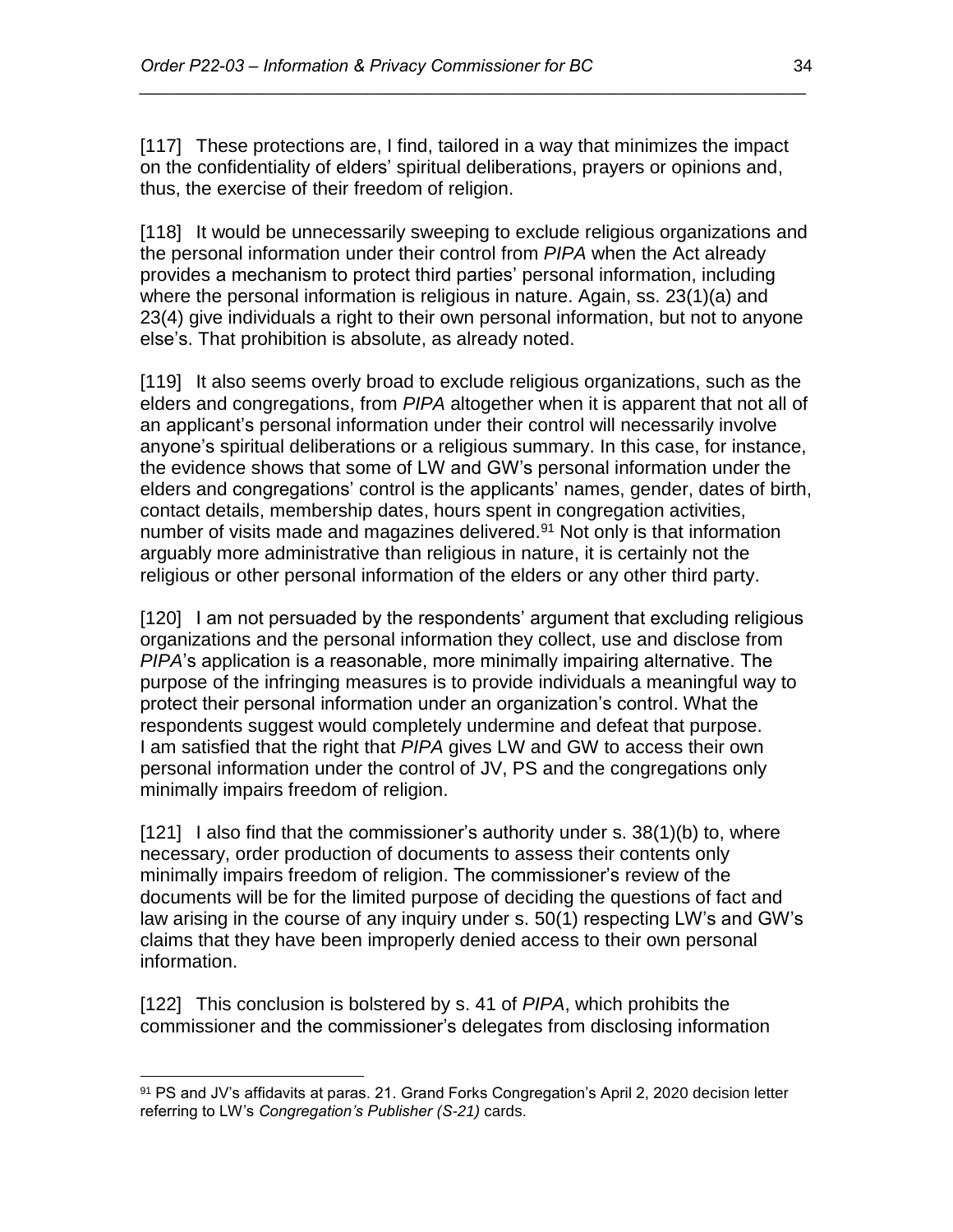obtained in performing their duties or exercising their powers and functions under the Act except in very limited circumstances. Section 41 says:

*\_\_\_\_\_\_\_\_\_\_\_\_\_\_\_\_\_\_\_\_\_\_\_\_\_\_\_\_\_\_\_\_\_\_\_\_\_\_\_\_\_\_\_\_\_\_\_\_\_\_\_\_\_\_\_\_\_\_\_\_\_\_\_\_\_\_\_\_\_\_*

Restrictions on disclosure of information by commissioner and staff

41 (1) The commissioner and anyone acting for or under the direction of the commissioner must not disclose any information obtained in performing their duties or exercising their powers and functions under this Act, except as provided in subsections (2) to (6).

(2) The commissioner may disclose, or may authorize anyone acting on behalf of or under the direction of the commissioner to disclose, information that is necessary to

(a) conduct an investigation, audit or inquiry under this Act, or

(b) establish the grounds for findings and recommendations contained in a report under this Act.

(3) In conducting an investigation, audit or inquiry under this Act and in a report under this Act, the commissioner and anyone acting for or under the direction of the commissioner must take every reasonable precaution to avoid disclosing and must not disclose

(a) any personal information an organization would be required or authorized to refuse to disclose if it were contained in personal information requested under section 27, or

(b) whether information exists, if an organization in refusing to provide access does not indicate whether the information exists.

(4) The commissioner may disclose to the Attorney General information relating to the commission of an offence against an enactment of British Columbia or Canada if the commissioner considers there is evidence of an offence.

(5) The commissioner may disclose, or may authorize anyone acting for or under the direction of the commissioner to disclose, information in the course of a prosecution, application or appeal referred to in section 39.

(6) The commissioner may disclose, or may authorize anyone acting for or under the direction of the commissioner to disclose, information in accordance with an information-sharing agreement entered into under section 36 (1) (l).

[123] As s. 41(3) makes plain, even the authority to disclose information necessary to conduct an investigation, audit or inquiry under *PIPA* is limited, since third-party personal information is protected under s. 41(3)(a).

[124] In conclusion, I am satisfied that the two infringing measures achieve their purpose while impairing the freedom of religion of JV, PS and the other elders in their congregations as little as is reasonably possible.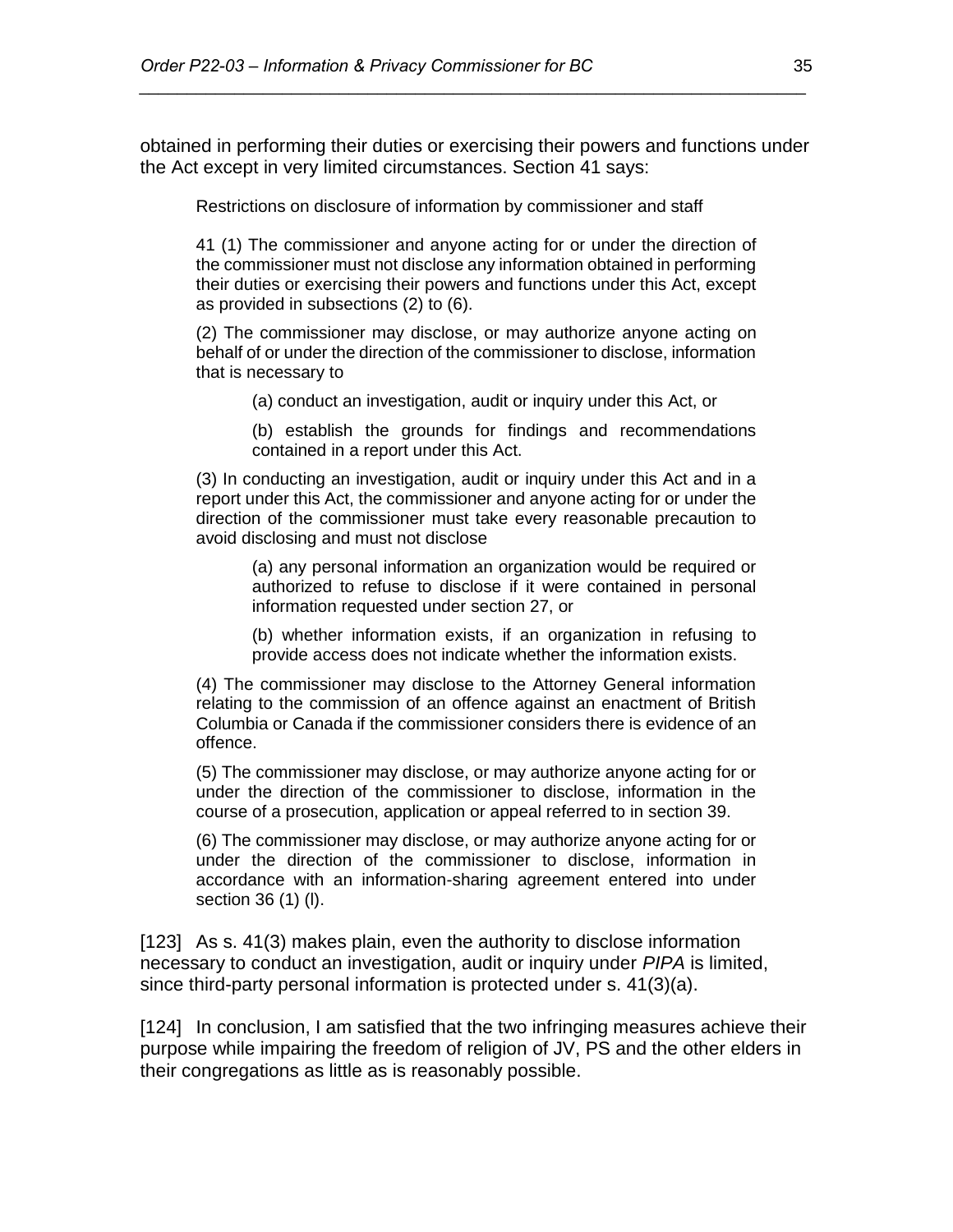#### *Are the measures proportionate in their effect?*

[125] The final stage of s. 1 analysis allows for a broader assessment of whether the value or benefit of the impugned measures are worth the cost of the rights limitation.<sup>92</sup> The question is whether the deleterious effects are out of proportion to the public good achieved by the infringing measures.<sup>93</sup>

*\_\_\_\_\_\_\_\_\_\_\_\_\_\_\_\_\_\_\_\_\_\_\_\_\_\_\_\_\_\_\_\_\_\_\_\_\_\_\_\_\_\_\_\_\_\_\_\_\_\_\_\_\_\_\_\_\_\_\_\_\_\_\_\_\_\_\_\_\_\_*

[126] McLachlan C.J. said the following in *Hutterian* about this stage of the analysis:

[90] Because religion touches so many facets of daily life, and because a host of different religions with different rites and practices co-exist in our society, it is inevitable that some religious practices will come into conflict with laws and regulatory systems of general application… In judging the seriousness of the limit in a particular case, the perspective of the religious or conscientious claimant is important. However, this perspective must be considered in the context of a multicultural, multi-religious society where the duty of state authorities to legislate for the general good inevitably produces conflicts with individual beliefs. The bare assertion by a claimant that a particular limit curtails his or her religious practice does not, without more, establish the seriousness of the limit for purposes of the proportionality analysis. Indeed to end the inquiry with such an assertion would cast an impossibly high burden of justification on the state. We must go further and evaluate the degree to which the limit actually impacts on the adherent.

[91] The seriousness of a particular limit must be judged on a case-by-case basis. ...

[127] The AGBC submits that *PIPA* is proportionate in its effects and that the deleterious effects on the respondents are far outweighed by *PIPA*'s salutary effects. The beneficial effects of *PIPA*'s access provisions, the AGBC says, include a statutory right of all individuals to access and protect their personal information, allowing them to know what information organizations have about them and prevent the misuse of that information.<sup>94</sup>

[128] The AGBC submits that the following quote from *Local 401* about the beneficial effects of the analogous Alberta *PIPA* apply to BC's *PIPA* as well:

[21] The beneficial effects of *PIPA*'s goal are demonstrable. *PIPA* seeks to enhance an individual's control over his or her personal information by restricting who can collect, use and disclose personal information without that individual's consent and the scope of such collection, use and disclosure. *PIPA* and legislation like it reflect an emerging recognition that

<sup>92</sup> *Hutterian*, *supra* note 75 at para. 77.

<sup>93</sup> *Hutterian, supra* note 75 at paras. 78.

<sup>94</sup> AGBC submission at para. 98.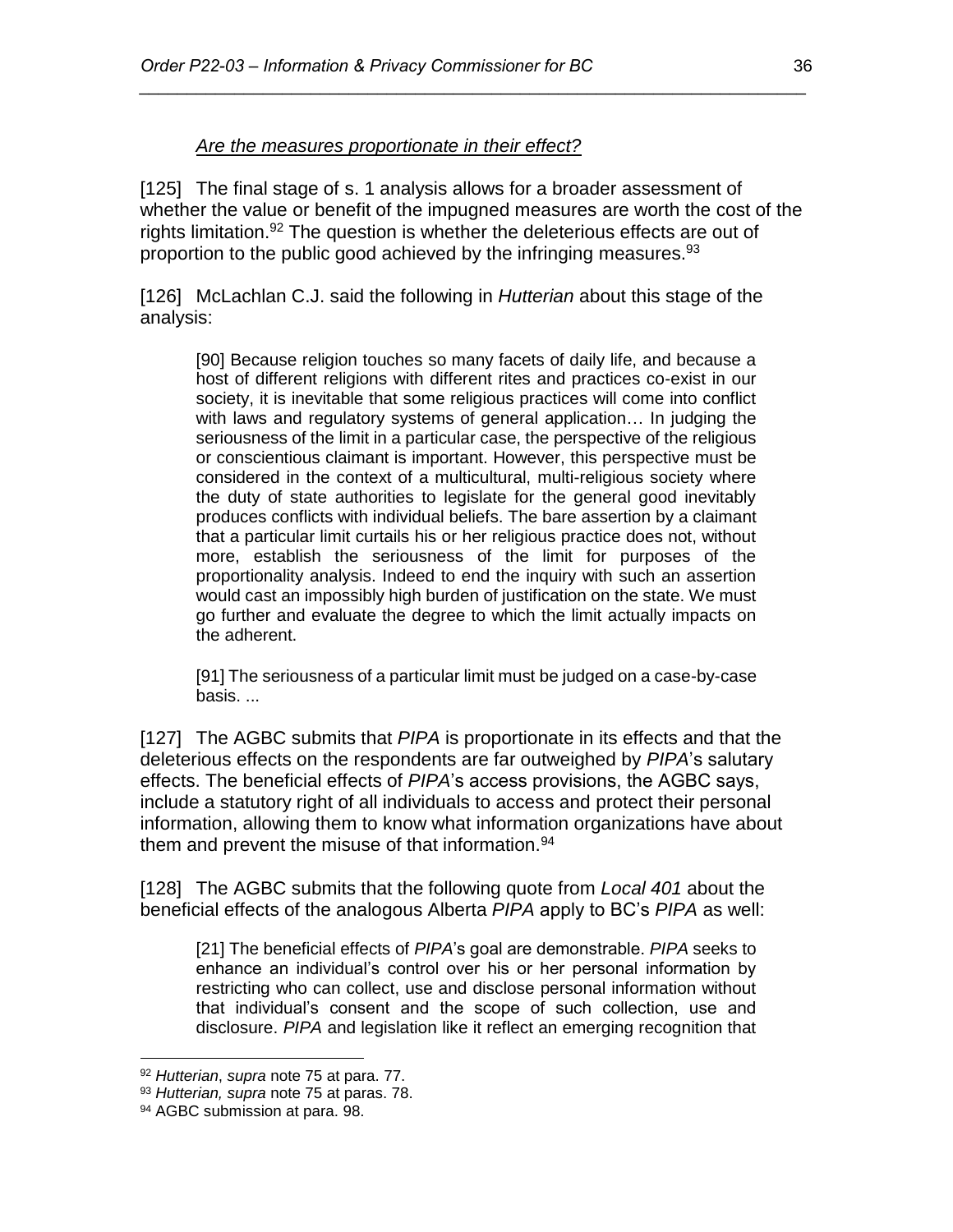the list of those who may access and use personal information has expanded dramatically and now includes many private sector actors. *PIPA* seeks to regulate the use of personal information and thereby to protect informational privacy, the foundational principle of which is that "all information about a person is in a fundamental way his own, for him to communicate or retain…as he sees fit"…

*\_\_\_\_\_\_\_\_\_\_\_\_\_\_\_\_\_\_\_\_\_\_\_\_\_\_\_\_\_\_\_\_\_\_\_\_\_\_\_\_\_\_\_\_\_\_\_\_\_\_\_\_\_\_\_\_\_\_\_\_\_\_\_\_\_\_\_\_\_\_*

[22] Insofar as *PIPA* seeks to safeguard informational privacy, it is "quasiconstitutional" in nature:[citation omitted]. The importance of the protection of privacy in a vibrant democracy cannot be overstated…

[24] Finally, as discussed above, the objective of providing an individual with some measure of control over his or her personal information is intimately connected to individual autonomy, dignity and privacy, selfevidently significant social values.

[129] The AGBC argues that the central deleterious effect identified by the respondents is that disclosing the records would be a breach of canon law. Despite that, the respondents' evidence demonstrates that legal proceedings may justify unsealing the records. It would be clear to congregation members, the AGBC says, that the information is being disclosed pursuant to a legal requirement and not due to the personal failings of any member. Further, the AGBC says, this level of disclosure is already contemplated in the Jehovah's Witnesses privacy policy in other jurisdictions where there is a similar statutory right of access. The AGBC further submits:

This minimal infringement does not deny Jehovah's Witnesses the choice to practise their beliefs. The adjustments to their record keeping practices that would be required cannot outweigh the significant benefits afforded by the statutory scheme in relation to the protection of privacy and personal information.<sup>95</sup>

[130] The AGBC does not accept the respondents' assertion that congregation members are going to be less likely to share information with elders if *PIPA* applies. The respondents' argument fails to recognize that a person is only entitled to access their own personal information and that *PIPA* requires an organization that receives an individual's access request to remove all third-party personal information. Given this, the AGBC says, "It makes little sense that congregation members would be less likely to share information if they themselves are the only ones entitled to access it in the future through the provisions of *PIPA*."<sup>96</sup> Further, the AGBC says that the respondents have provided no evidence that there has been any such deleterious impact in BC or other jurisdictions with a statutory right of access.<sup>97</sup>

 $\overline{a}$ 

…

<sup>95</sup> AGBC submission at para. 102.

<sup>96</sup> AGBC submission at para. 104.

<sup>97</sup> AGBC submission at para. 103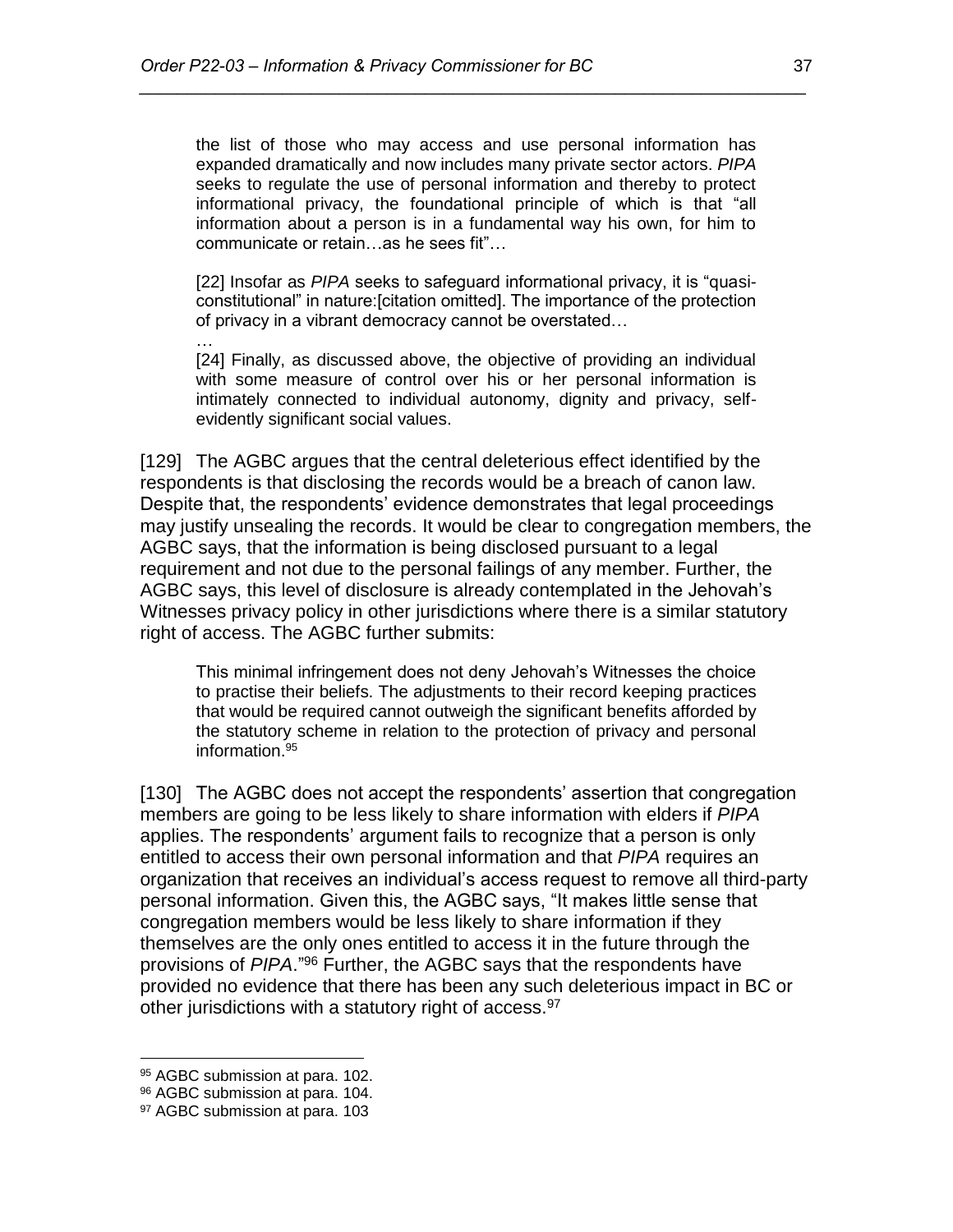[131] In summary, the AGBC says that if *PIPA* violates s. 2(a) of the *Charter*, the impugned provisions are saved by s. 1. *PIPA* is a statute of general application intended to tackle an important social objective, it only minimally infringes religious freedom and it does not fundamentally impact the ability to engage in religious activities. The AGBC ends its submission with the following quote from *Hutterian*, which it says is apposite (emphasis added by AGBC):

*\_\_\_\_\_\_\_\_\_\_\_\_\_\_\_\_\_\_\_\_\_\_\_\_\_\_\_\_\_\_\_\_\_\_\_\_\_\_\_\_\_\_\_\_\_\_\_\_\_\_\_\_\_\_\_\_\_\_\_\_\_\_\_\_\_\_\_\_\_\_*

[69] … By their very nature, laws of general application are not tailored to the unique needs of individual claimants. The legislature has no capacity or legal obligation to engage in such an individualized determination, and in many cases would have no advance notice of a law's potential to infringe *Charter* rights. It cannot be expected to tailor a law to every possible future contingency, or every sincerely held religious belief. Laws of general application affect the general public, not just the claimants before the court. The broader societal context in which the law operates must inform the s. 1 justification analysis. A law's constitutionality under s. 1 of the *Charter* is determined, not by whether it is responsive to the unique needs of every individual claimant, but rather by whether its infringement of *Charter* rights is directed at an important objective and is proportionate in its overall impact. While the law's impact on the individual claimants is undoubtedly a significant factor for the court to consider in determining whether the infringement is justified, the court's ultimate perspective is societal. The question the court must answer is whether the *Charter* infringement is justifiable in a free and democratic society, not whether a more advantageous arrangement for a particular claimant could be envisioned.

[132] The respondents dispute that the infringing measures are proportionate in their effects and say:

In this inquiry, PIPA does not merely increase the cost for the elders to practice their religion. Compelling disclosure of the confidential religious records at issue would *force* them to violate their religious conscience. It would *deprive* them of the ability to carry out their religious practice. The deleterious effects are severe.

In paragraphs 100–104 of his submission, the AGBC appears to suggest the elders should simply change their religious practice with regard to record-keeping. That is not a "meaningful choice." The AGBC further suggests that since the two elders with the requisite religious authority briefly reviewed the records, there should be no religious objection to the public disclosure of the records in the course of this inquiry. This argument is the very contradiction of proportionality. The temporary and limited unsealing was done strictly in accordance with religious beliefs and practice.

The AGBC has provided no evidence that the government objective would be negatively impacted by providing an exemption in *PIPA* for personal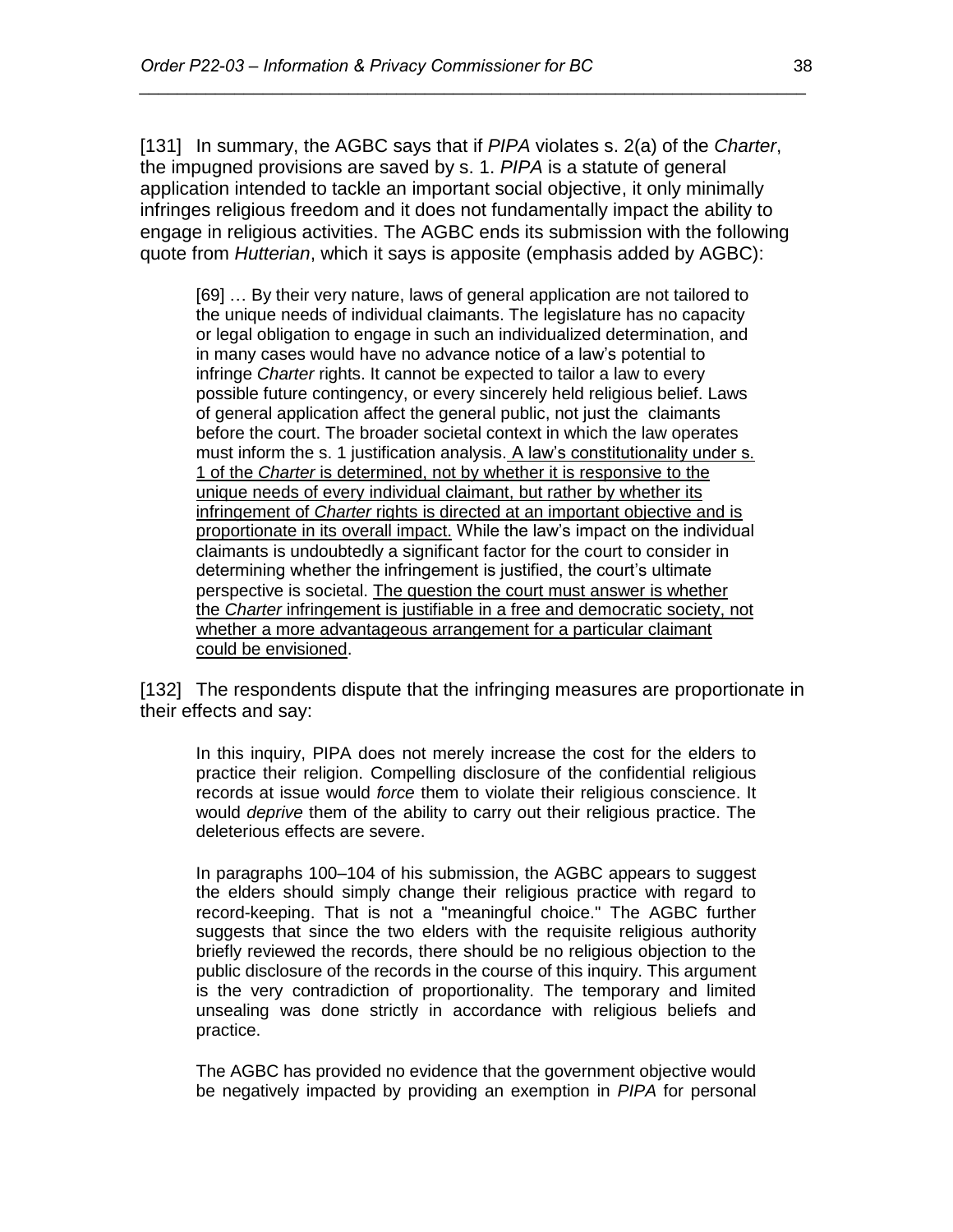information collected for religious purposes. On the other hand, compelling disclosure of the elders' records and confidential religious deliberations would cause severe injury to their religious freedom. This deleterious effect far outweighs any potential benefit accorded to the complainants, such as satisfying their curiosity or allowing them to use *PIPA* as a weapon to push their religious agenda, as demonstrated by their inquiry submissions.<sup>98</sup>

*\_\_\_\_\_\_\_\_\_\_\_\_\_\_\_\_\_\_\_\_\_\_\_\_\_\_\_\_\_\_\_\_\_\_\_\_\_\_\_\_\_\_\_\_\_\_\_\_\_\_\_\_\_\_\_\_\_\_\_\_\_\_\_\_\_\_\_\_\_\_*

[133] The respondents end by submitting that any obligation to disclose more of the applicants' personal information than JV and PS have already provided in their inquiry affidavits would violate s. 2(a) of the *Charter*. The respondents submit that the AGBC has failed to establish any justification for such a violation under s. 1 of the *Charter* and any order for further disclosure would be *ultra vires*  the OIPC. 99

[134] I recognize that if JV, PS and other elders in the congregations comply with *PIPA*, they may have to disclose to the applicants the discrete parts of the records that contain the applicants' own personal information. In that way, *PIPA* has a deleterious effect on freedom of religion because it requires the elders to act contrary to their sincerely held religious belief that only approved elders can access the records.

[135] Based on the respondents' evidence, I understand that the religious belief and practice that the records can only be accessed by approved elders stems from a desire to protect the sensitive and religious nature of the personal information in the records. The records ostensibly contain elders' spiritual deliberations and information they received in confidence from congregation members. PS says the records are an expression of the elders' individual and collective deeply-held religious convictions and conscience, which they write anticipating they will remain strictly confidential. JV explains that congregation members confess their sins, seek pastoral support and discuss intimate personal and family matters with elders. JV's evidence shows that keeping confidential what congregation members reveal to elders, and what the elders think about it, is integral to the relationship between elders and congregation members and the elders' ability to provide religious and spiritual support.

[136] The respondents' submission overlooks the point made earlier, which is that *PIPA* protects the confidentiality of all personal information, including the type of religious and spiritual information the elders and the respondents have described. Such information is, when it is about an identifiable individual such as an elder, that individual's personal information. Thus, *PIPA* protects the confidentiality of elders' spiritual and religious views, thoughts and beliefs just as it protects the confidentiality of GW's and LW's personal information. It protects an individual's personal information from disclosure to third parties, whether or

<sup>98</sup> Respondents' reply at paras. 83 and 85.

<sup>99</sup> Respondents' reply at para. 89.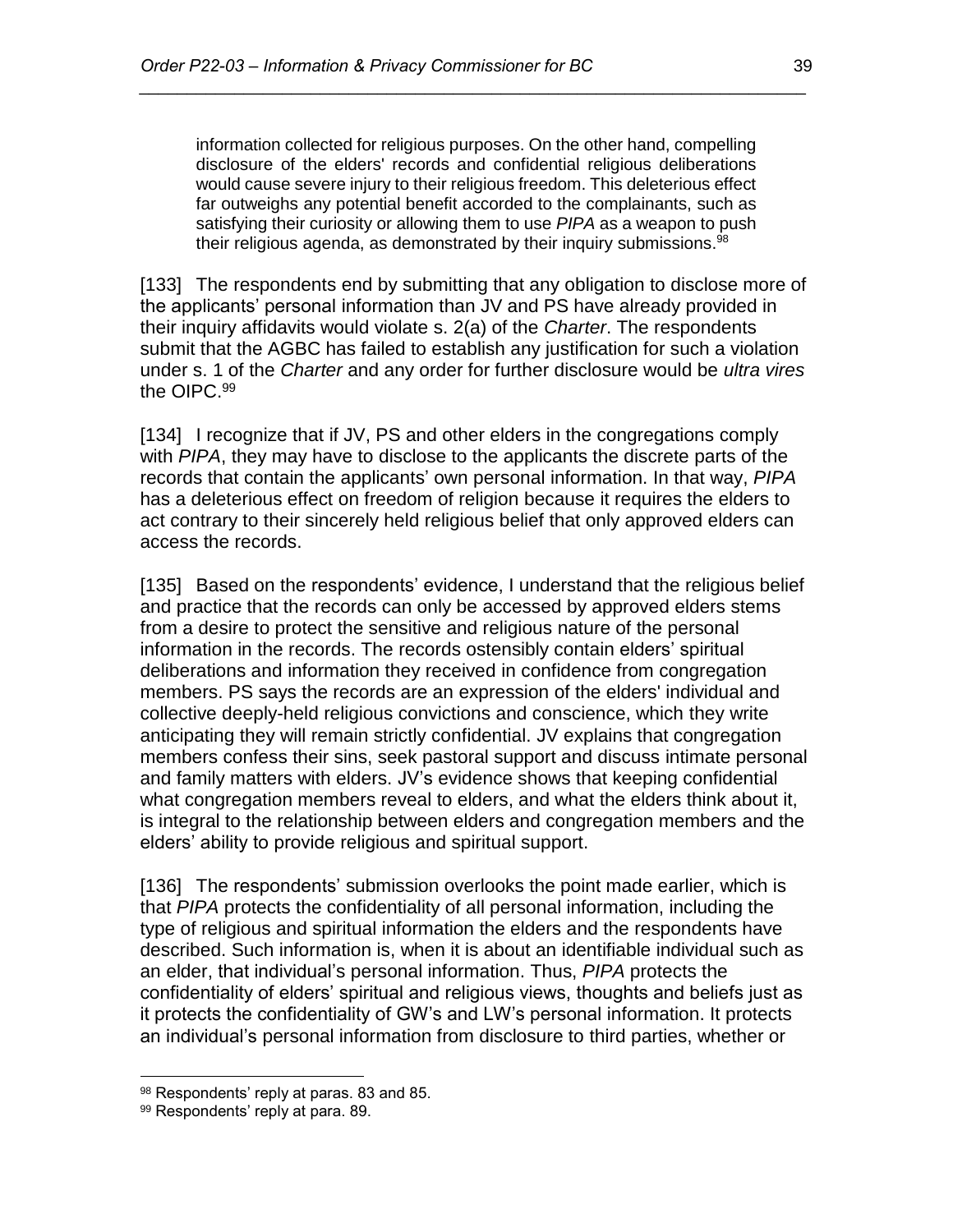not the information is spiritual or religious in nature. This protection for religious and spiritual personal information reduces the seriousness of the negative impact *PIPA*'s disclosure obligations have on the religious belief and practice that mandates that only authorized elders may view such information.

*\_\_\_\_\_\_\_\_\_\_\_\_\_\_\_\_\_\_\_\_\_\_\_\_\_\_\_\_\_\_\_\_\_\_\_\_\_\_\_\_\_\_\_\_\_\_\_\_\_\_\_\_\_\_\_\_\_\_\_\_\_\_\_\_\_\_\_\_\_\_*

[137] I recognize that having to comply with *PIPA* means elders and congregations face an administrative burden or cost in having to respond to access requests. They will have to sever records pursuant to s. 23(5) and follow other *PIPA* requirements regarding the collection, use and disclosure of personal information under their control. In my estimation, however, that cost is not disproportionate when weighed against the societal benefits that *PIPA* provides, which include offering a means for individuals to protect and exercise some control over how organizations collect, use and disclose their personal information. As *Local 401* says, these *PIPA* protections provide individuals with a measure of control over their personal information that is intimately connected to individual autonomy, dignity and privacy, and that these are significant social values. I find that the salutary effects of the applicants having the right under *PIPA* to access their own personal information outweighs the deleterious effects imposed on the right to religious freedom of JV, PS and the other elders in their congregations.

[138] The other deleterious effect of *PIPA*'s application that the respondents identify is the ability of the commissioner to compel production of records for the purposes of an investigation, audit or inquiry under *PIPA*. The commissioner's only authority in reviewing records, however, is for the limited purpose of carrying out the commissioner's duties under *PIPA*. Those duties do not include reviewing or judging a religious opinion or decision. The commissioner's duty is solely to independently adjudicate the respondents' decisions regarding the applicants' requests to access their own personal information. Adjudication includes deciding whether the records contain anyone else's personal information that is prohibited from disclosure under ss. 23(4)(c) and (d). Section 41 ensures, again, that the commissioner and anyone acting for or under the direction of the commissioner must preserve the confidentiality of records and information they view. It also provides the further check and balance, namely that the s. 41 power to disclose information obtained while performing their duties or exercising their powers under *PIPA* prohibits disclosure of third-party personal information. The deleterious effect or limit that s. 38(1)(b) imposes on the religious beliefs and practices of JV, PS and the congregations' other elders should be viewed in the context of the commissioner's duties, functions and limitations under *PIPA*.

[139] Providing the commissioner with the power to access records, where necessary, to conduct an independent review of an organization's personal information practices is essential to ensure that individuals have a meaningful, independently-overseen ability to exercize some control over, and protect, their own personal information. I find that the impact of *PIPA* giving the commissioner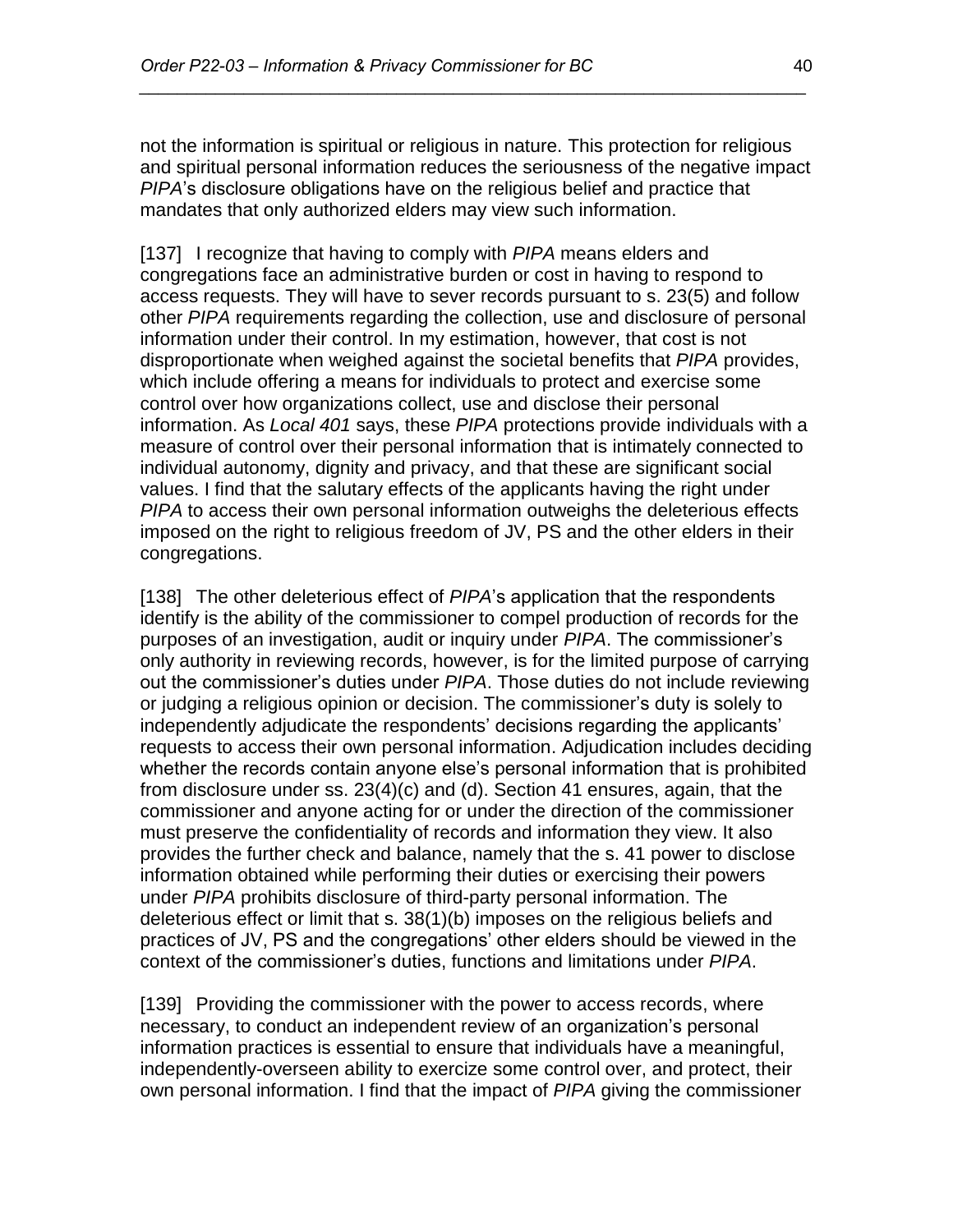power to access to records is proportionate because the beneficial effects outweigh the deleterious effects on freedom of religion.

*\_\_\_\_\_\_\_\_\_\_\_\_\_\_\_\_\_\_\_\_\_\_\_\_\_\_\_\_\_\_\_\_\_\_\_\_\_\_\_\_\_\_\_\_\_\_\_\_\_\_\_\_\_\_\_\_\_\_\_\_\_\_\_\_\_\_\_\_\_\_*

[140] I have also considered the respondents' concern that disclosing the records will allow disgruntled former congregation members to expose the elders' private spiritual thoughts for personal malicious or troublesome purposes. There is no such deleterious effect flowing from *PIPA*'s application. As already explained, the applicants are only entitled to access their own personal information under *PIPA*, not the personal information of the elders or anyone else. Further, as previously mentioned, s. 41 prohibits the commissioner from disclosing information except in very limited circumstances, none of which include disclosure of third-party personal information to disgruntled individuals or to the public.

[141] Having considered the circumstances of this case carefully, I am satisfied that the limits that the infringing measures impose on the freedom of religion of JV, PS and the other elders in their congregations are proportionate when balanced against the benefits of those measures.

*Summary, s. 2(a) of the Charter*

[142] In summary, I find that s. 2(a) of the *Charter* is infringed by ss. 23(1)(a) and 38(1)(b) of *PIPA*. However, I find that these infringements are justified under s. 1 of the *Charter*.

# *Freedom of Expression – s. 2(b) of the Charter*

[143] The respondents also submit that the effects of *PIPA* are unconstitutional and violate freedom of expression under s. 2(b) of the *Charter*. Their argument on this point is: "The above unconstitutional effects overlap with the guarantee of freedom of expression under the *Charter*, section 2(b); any adverse effect on elders' freedom to express their religious views also engages this provision of the *Charter.*"<sup>100</sup> The AGBC and the applicants do not reply to the respondents' argument about s. 2(b).

[144] What the respondents say about s. 2(b) is so brief and lacking in explanatory detail that it does not show how *PIPA* limits or interferes with the elders' or Jehovah's Witnesses' ability to express themselves. They have not, for example, explained how, given the zone of confidentiality that *PIPA* provides for elders' personal information (including their views, thoughts or beliefs of a spiritual or religious nature), their freedom of expression is deleteriously impacted. Given the state of the respondents' materials, I find that they have not met their burden to establish that *PIPA*'s application, including ss. 1, 3, 23 and

<sup>100</sup> Respondents' initial submission at para. 72.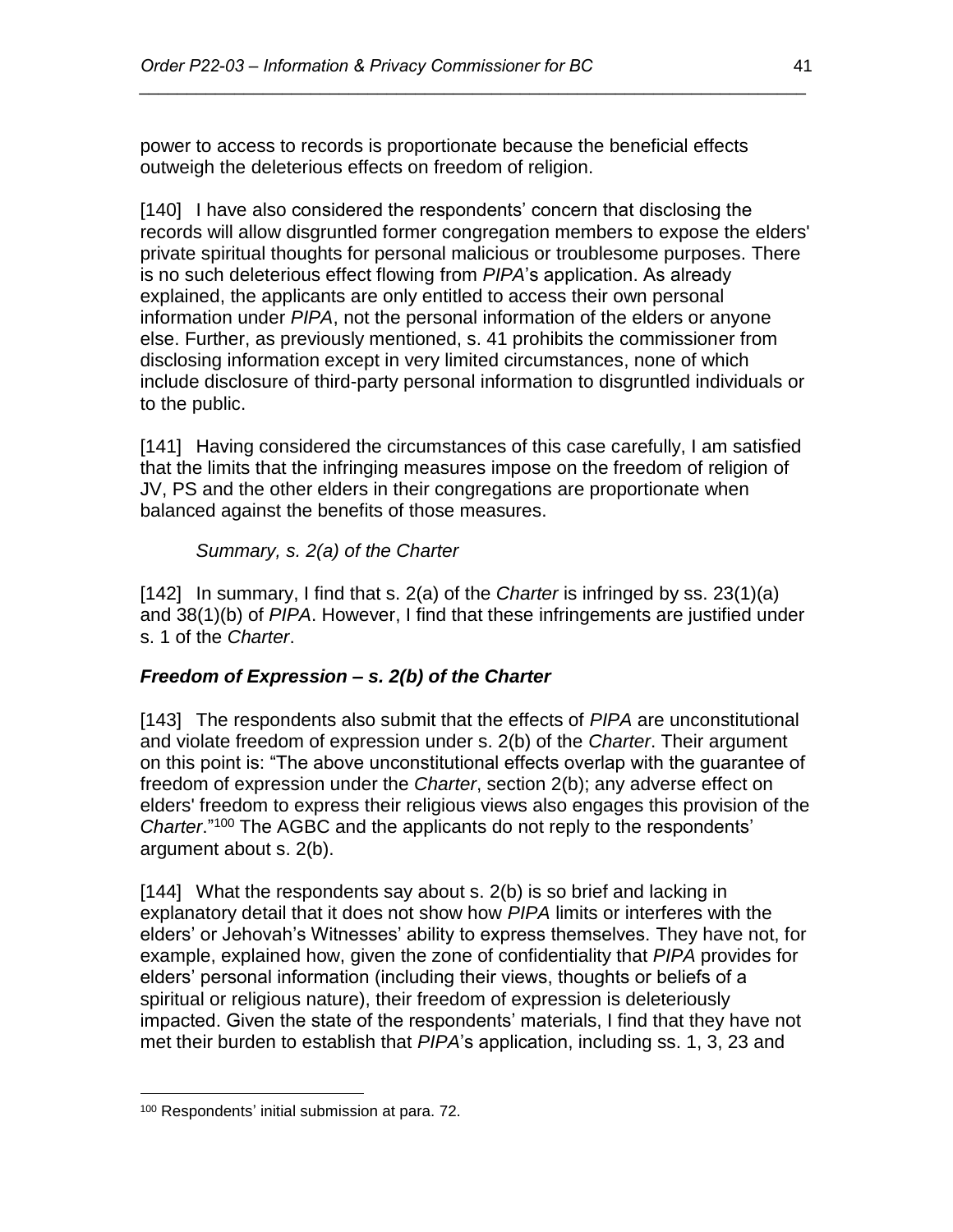38(1)(b), to JV, PS and the congregations infringes freedom of expression under s. 2(b) of the *Charter*.

*\_\_\_\_\_\_\_\_\_\_\_\_\_\_\_\_\_\_\_\_\_\_\_\_\_\_\_\_\_\_\_\_\_\_\_\_\_\_\_\_\_\_\_\_\_\_\_\_\_\_\_\_\_\_\_\_\_\_\_\_\_\_\_\_\_\_\_\_\_\_*

#### *Freedom of Association – s. 2(d) of the Charter*

[145] The respondents contend that *PIPA*'s legislative scheme also violates s. 2(d) of the *Charter*. They explain that freedom of association protects the elders' ability to determine an individual's spiritual status within the congregation and to exclude or reinstate them if necessary:<sup>101</sup>

As evidenced by the elders' affidavits, determining whether one qualifies to become or remain one of Jehovah's Witnesses is a quintessential religious determination that elders prayerfully make based on doctrinal interpretation of the Bible. Maintaining the confidentiality of religious summaries is a requirement that is integral to elders' ability to determine a person's spiritual status in the congregation. The constitutional freedom to "organize their churches and communities," as quoted above, should prohibit the IPC from examining confidential internal religious records that concern only issues of spiritual status and association. Such spiritual status decisions and religious procedure governing them, including congregation recordkeeping, are non-justiciable.

Although religious associational rights receive protection under section 2(a) of the *Charter*, full meaning should also be given to section 2(d) rights. Freedom of religious association must protect against compelled disclosure of confidential religious summaries. Creating, preserving, and maintaining strict confidentiality over confidential religious summaries is critical to the elders' ability to protect the religious associational rights of their congregations in accordance with religious standards.

…

 $\overline{a}$ 

Giving disgruntled former adherents access to the elders' confidential summaries will adversely affect freedom of association.<sup>102</sup>

[146] For its part, the AGBC submits the respondents' assertions about s. 2(d) are not properly before the OIPC and are without merit as the respondents have not identified any provision of *PIPA* that prevents congregation members from associating and conducting religious activities. *PIPA* also does not prevent congregations from making decisions about membership, the AGBC says. The issue of whether the applicants have a right to access the records has nothing to do with freedom of association, the AGBC submits, so s. 2(d) is simply not

 $101$  The respondents cite caselaw that says freedom of association includes association by religious groups and decisions by Jehovah's Witnesses about spiritual status and association are non-justiciable: *Mounted Police Association of Ontario v Canada (AG)*, 2015 SCC 1 at para. 57, quoting *Reference Re Public Service Employee Relations Act (Alta.),* 1987 CanLII 88 (SCC) at para. 87; *Highwood Congregation of Jehovah's Witnesses (Judicial Committee) v Wall*, 2018 SCC 26 (CanLII) at paras. 38-39.

<sup>102</sup> Respondents' initial submission at paras. 64-69.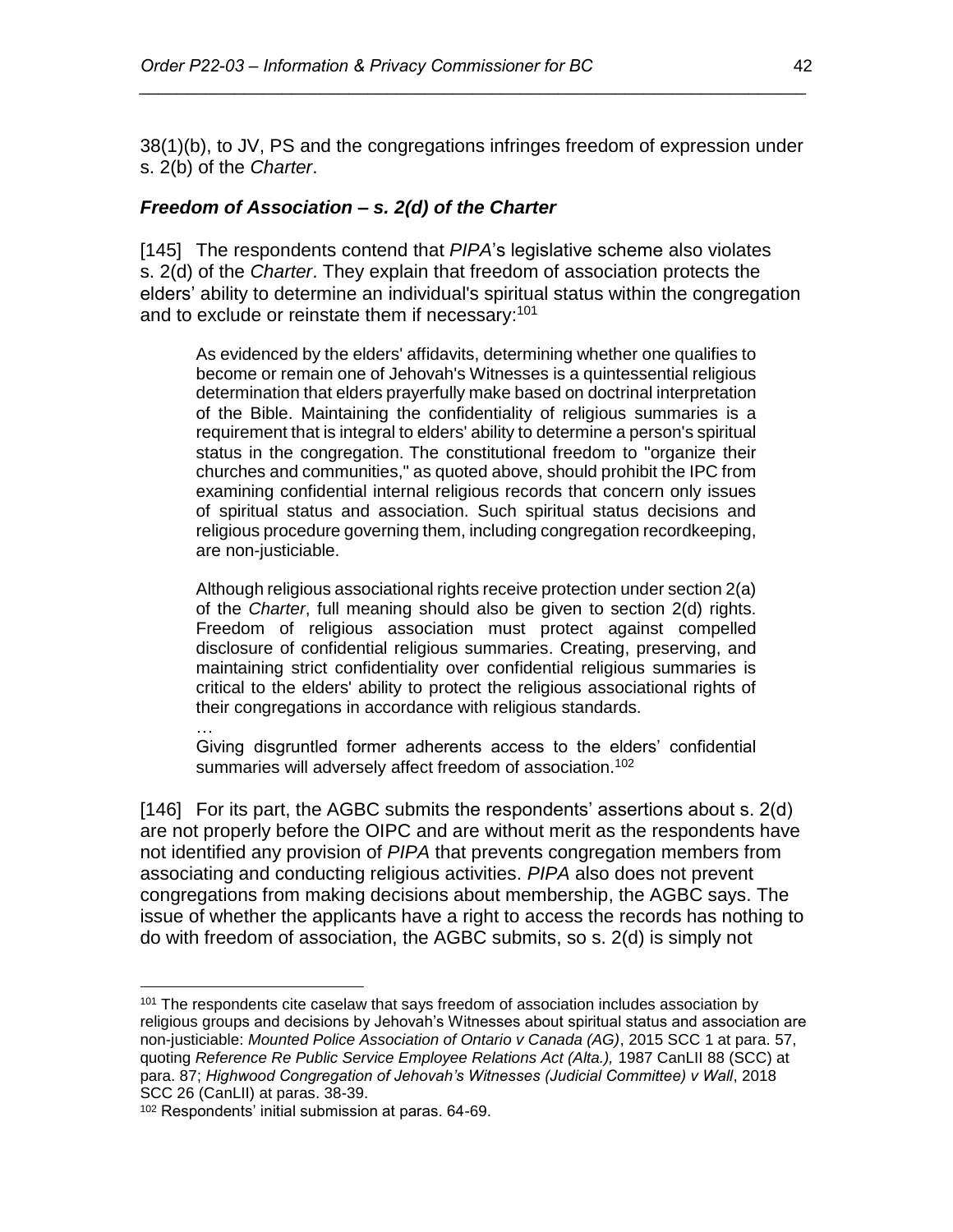engaged by the facts.<sup>103</sup> Furthermore, the respondents' arguments about s. 2(d) are subsumed by their s. 2(a) arguments and more properly viewed through the lens of religious freedom under s.  $2(a)$ .<sup>104</sup>

*\_\_\_\_\_\_\_\_\_\_\_\_\_\_\_\_\_\_\_\_\_\_\_\_\_\_\_\_\_\_\_\_\_\_\_\_\_\_\_\_\_\_\_\_\_\_\_\_\_\_\_\_\_\_\_\_\_\_\_\_\_\_\_\_\_\_\_\_\_\_*

[147] I am not persuaded by the respondents' arguments about s. 2(d). They do not satisfactorily explain how the application of *PIPA*'s provisions would mean that elders would be unable to decide spiritual status matters as they see fit. I understand the respondents are concerned that access to the records may result in disgruntled people saying negative things about what the elders have recorded about spiritual status matters. As already explained, *PIPA* protects elders' personal information, so even if that were to occur, the respondents do not show how this could reasonably be expected to prevent Jehovah's Witnesses from being able to decide spiritual status and membership matters and pursue their collective interests and activities.

[148] Similarly, I am not convinced that the commissioner's review of the records would interfere with freedom of association. The respondents argue that the commissioner has no right to see the records because they concern only issues of spiritual status and the commissioner should not be judging such matters. However, as already noted, when viewing records, the commissioner has no authority, or interest, in judging the merits of their contents. The sole objective is to oversee the organization's compliance with its duty to give individuals access to their own personal information, and not third-party personal information or other protected information. There can be no reasonable concern that the commissioner will decide or assess issues about spiritual status and who may be a Jehovah's Witness or congregation member.

[149] I find the respondents have not established that *PIPA*'s application, including ss. 1, 3, 23 and 38(1)(b), to JV, PS and the congregations infringes freedom of association under s. 2(d) the *Charter*.

# *Unreasonable Search and Seizure – s. 8 of the Charter*

[150] The respondents also argue that a s. 38(1)(b) order requiring them to produce records for the commissioner would interfere, not only with the elders' freedom of religion under s. 2(a), "but also their right to privacy under s. 8 of the *Charter*."<sup>105</sup> In addition to this assertion, the respondents quote from two Supreme Court of Canada decisions: *R v Mills* (about how s. 8 protects a reasonable expectation of privacy) <sup>106</sup> and *Alberta (Information and Privacy Commissioner) v University of Calgary* (about how Alberta's *Freedom of* 

 $\overline{a}$ <sup>103</sup> AGBC submission at para. 64.

<sup>104</sup> AGBC submission at para. 65.

<sup>105</sup> Respondents' reply at paras. 42-44.

<sup>106</sup> *R v Mills*, [1999] 3 SCR 668 [*Mills*] at para 77-81.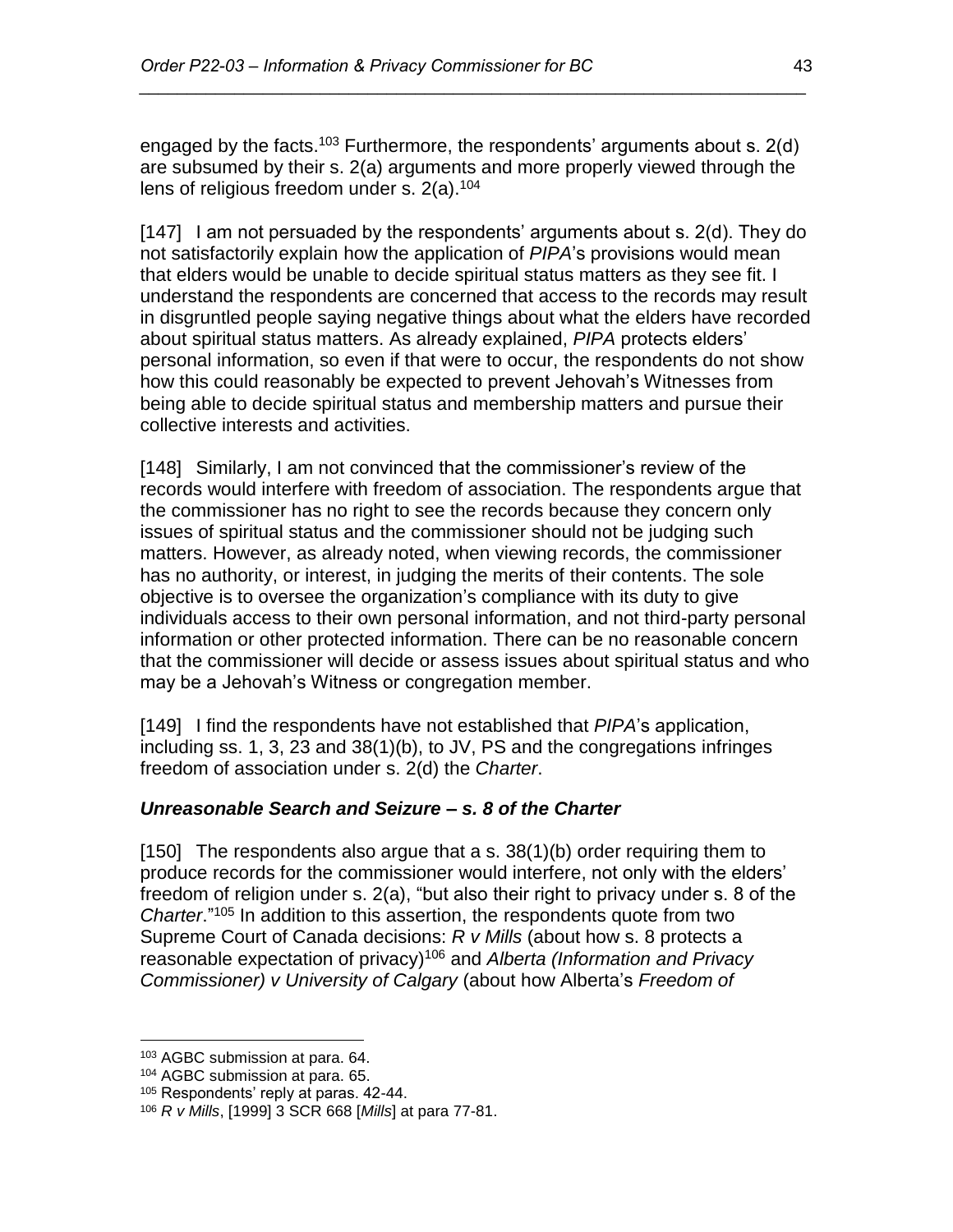*Information and Protection of Privacy Act* does not authorize the commissioner to order production of records that are protected by solicitor-client privilege).<sup>107</sup>

*\_\_\_\_\_\_\_\_\_\_\_\_\_\_\_\_\_\_\_\_\_\_\_\_\_\_\_\_\_\_\_\_\_\_\_\_\_\_\_\_\_\_\_\_\_\_\_\_\_\_\_\_\_\_\_\_\_\_\_\_\_\_\_\_\_\_\_\_\_\_*

[151] The respondents mention s. 8 for the first time in their reply submission.<sup>108</sup> Therefore, the AGBC did not have notice of this issue and it did not address s. 8 in its response. I offered the AGBC an opportunity to provide a response to what the respondents say about s. 8, but it declined to do so.

#### *Finding, s. 8*

[152] Section 8 of the *Charter* says that everyone has the right to be secure against unreasonable search or seizure. The right may be expressed negatively as freedom from unreasonable search and seizure, or positively as an entitlement to a reasonable expectation of privacy.<sup>109</sup> The principal purpose of s. 8 of the *Charter* is to protect individuals from unjustified state intrusions upon their privacy.<sup>110</sup>

[153] A "seizure" for s. 8 purposes is the "taking of a thing from a person by a public authority without that person's consent".<sup>111</sup> I am satisfied that issuing a s. 38(1)(b) production order requiring the congregations provide the commissioner the records containing LW's and GW's personal information is arguably a "seizure" for s. 8 purposes. However, for the reasons that follow, it would not be an "unreasonable" seizure under s. 8 of the *Charter*.

[154] I have taken into consideration that the context of this case is one involving religious organizations and records. Religion is very close to an individual's core sense of identity and privacy concerns are at their strongest when information involves information of that nature.<sup>112</sup> The respondents have established that the congregations have a direct interest in the records and believe they should be kept confidential for religious reasons. JV and PS provide evidence about how the confidentiality of the records is important to the religious beliefs and practices of the congregations' elders. They explain how the records contain the elders' confidential spiritual deliberations and how they have an expectation that the information will remain private and confidential. Based on what JV and PS say, I accept that they, and the other congregation elders, have an objectively reasonable expectation of privacy over the records.

<sup>107</sup> *Alberta (Information and Privacy Commissioner) v University of Calgary*, 2016 SCC 53 at paras. 67-70.

<sup>108</sup> Section 8 of the *Charter* was also not raised in the Civil Proceeding as far as I can see from the Court's reasons.

*<sup>109</sup> British Columbia Securities Commission v Branch*, 1995 CanLII 142 (SCC), at para 49*; Mills*, *supra* note 106 at para. 77; *Hunter et al. v Southam Inc*., 1984 CanLII (SCC) [*Hunter*] at p. 159. <sup>110</sup> *Hunter, ibid at p. 160; R v Law*, 2002 SCC 10 (CanLII) at para. 15.

<sup>111</sup> R *v Dyment*, 1988 CanLII 10 (SCC) at para. 26

<sup>112</sup> *Mills*, *supra* note 106 at para 80.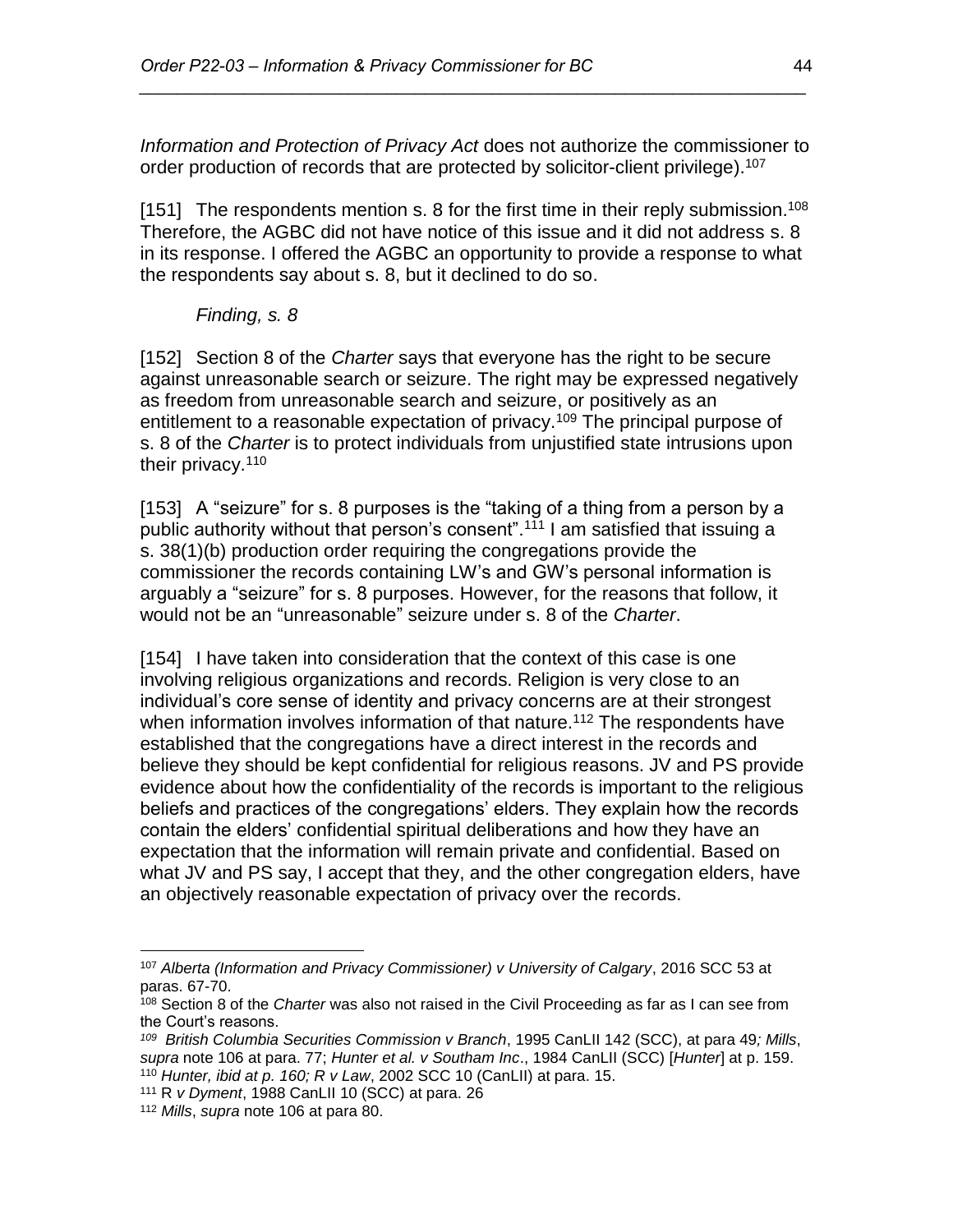[155] However, it is my view that the congregations' compliance with *PIPA* can only be ascertained by examining the records. An integral part of the OIPC's independent review process is to review the records and information in dispute at inquiry, where that is necessary given the state of other evidence as to their contents. This review assures individuals who have been denied access to their own information that the commissioner will make an independent decision rather than relying on an organization's characterization of the records and information. As I pointed out earlier, in this case I am not confident that the respondents' description of the records is accurate. For instance, I question whether the term "single" or "summary" accurately describe the records as there is evidence that, at least for LW, there are two records, notes and a "form". Further, what the respondents say in their submissions and affidavit evidence about the records is simply not detailed enough for the type of line-by-line review and analysis that must be conducted in order to decide what information in the records is the applicants' personal information and what information is protected third-party personal information excepted from disclosure under s. 23(4). Deferring to the respondents' broad description of the records and the information they contain is not a reasonable alternative in this case to deciding the issues based on my own examination of the records.

*\_\_\_\_\_\_\_\_\_\_\_\_\_\_\_\_\_\_\_\_\_\_\_\_\_\_\_\_\_\_\_\_\_\_\_\_\_\_\_\_\_\_\_\_\_\_\_\_\_\_\_\_\_\_\_\_\_\_\_\_\_\_\_\_\_\_\_\_\_\_*

[156] The commissioner's ability to make a production order has express statutory authority, and that authority is limited to the records which contain the applicants' personal information. The commissioner's purpose for examining the records is to decide whether they contain LW's and GW's personal information and any other individuals' personal information, including the elders' personal information, and if so, whether ss. 23(4) and 23(5) apply. As previously explained, the commissioner has no authority to judge religious or spiritual matters because such things are outside the commissioner's powers under *PIPA*.

[157] Finally, I have considered the fact that there is a mechanism for review of an order to produce the records to the commissioner, i.e., judicial review. The respondents' submissions acknowledge this, as they say that "an order to produce documents under section 38 of *PIPA* would trigger not only judicial review of an administrative decision following the *Doré/Loyola* framework, but a direct constitutional challenge of section 38 of *PIPA*, engaging sections 1, 2(a), 8, and 24(1) of the *Charter* and section 52(1) of the *Constitution Act, 1982*."<sup>113</sup>

[158] In conclusion, I find that ordering the congregations to produce for the commissioner the records in their custody or under their control that contain the

<sup>113</sup> Respondents' reply at para. 44, citing *Loyola High School v Quebec (AG)*, 2015 SCC at para. 4: "[T]he discretionary decision-maker is required to proportionately balance the *Charter*  protections to ensure that they are limited no more than is necessary given the applicable statutory objectives that she or he is obliged to pursue."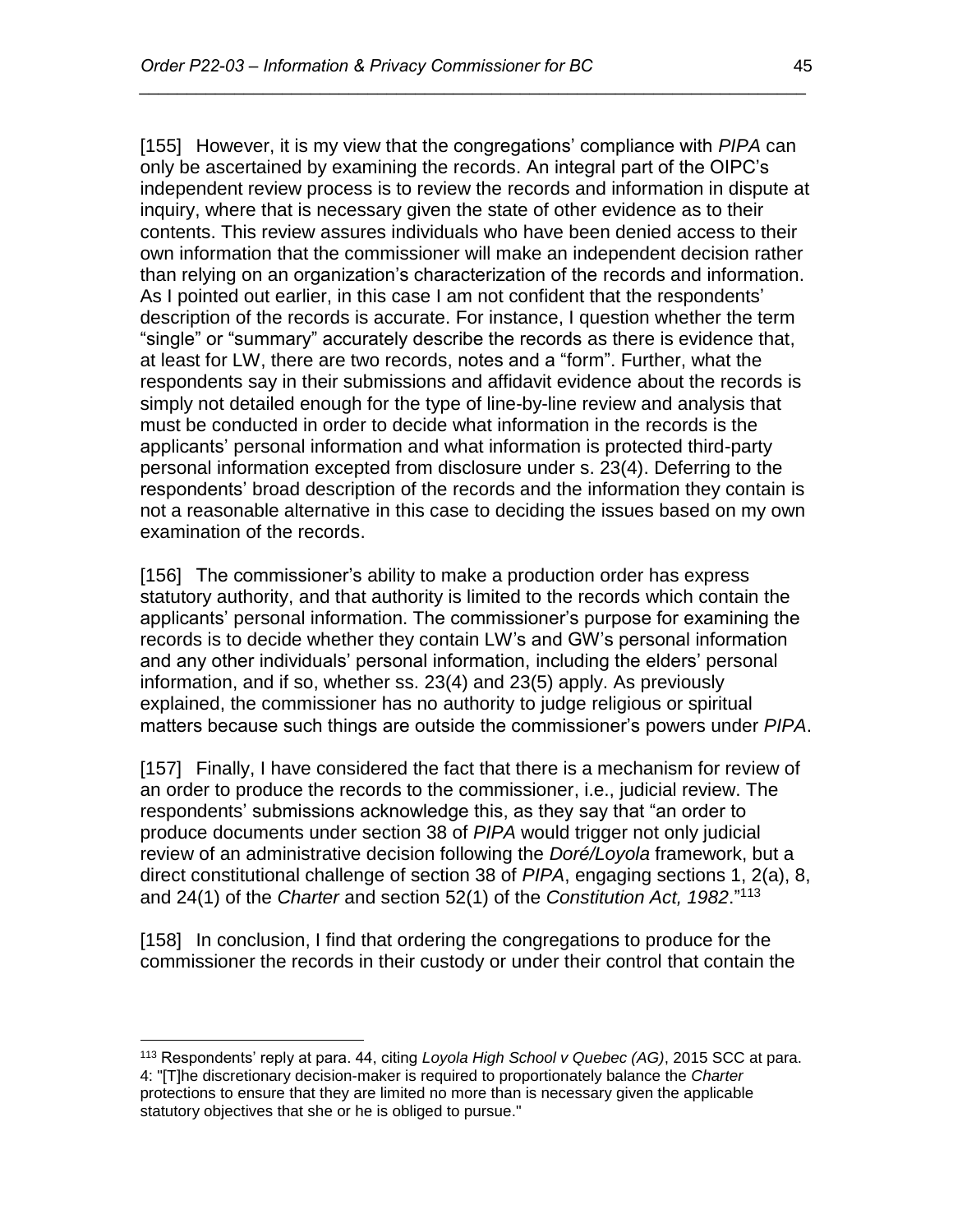applicants' own personal information pursuant to s. 38(1)(b) would not be an unreasonable seizure and would not violate s. 8 of the *Charter*. 114

*\_\_\_\_\_\_\_\_\_\_\_\_\_\_\_\_\_\_\_\_\_\_\_\_\_\_\_\_\_\_\_\_\_\_\_\_\_\_\_\_\_\_\_\_\_\_\_\_\_\_\_\_\_\_\_\_\_\_\_\_\_\_\_\_\_\_\_\_\_\_*

#### *Respondents' additional arguments*

[159] The respondents also submit that there are two other ways in which *PIPA* is unconstitutional and violates s. 2(a) of the *Charter*: It employs a reasonable person standard to assess the appropriateness of an organization's collection of personal information and the commissioner has a power to enter premises under s. 38(2)(c).

[160] Regarding the reasonable person standard, the respondents say:

*PIPA* imposes a secular 'reasonable standard' criteria (*PIPA*, sections 2, 4(1), and 11) on what personal information a religious congregation may collect for a religious purpose. Application of secular 'reasonable standard' criteria on what personal information a religious congregation may collect for a religious purpose violates freedom of religion and does not preserve and enhance the multicultural religious heritage of Canadians protected by section 27 of the *Charter;* there exist no neutral legal standards that would enable the state to evaluate what information is reasonable for the elders to collect in order to fulfill the religious purposes of the congregation.<sup>115</sup>

[161] The respondents also take issue with s.  $38(2)(c)$ , which says the commissioner may "at any reasonable time, enter any premises, other than a personal residence, occupied by an organization, after satisfying any reasonable security requirements of the organization relating to the premises." The respondents say s. 38(2)(c) is unconstitutional because it empowers the OIPC "to intrude into places of worship without a warrant and seize ecclesiastical records, whether or not such records contain an individual's personal information."<sup>116</sup>

[162] The AGBC says that some of the respondents' constitutional arguments go beyond the scope of this inquiry and the OIPC is not empowered to consider them.<sup>117</sup> Specifically, the OIPC's jurisdiction is limited to granting relief pursuant to s. 24(1) of the *Charter* by declining to apply an unconstitutional legislative provision to a matter properly before it. The OIPC has no jurisdiction to issue a general declaration that a legislative provision is unconstitutional. Also, the AGBC says the OIPC should not consider the respondents' arguments about the constitutionality of *PIPA* provisions that are not directly engaged in this proceeding.

 $114$  Given my finding that s. 8 is not infringed, there is no need to consider s. 1.

<sup>115</sup> Respondents' initial submission at para. 72.

<sup>116</sup> Respondents' initial submission at para. 72.

<sup>117</sup> AGBC submission at paras. 57-63.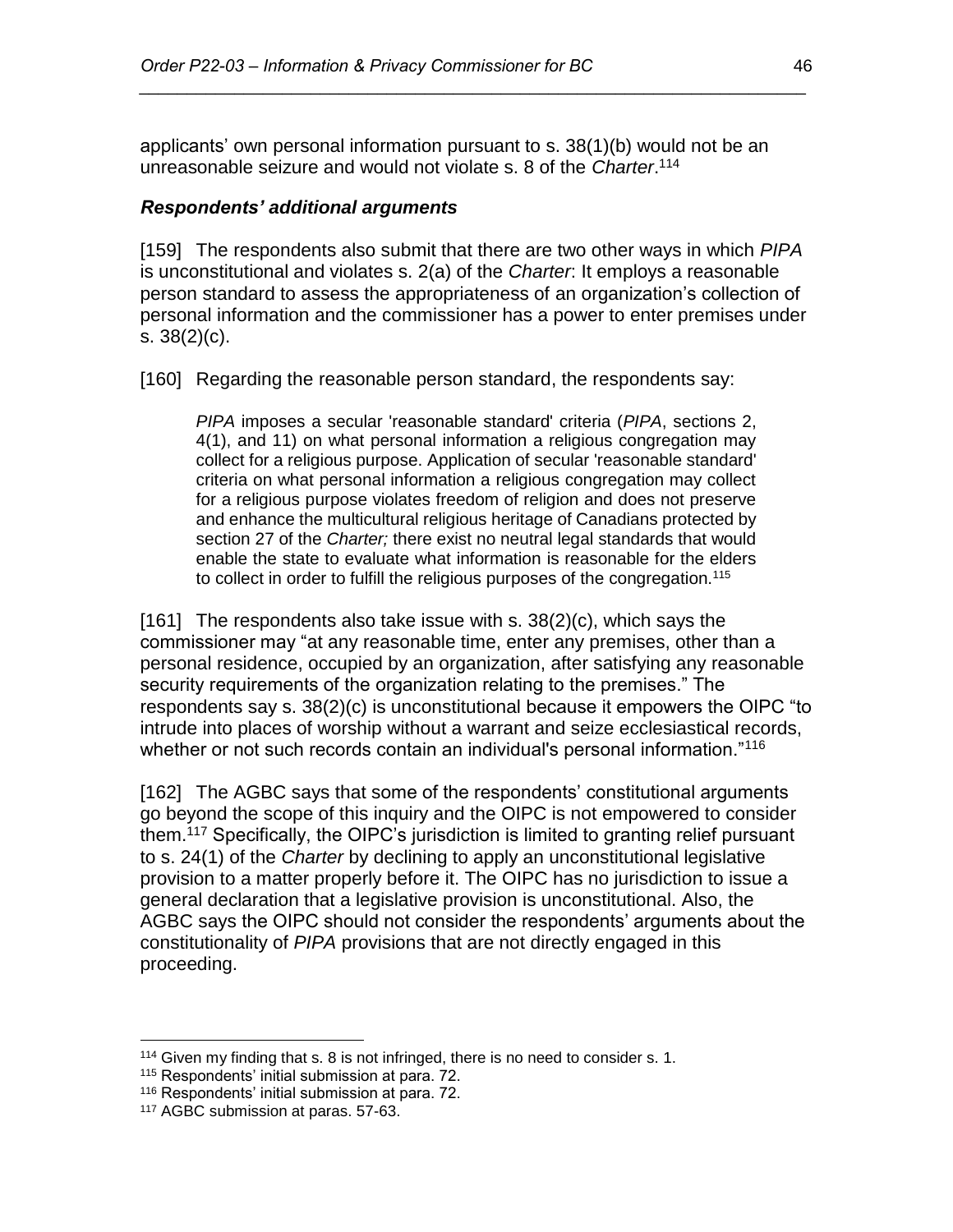[163] This is undoubtedly right. This case is not about the respondents' collection of personal information and whether a reasonable person standard is appropriate in that respect. It is also not a case about the commissioner's authority to enter premises under s. 38(2)(c). It would not be appropriate to engage with the respondents' arguments about those matters and I decline to do so in the present circumstances.

*\_\_\_\_\_\_\_\_\_\_\_\_\_\_\_\_\_\_\_\_\_\_\_\_\_\_\_\_\_\_\_\_\_\_\_\_\_\_\_\_\_\_\_\_\_\_\_\_\_\_\_\_\_\_\_\_\_\_\_\_\_\_\_\_\_\_\_\_\_\_*

# *Section 38(1)(b) Order*

[164] I found above that the application of s. 38(1)(b) to the congregations and the documents in their custody and under their control does not infringe ss. 2(b), 2(d) or 8 of the *Charter* and is a justifiable infringement of s. 2(a) under s. 1 of the *Charter*. For the reasons provided above about the state of the evidence about the records' contents, I conclude that it is necessary and appropriate to make an order under s. 38(1)(b). I therefore require the congregations to produce to me, as the commissioner's delegate seized of these matters, all records in their custody or under their control that contain LW's and GW's personal information. For clarity, this s. 38(1)(b) order also applies to JV, PS and any other person in the congregations who has custody or control of the records.

[165] Once I have the opportunity to review the records, I will be able to decide what personal information in them, if any, the applicants are entitled to access under *PIPA*. That decision will include considering application of the provisions of s. 23, including those that apply to protect the personal information of third parties such as the elders.

[166] When the respondents produce the records for my review, the OIPC will provide the parties with an opportunity to make submissions about the information in the records and the application of s. 23.<sup>118</sup>

# **CONCLUSION**

 $\overline{a}$ 

[167] For the reasons given above, I make the following order under s. 38(1)(b) of *PIPA*:

1. Pursuant to s. 38(1)(b) of *PIPA*, the Grand Forks Congregation of Jehovah's Witnesses and the Coldstream Congregation of Jehovah's Witnesses are required to produce for me, as the commissioner's delegate seized of these matters, all of the records in their custody or under their control that contain GW's and LW's personal information.

<sup>&</sup>lt;sup>118</sup> Including making submissions addressing the second issue as stated in the notice of inquiry.